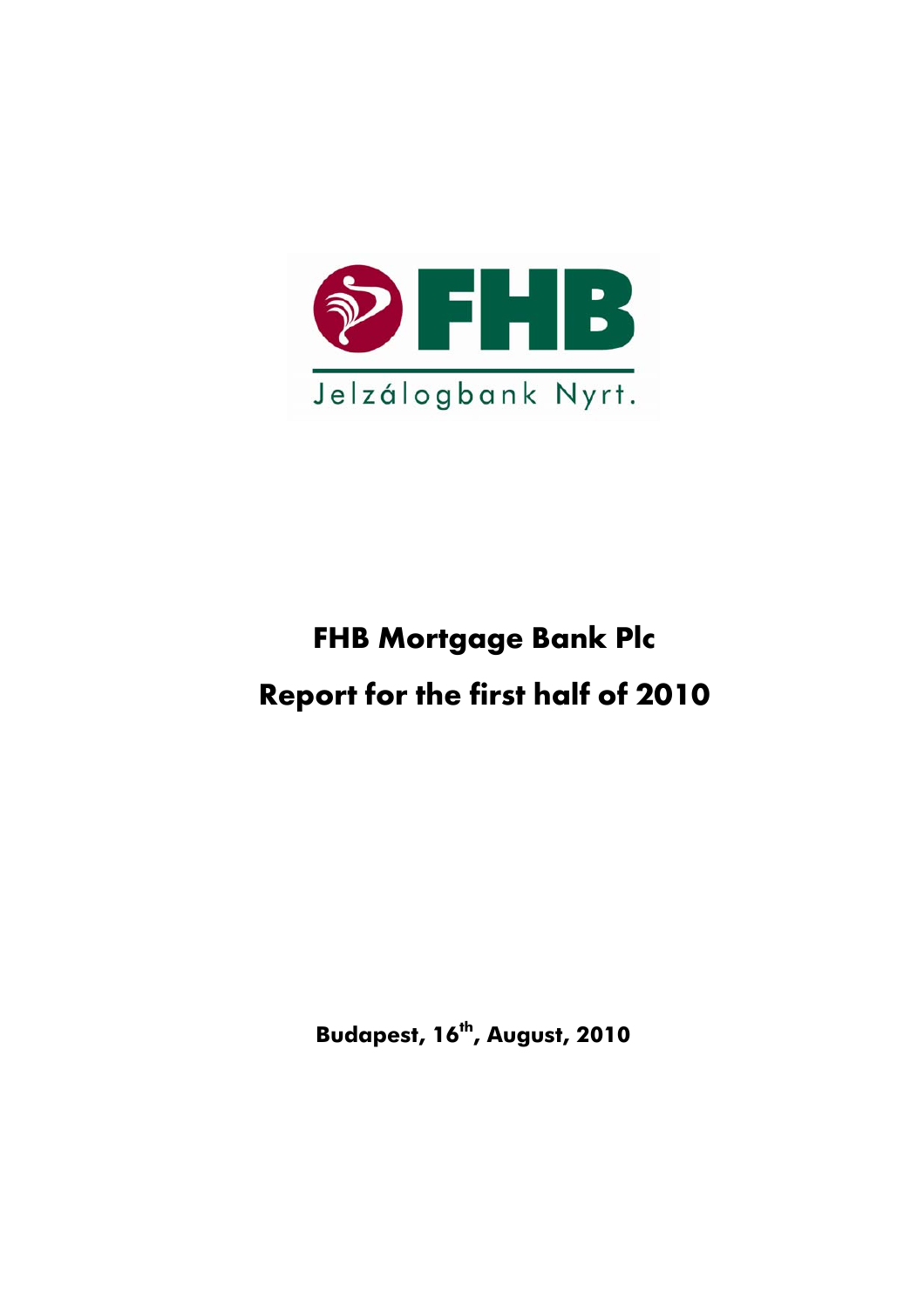

# **Report of FHB Mortgage Bank for the first half of 2010**

This report of FHB Mortgage Bank Public Company Limited by Shares for the first half of 2010 is based on the data of the consolidated balance sheet and profit and loss account prepared according to the International Financial Reporting Standards (IFRS). The narratives compare the consolidated, audited figures as of 31 December 2009, and the consolidated, non-audited figures as of 30 June 2010, 31 March 2010, and as of 30 June, 2009. During the preparation of this report, the accounting policy and calculation methods applied are the same as the accounting policy and calculation methods applied at the preparation of the consolidated balance sheet and profit and loss account according to the International Financial Reporting Standards (IFRS) as of 31 December, 2009. The report was prepared according to the requirements of IAS 34.

# **I. Summary of the activities and events of the latest period**

**Consolidated earnings before taxation as of 30 June 2010 were over 3.8 billion forints**, 34.4% lower than the same period of the prior year (5.8 billion forints).

The **average net interest margin** increased by 37 basis points year-on-year to 3.43%, from 3.05% as of 30 June 2009. Over the past half year, net interest margin has decreased by 6 basis point.

**The Bank's consolidated balance sheet total was up by 1.5%**, from 817.5 billion forints to **829.5 billion forints year-on-year,** the increase was 3.6% in H1 2010.

The Group's consolidated **cost-income ratio was 47.3%** in H1 2010, while it was 44.2% in the same period of 2009.

**Shareholders' equity was almost 50.0 billion forints as of 30 June 2010** as a result of a **10.1% year-on-year increase.**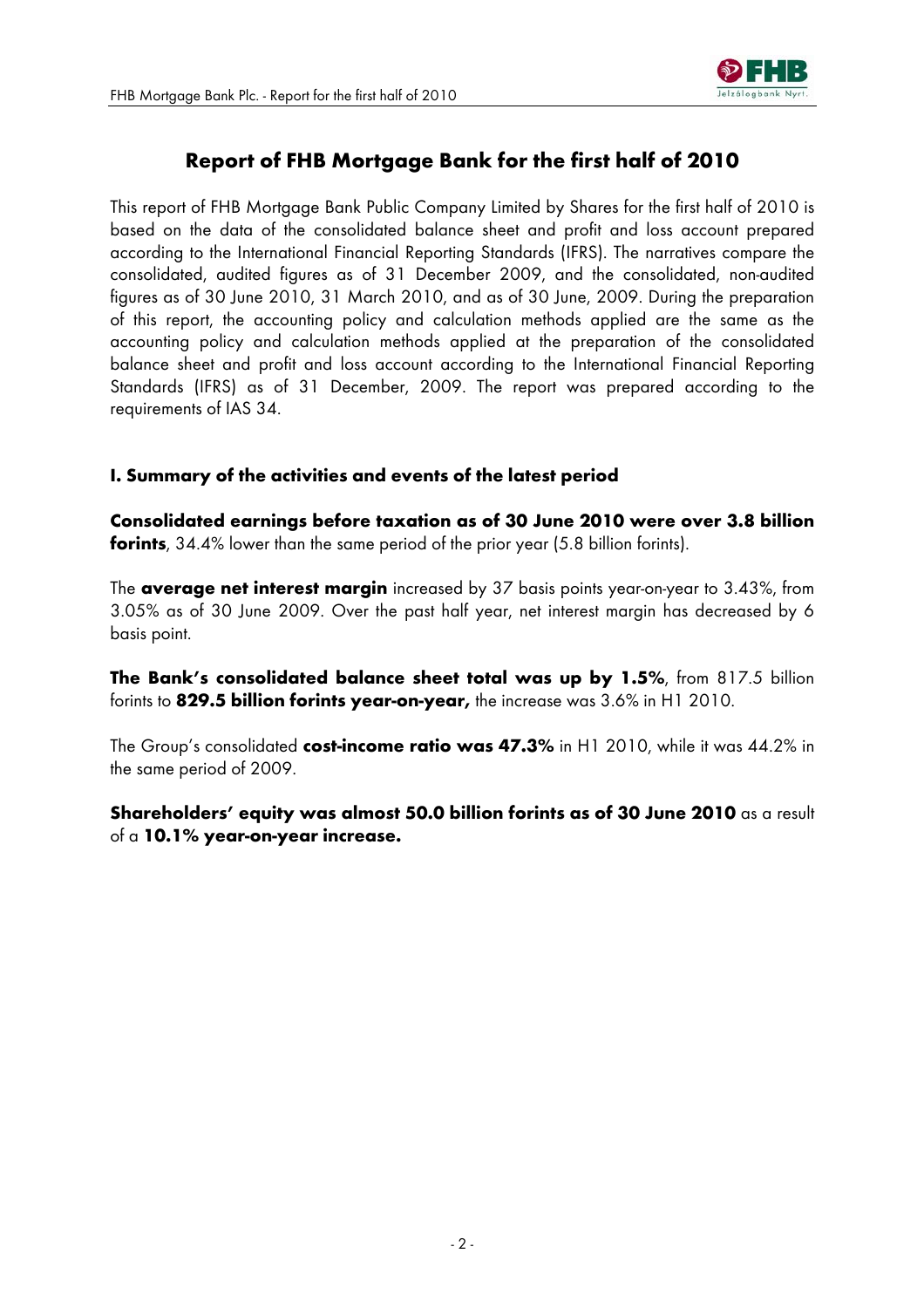

# Retail mortgage lending

Changes of mortgage lending rules

In the second quarter of 2010 housing loans and lease related regulations continued to be tightened as more provisions of the government decree on prudent retail lending entered into effect. Thus purely coverage-based lending was discontinued as of 11 June 2010. In addition, future applicants for FX-denominated loans will need to have more funds of their own than applicants for HUF-based loans.

Financial institutions must establish the client's solvency limit, a method that has so far been applied only generally. Banks must stipulate the new method of calculation of the solvency limit in their internal rules and regulations. Furthermore, banks must acquaint the applicant with the information brochure generated by the National Bank of Hungary and the Hungarian Financial Supervisory Authority describing the risks related to excessive indebtedness. At the same time the new legal regulations provide for customers allowed to apply for HUF-denominated loans up to 100% of their creditworthiness. Conversely, EUR-based loans can be extended up to a maximum of 80% of the applicant's solvency limit and up to 60% in the case of other currencies (CHF).

The purpose of the new regulations is to minimize the risk of insolvency of future debtors on the one hand, and also to steer retail clients from FX-based loans towards HUF-based lending.

In the second quarter of 2010 banks suspended FX-denominated mortgage lending one after another once the government announced that mortgage liens can be registered only in the case of HUF loans pursuant to an act to be passed later but with retroactive effect from 1 July 2010.

#### Retail mortgage loan market

According to the statistics published by the National Bank of Hungary retail loan portfolio amounted to 6,824.4 billion forints as of 30 June 2010, – as a result of the change in FX-rates – achieving a 686.2 billion forints (or 11.2%) increase over the previous quarter's figure with the year-on-year rise was 815.7 billion forints (or 13.6%). In terms of volume the year-on-year change is 34.0% smaller than the 1,236.2 billion forints growth achieved between 2008 H1 and 2009 H1. Disregarding the impact of exchange rates fluctuation the year-on-year decrease of the retail mortgage loan portfolio was 89.1 billion forints (at 30 June 2010 FX rates). Decrease over the previous quarter's figure was 26.9 billion forints (or 1.3%).

Due to the significant changes in FX rates, the portfolio of foreign exchange-denominated loans increased by 648.4 billion forints during the past quarter. The annual decrease of the FX loan portfolio amounted 786.0 billion forints, compared to 1,305.3 billion forints growth in 2009 H1.

At the same time the forint-based loan portfolio increased by 29.7 billion forints compared to the same period of the previous year and by 37.9 billion forints compared to the previous quarter's figure. At 30 June 2010 the total amount of the FX loan portfolio of retail mortgage loans was 5,238.8 billion forints (which contributed 76.8% of the total retail mortgage loan portfolio), as opposed to the stagnating level of 1,585.6 billion forints HUF loans. The proportion of FX loans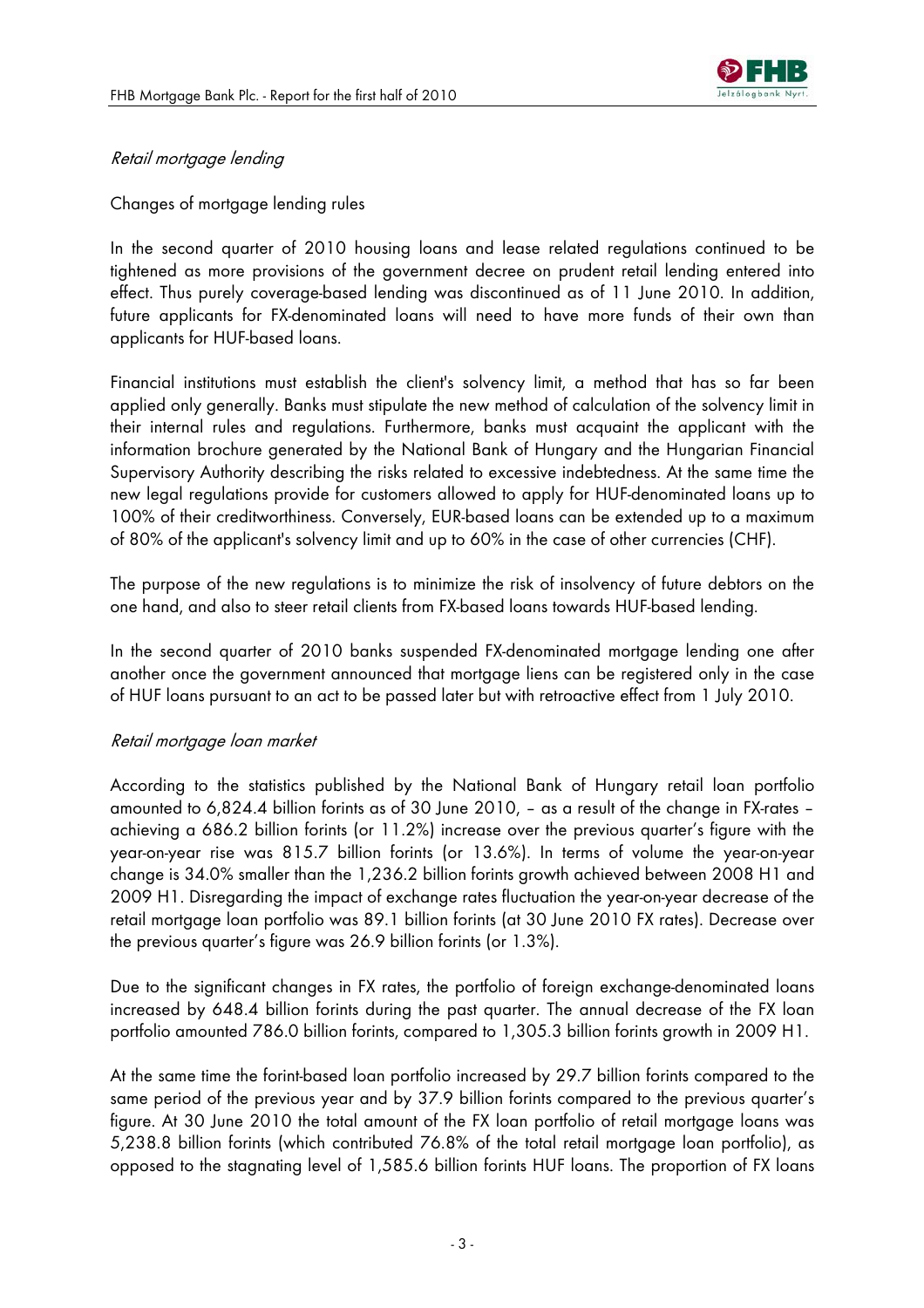

was 74.1% in the same period of the previous year, the change in the composition was mainly caused by the FX rate movements.



Quarterly growth in housing loans extended to households was 9.1% or 362.3 billion forints up from Q1 2010 portfolio. The annual increase was 397.6 billion forints, 39.5% lower than the 2009 figure of 656.8 billion forints. The average monthly growth in 2010 was 62 billion forints and showed a substantial volatility.

The change in the general-purpose mortgage loan portfolio contributed 40% of the 786.0 billion forints growth of FX lending over the period of a year. The Q2 2009 general-purpose mortgage loan portfolio denominated in foreign currency amounted to 2,021 billion forints and contributed 45.4% to the FX-denominated retail mortgage loans. This contribution was also 45.4% by the end of the reported period. Year-on-year, general-purpose mortgage loans contributed 51.3% in the growth of the total retail mortgage loans.

The increase in the portfolio of general-purpose mortgage loans to retail customers was 1.0% in the first half of 2009, while in the same period in 2010 – due to the FX rate changes – the growth was 18.1%, while the year-on-year growth was 20.3%. Of the total amount of generalpurpose mortgage loans 95.7% was disbursed in foreign exchange; the total portfolio value was 2,478.8 billion forints as of 30 June 2010. General-purpose mortgage loans contributed 71.4% to total consumer loans as of 30 June 2010, as opposed to the 67.2% level of the reference year.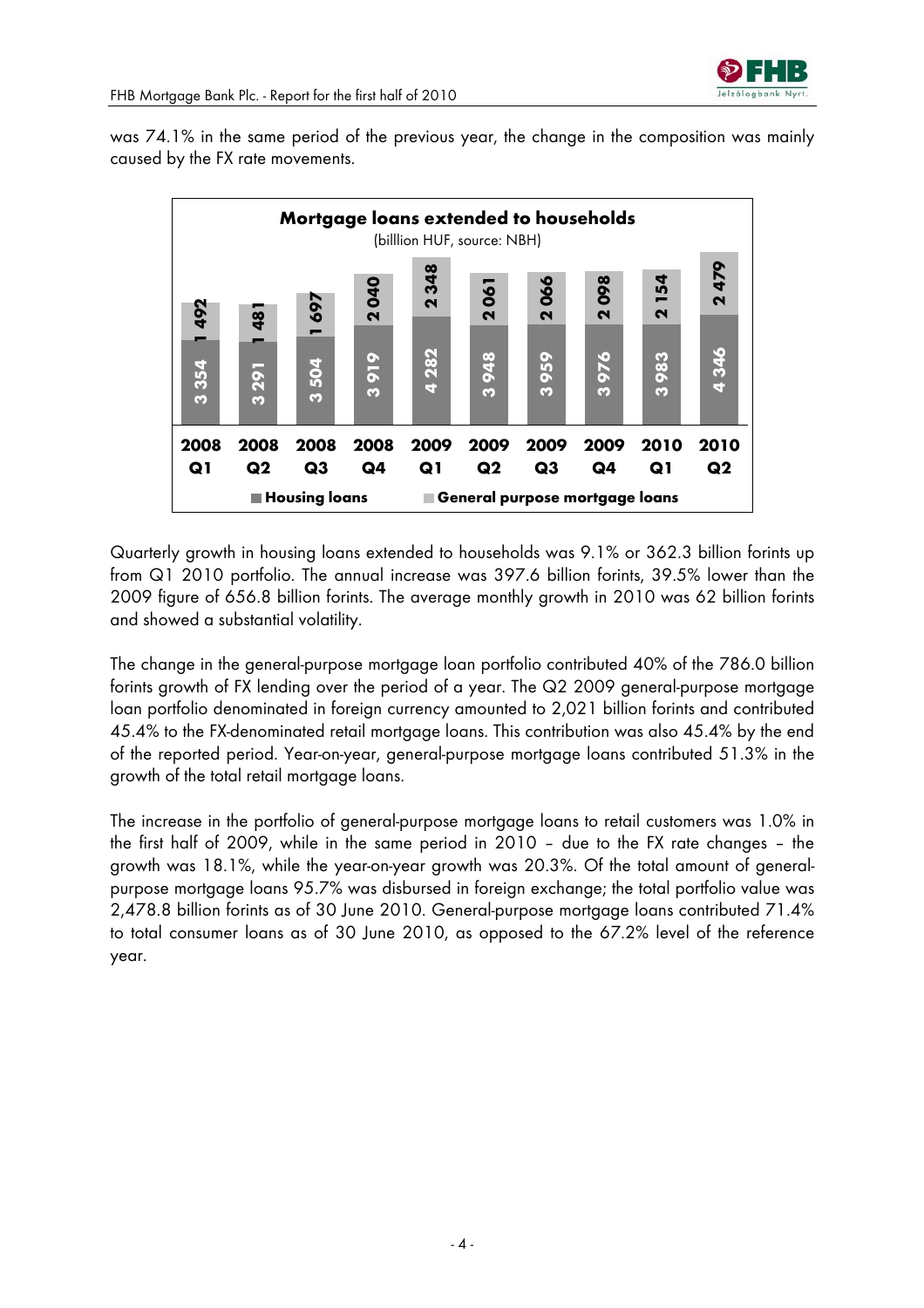

# Own lending

At 30 June, 2010, the gross amount of loans sold by the Bank was 367.9 billion forints, 7.9% above the 31 December 2009 figure (341.2 billion forints), and 7.5% above the 31 March, 2010 figuer (342.4 billion forints). The year-on-year increase was 10.4% from the 30 June, 2009 figure (333.3 billion forints).

No major change has occurred in the breakdown of the Group's products since 30 June 2009 or 31 December 2009. Retail loans continue to dominate within the loan portfolio with a contribution of approximately 90%, though keener business activity resulted in a gradual rise in loans to corporate customers. As of 30 June 2010, 60.2% of outstanding loans were disbursed in FX, exceeding the 57.1% at year-end of 2009 and the 56.4% achieved in Q2 of 2009.

Loans to retail customers were 5.0% (or 35.7 billion forints) down year-on-year and were up by 7.0% compared to 31 December 2009. In terms of structure, 57.4% of the retail loans portfolio is contributed by housing loans. The second biggest contribution is from general-purpose mortgage loans with 38.7%. As of 30 June 2009 the contribution of the two dominant items was 60.1% and 36.5% respectively, and as of 31 December 2009, it was 60.0% and 36.3% respectively. Mortgage loans extended to senior citizens achieved 2.4 billion forints as of 30 June 2010, 0.3 billion forints up year-on-year.

The corporate lending business started strengthening in 2009 but the process came to a halt in the first half of 2010. The portfolio of corporate loans rose from 26.7 billion forints as of 30 June 2009 by 14.7 billion forints year-on-year, and the growth over the 31 December 2009 figure was 3.0 billion forints. The growth was contributed mainly by the SME business. In H1 of 2010 there was no change in the portfolio of housing project loans year-on-year, while commercial real estate financing loans increased by 0.5 billion forints.

#### Refinancing

As of 30 June 2010 the portfolio of refinanced loans dropped by 1.1%, or 2.9 billion forints year-on-year and amounted to 270.3 billion forints. Compared to the 263.0 billion forints realized as of 31 December 2009, the portfolio expanded by 7.3 billion forints or 2.8% mainly as a result of exchange rate volatility.

#### FHB Commercial Bank Ltd.

Excluding loans extended to other FHB Group members, gross loans extended by the Commercial Bank exceeded 133.5 billion forints and the portfolio increased by 31.8% over the year. The portfolio achieved 20.4 billion forints growth compared to the 31 December 2009 value, mainly as a result of the growth in retail loans (17.3 billion forints). The corporate loan portfolio grew by 3.1 billion forints in the first half of 2010.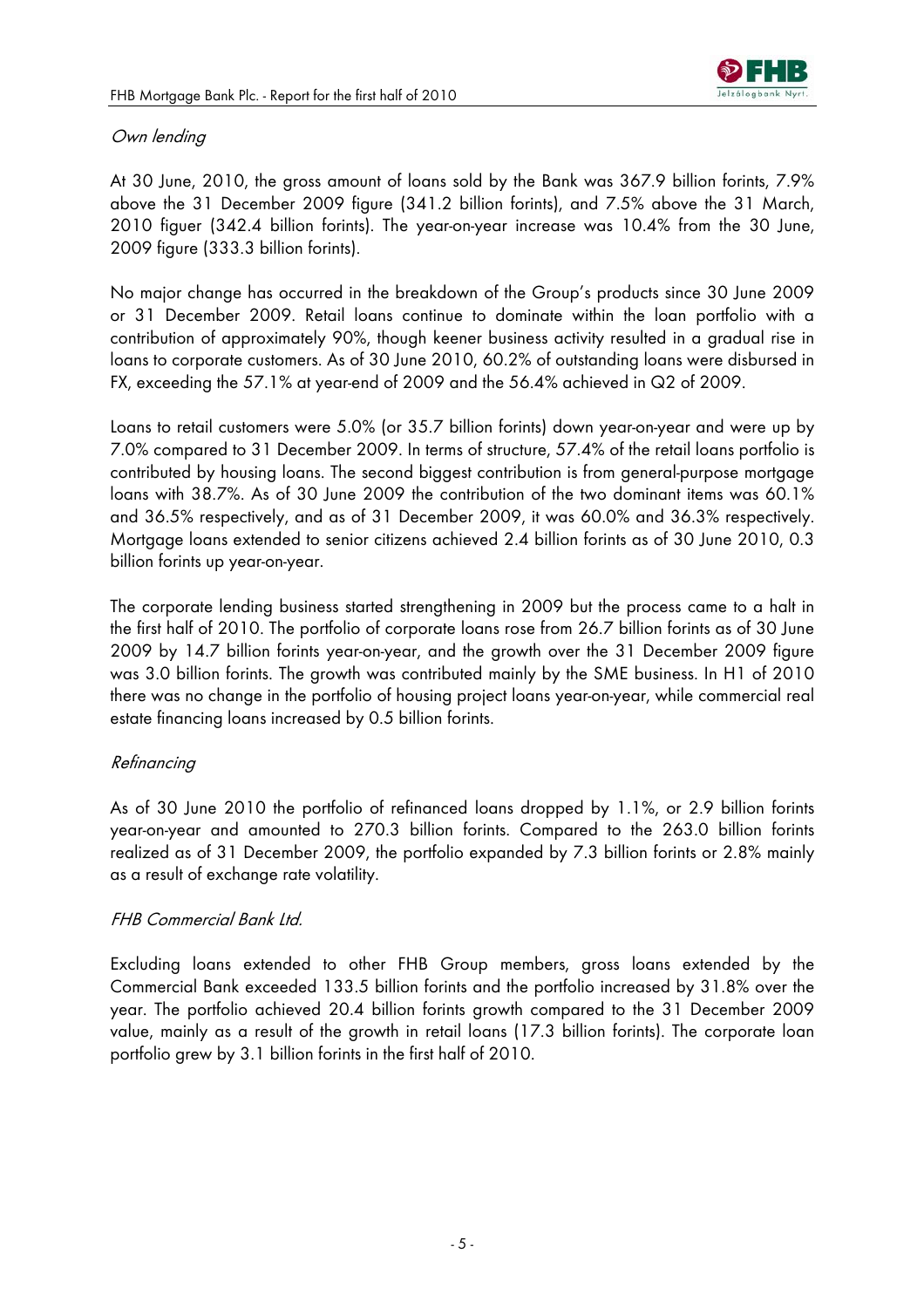

The retail loan portfolio was 114.5 billion forints as at 30 June, 2010. Corporate loans were in excess of 18.9 billion forints at the end of Q2 2010 and multiplied over the year, achieving a contribution of 16.6%. Portfolio growth was mainly based on the achievement of the SME lending business.

The number of retail current accounts was near to 46.1 thousand as of 30 June 2010, 18.9% above the Q4 2009 and 37.4% above the Q2 2009 figure. The balance of retail and corporate accounts was two-third over than in Q2 2009, and contributed 9.2% at 2010 Q2 to total interest bearing liabilities, while the level was 5.5% as of 30 June 2009.

## FHB Life Annuity Ltd.

FHB Annuity Ltd. offers two products to senior customers. FHB Annuity is sold directly by FHB Annuity Ltd. The other product, FHB Mortgage Annuity is a reverse mortgage product, which means the contracts are reported directly in the balance sheet of FHB Mortgage Bank Plc. In terms of this product, FHB Annuity Ltd. is involved in product development as well as sales, the latter on the basis of an agency agreement signed with FHB Mortgage Bank.

Since its foundation to 30 June 2010 FHB Annuity signed annuity contracts amounting to 11.2 billion forints, from which 1.6 billion forints in H1 2010. The reported period's achievement increased by 17.1% from the 1.4 Billion forints achieved in H1 2009. Annuity payments since the launch of the product have amounted to 3.4 billion forints with 484 million forints disbursed in 2010.

#### FHB Real Estate Ltd.

The core business of FHB Real Estate Ltd. is to provide collateral valuation, real estate investment and sales, real estate management and real estate valuation services to members of the Group. In addition to the Group, FHB Real Estate Ltd. also offers valuation and real estate agency services to external customers.

#### Central European Credit Ltd.

CEC Ltd. offeres mortgage products (general-purpose, consumer and refinancing loans) solely on a real estate collateral basis to retail and corporate customers. In the second half of 2009 the company expanded its portfolio of products and started offering real estate lease services. Member of the FHB Group, CEC Ltd. continues to cooperate with other Group companies in the premium real estate financing market. In H1 of 2010 lease financing amounted to 604 million forints and as a result the leasing portfolio rose to 1.9 billion forints as of 30 June 2010.

#### Mortgage bond issues and funding

In Q1 of 2010 the Hungarian capital market picked up to some extent with investors showing a keener interest in securities issued by FHB Plc. The National Bank of Hungary played a key role in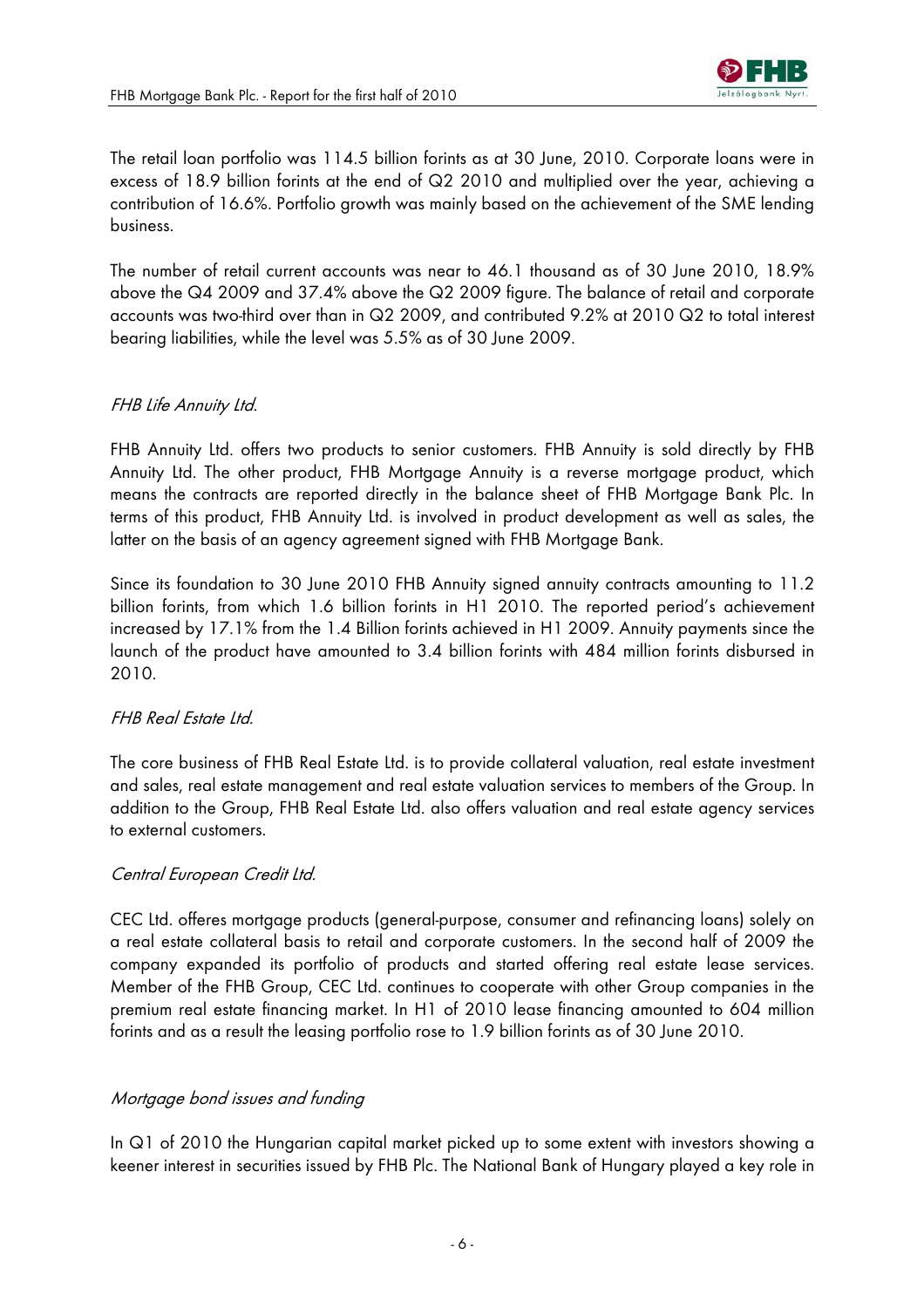

restoring investors' trust by announcing a mortgage bonds purchase programme in mid-February, in the context of which NBH commits a total of 100 billion forints to buy mortgage bonds of the three Hungarian mortgage banks at issue and on the secondary market from March until the end of 2010. NBH's condition for participation in new issues is that the total nominal value of a series should be no less than 50 billion forints after tap issues, and that at least three market makers should provide the liquidity of the securities concerned.

The HFSA approved the Bank's 2010 Covered Mortgage Bond and Senior Unsecured Bond Issues Programme in early Q1 of 2010 and issues commenced accordingly. In Q1 of 2010 the Bank issued one series of mortgage bonds and two series of bonds and initiated repurchase of several series. The combined nominal value of the bonds issued amounted to 5.8 billion forints, and that of mortgage bonds was 24.0 billion forints, of which the NBH also bought some. The appearance of the NBH as a buyer gave a major boost to demand; at the same time, spreads were narrowing.

In Q2 of 2010 international financial markets were rather hectic; which reverberated in a restive and unstable Hungarian market. FHB's investors were not encouraged by analysts forecasting risks associated with the Hungarian banking market were here to stay in the long term; on the other hand, domestic institutional investors were encouraged to by FHB securities by the fact that the NBH continued with its mortgage bond purchases that had been started in Q1. Freed limits were engaged by the mortgage bonds maturing in 2015. The Group launched a bond highly attractive to retail customers that triggered the imagination of a lot of retail clients.

In the course of Q2 the Bank launched tap issues on its bond and mortgage bond series issued in Q1 by almost 11.8 billion forints in the case of mortgage bonds and 3.5 billion forints in the case of bonds. Forte Inflation Linked Bond, the first FHB Forte product, a line developed for retail customers proved highly popular. The Bank launched more than 7.1 billion of the product in the second quarter.

New funds involved by the Bank in Q2 by mortgage bond and unsecured bond issues amounted to 22.4 billion forints in Q2 and totalled 52.2 billion forints in H1. In Q1 of 2010 the Bank repurchased almost eight billion forints total nominal value of its securities in the framework of its active asset-liability management. Repurchases amounted to approximately 13.7 billion forints in Q2. Repayments in Q1 amounted to 28.1 billion forints in Q1 and 23.9 billion forints in Q2.

The daily average trading of FHB Mortgage Bank's shares on the stock exchange in the second quarter of 2010 was somewhat above 72 million forints and totalled 4.6 billion forints, somewhat down from the Q1 figures (106 million and 6.6 billion forints respectively) but up year-on-year (47 million and 2.9 billion forints respectively).

In terms of capitalisation, FHB is 7th in the rank of "A" rate listed companies and contributes 1.31% to the aggregate capitalisation of the BSE. As of 30 June 2010 FHB's weight in the BUX index was 1.41% (6th biggest in the basket), and retained its 2nd place with a weight of 11.93% in BUMIX, the index of share prices of mid- and smallcap companies.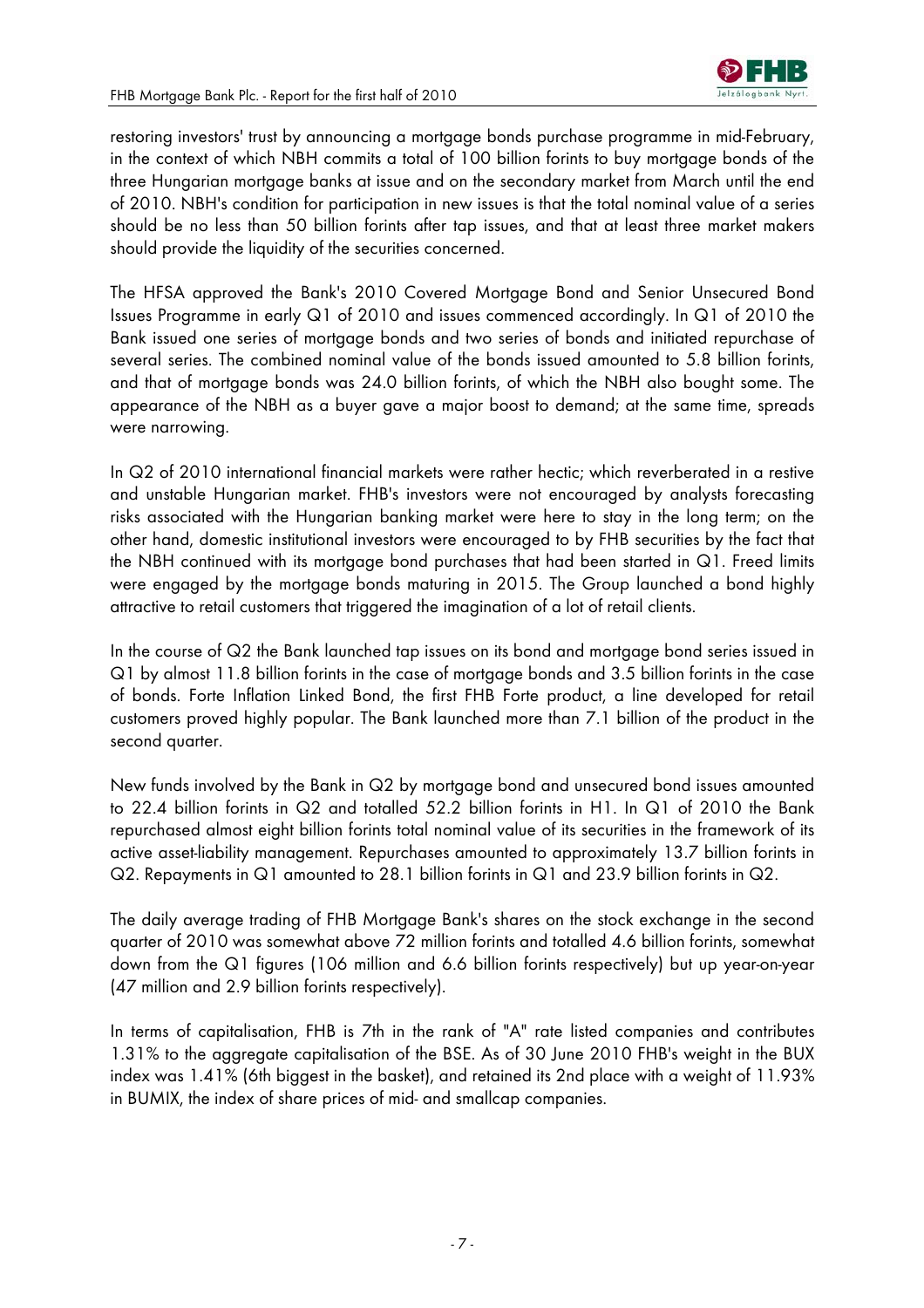





The price of FHB Mortgage Bank's shares dropped by 28.0%, from 1,465 forints as of 31 March 2010 to 1,055 forints as of 30 June 2010.

In Q2 of 2010 the official BUX index dropped by 13.2%. The downward trend of BUMIX was not so acute, only 10.1% in Q2 of 2010.

As of 30 June 2010 Moody's rated FHB's covered bonds A3, on watch list, and the Mortgage Bank's rating was Baa3, on watch list. The rating did not change compared to 31 December 2010, when covered mortgage bonds were rated A3 and FHB Mortgage Bank was Baa3.

Covered mortgage bonds issued by FHB Mortgage Bank Plc. are traded in the Budapest and the Luxembourg stock exchanges.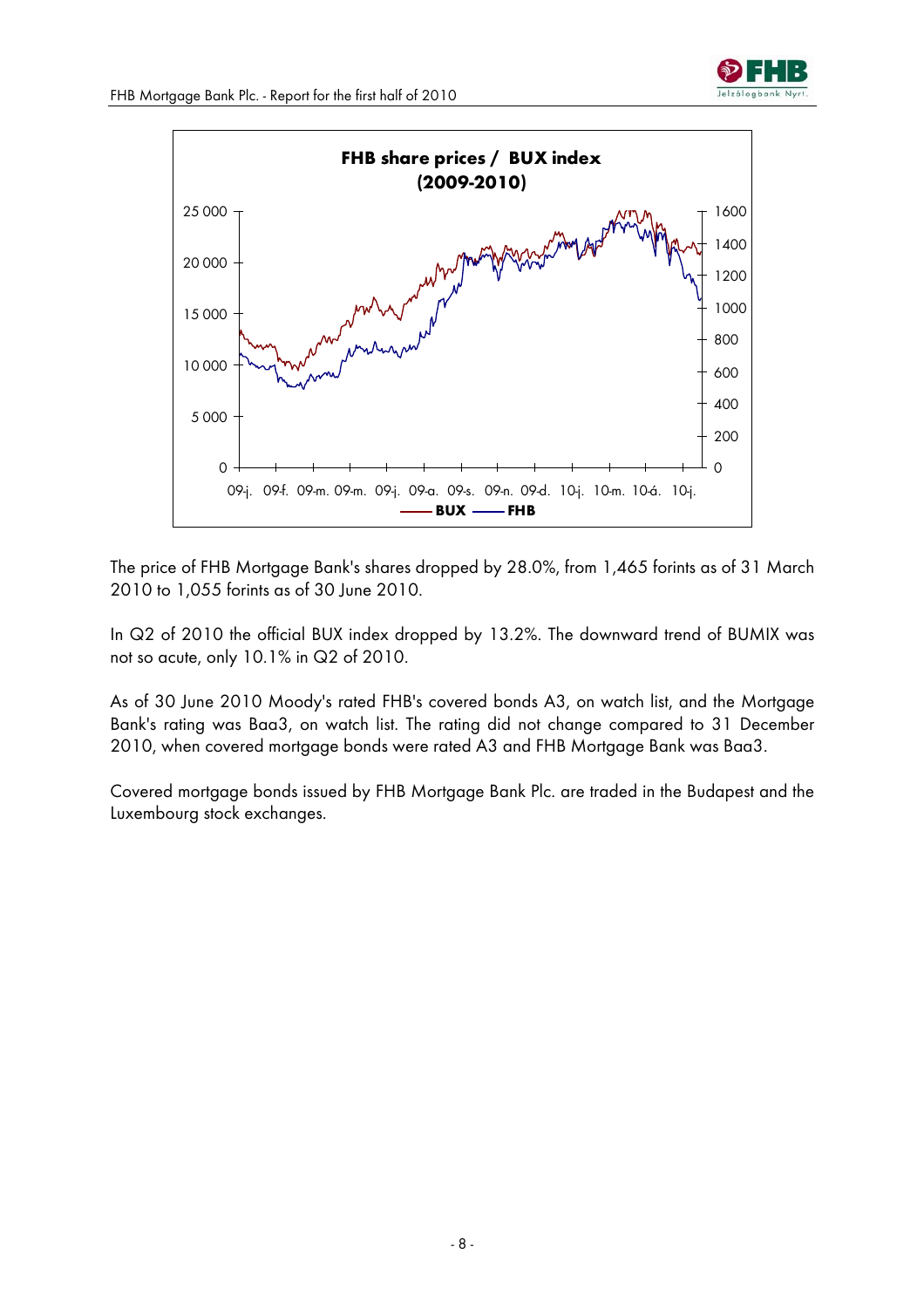

#### Changes in the legislative environment

In the first half of 2010 the main changes in the legislative environment concerning the Group were as follows:

# Act CL of 2009 on the Amendment of Certain Financial Acts

The Act specifies the provisions of Act XIII of 2009 on the Amendment of Certain Acts with a View to Enhancing the Efficiency of the Financial Mediation System amending the provisions of the Act on Credit Institutions and Financial Enterprises (Hpt.) pertaining to unilateral amendment of contracts with greater accuracy and provides for the operation of mediators. Furthermore, it amends Act XLIX of 1991 on Bankruptcy and Liquidation Proceedings in respect of the moratorium automatically granted to debtors, and also amends Act LXXXV of 2009 on Financial Services.

# Act CXLVIII of 2009 on the Amendment of Certain Acts with a View to Enhancing the Efficiency of the Financial Mediation System

The purpose of the Act is, on the one hand, to strengthen micro and macro level prudence in the supervision of the financial mediation system and the tools available for the organizations concerned; and on the other hand, to grant the Hungarian Financial Supervisory Authority a more prominent role in consumer protection.

# Act XLI of 2009 amending the provisions of Act CXII of 1996 on Credit Institutions and Financial Enterprises Pertaining to Deposit Guarantee

The purpose of the amendment was to legislate Directive 14/2009/EC amending Directive 94/19/EC on deposit-guarantee schemes as regards coverage level and the payout delay. With a view to strengthening deposit holders' trust the deadline for indemnification is significantly reduced under the Act and the indemnification process is simplified in order to allow for speedy payments.

# Act CXIV of 2009 on the Amendment of Act IV of 2009 on State Guarantee in Respect of Housing Loans

The Act amends Act IV of 2009 on State Guarantee in Respect of Housing Loans in order to expand the group of persons eligible for bridging loans so that they can manage their financial problems with the help of the State.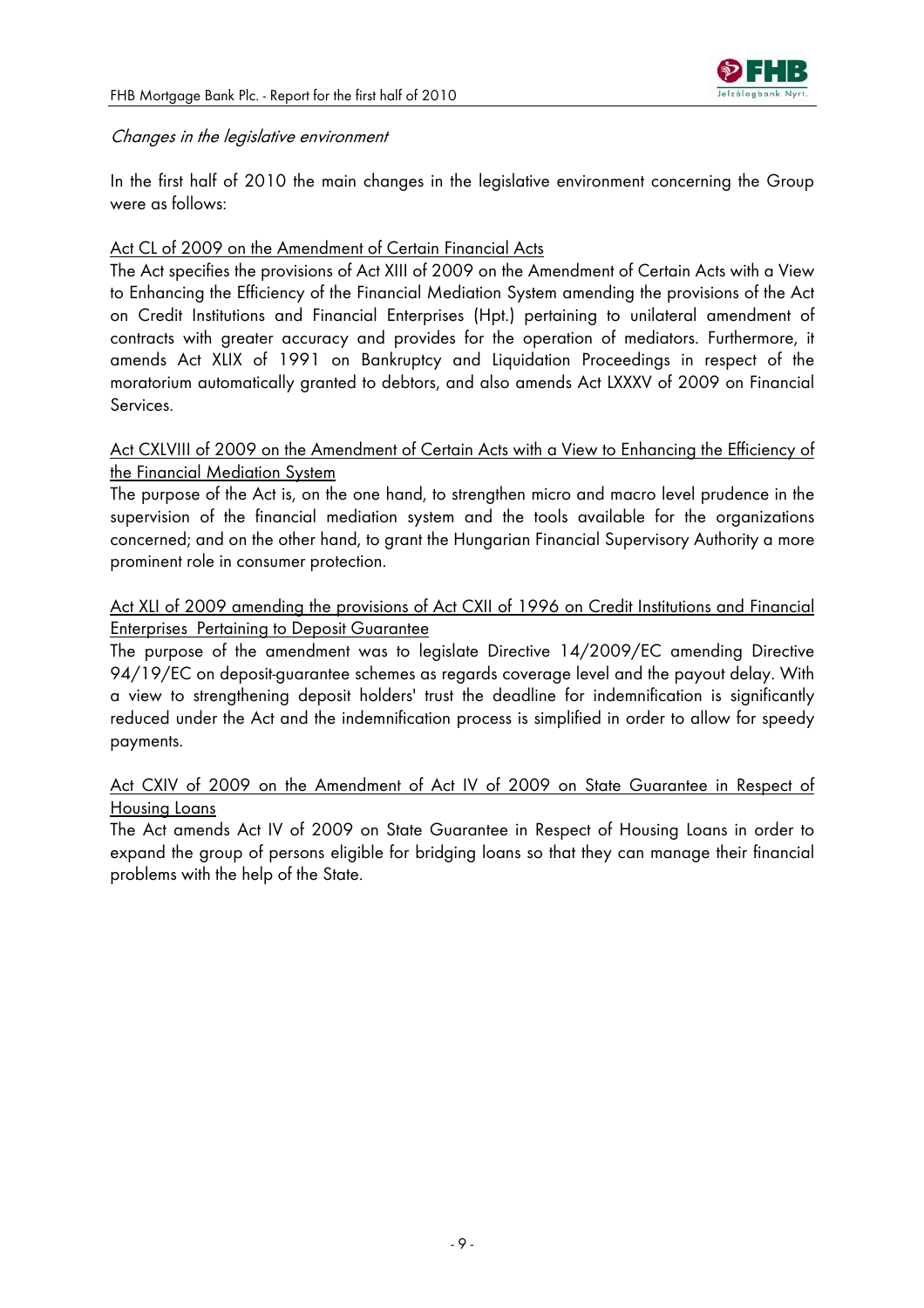

#### Organizational changes and staff figures

## Staff figures

The consolidated full-time equivalent headcount was 598.6 as of 30 June 2010, 23 more than the 575.2 staff as of 31 December 2009 and 15.3% up from the Q2 2009 figure of 520.4. As of 30 June 2010, branch staff was 148.2 (144.1 in Q4 2009) and that of headquarters was 447.9 (431.1 in Q4). All of the branch staff are employed by FHB Commercial Bank. Group companies had the following staff figures as of 30 June 2010: FHB Mortgage Bank Plc. 70.8, FHB Commercial Bank Ltd. 271.3, FHB Services Ltd. 212.2, FHB Annuity Ltd. 11.9, FHB Real Estate Ltd. 12.0, CEC Hungary Ltd. 12.3, and Pomo Group 8.2.

#### **Management**

The General Meeting decided to elect Tamás Vojnits to serve on the Board of Directors as an external member, and Gyula Köbli and Tamás Foltányi to serve on the Board of Directors each as internal members with mandate from the date of the Annual General Meeting, 21 April 2010 until 29 April 2013. In its order dated 16 April 2010 the Hungarian Financial Supervisory Authority approved the appointment of Tamás Vojnits as an external Bard member and of Gyula Köbli and Tamás Foltányi as internal Board members.

The General Meeting elected Enikő Márton Uhrin to serve on the Company's Supervisory Board with a mandate of five years from the date of the Annual General Meeting, 21 April 2010 until 21 April 2015. In its approval dated 16 April 2010 the Hungarian Financial Supervisory Authority approved the appointment of Enikő Márton Uhrin as a Supervisory Board member.

Ágnes Winkler resigned of her seat on the Supervisory Board with effect from 14 April 2010. The mandate of Kata Orsolya Molnár as member of the Supervisory Board expired on 5 May 2010 and thus her membership of the Supervisory Board thereupon automatically ceased.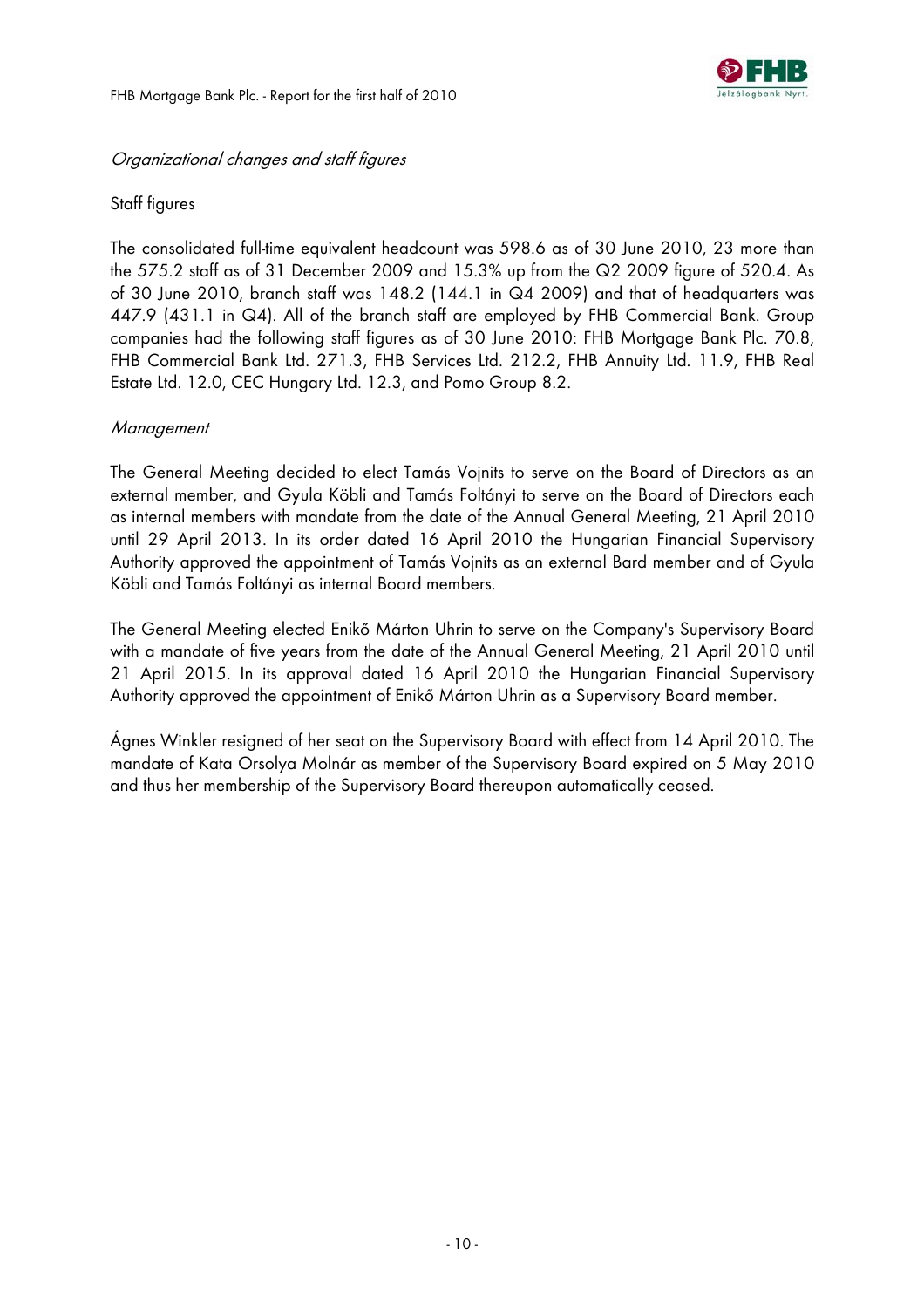# <span id="page-10-0"></span>**II. Summary figures of the latest period (IFRS)** [1](#page-10-0)

The Bank's consolidated balance sheet total according to International Financial Reporting Standards was up year-on-year by 1.5%, from 817.5 billion forints to 829.5 billion forints. The increase was generated by the growth of the loans.

Shareholders' equity grew by 10.1% year-on-year to reach 49.6 billion forints at the end of June, 2010, due primarily to an increase in retained earnings.

After tax profit were 2.8 billion forints in H1 2010, 31.1% down from the reference period figure.

|                                            | <b>Consolidated figures by IFRS</b> |              |                                 |  |  |
|--------------------------------------------|-------------------------------------|--------------|---------------------------------|--|--|
| <b>Key financial indicators</b>            | 30 June 2009                        | 30 June 2010 | 30 June 2010. /<br>30 June 2009 |  |  |
| Balance sheet total (HUF million)          | 817,455                             | 829,480      | 1.5%                            |  |  |
| Book value of loans (HUF million)          | 602,422                             | 626,230      | 4.0%                            |  |  |
| Book value of mortgage bonds (HUF million) | 485,077                             | 428,516      | $-11.7%$                        |  |  |
| Bonds issued (HUF million)                 | 57,165                              | 68,747       | 20.3%                           |  |  |
| Shareholders' equity (HUF million)         | 45,054                              | 49,587       | 10.1%                           |  |  |
| Earnings before taxation (HUF million)     | 5,828                               | 3,824        | $-34.4%$                        |  |  |
| After tax profit (HUF million)             | 4,055                               | 2,793        | $-31.1%$                        |  |  |
| Net interest margin (NIM)                  | 3.05%                               | 3.43         | 38 bp                           |  |  |
| EPS (HUF)                                  | 127                                 | 88           | $-30.6%$                        |  |  |
| P/E (share price/EPS)                      | 5.96                                | 12.02        | 101.5%                          |  |  |
| P/BV (share price/equity/number of shares) | 1.11                                | 1.40         | 27.0%                           |  |  |
| ROAA (return on average assets)            | 1.1%                                | 0.7%         | $-36.7%$                        |  |  |
| ROAE (return on average equity)            | 20.3%                               | 11.8%        | $-40.0%$                        |  |  |

\* Note: EPS and deluted EPS is equal

 $\overline{a}$ 

<sup>1</sup> IFRS, consolidated figures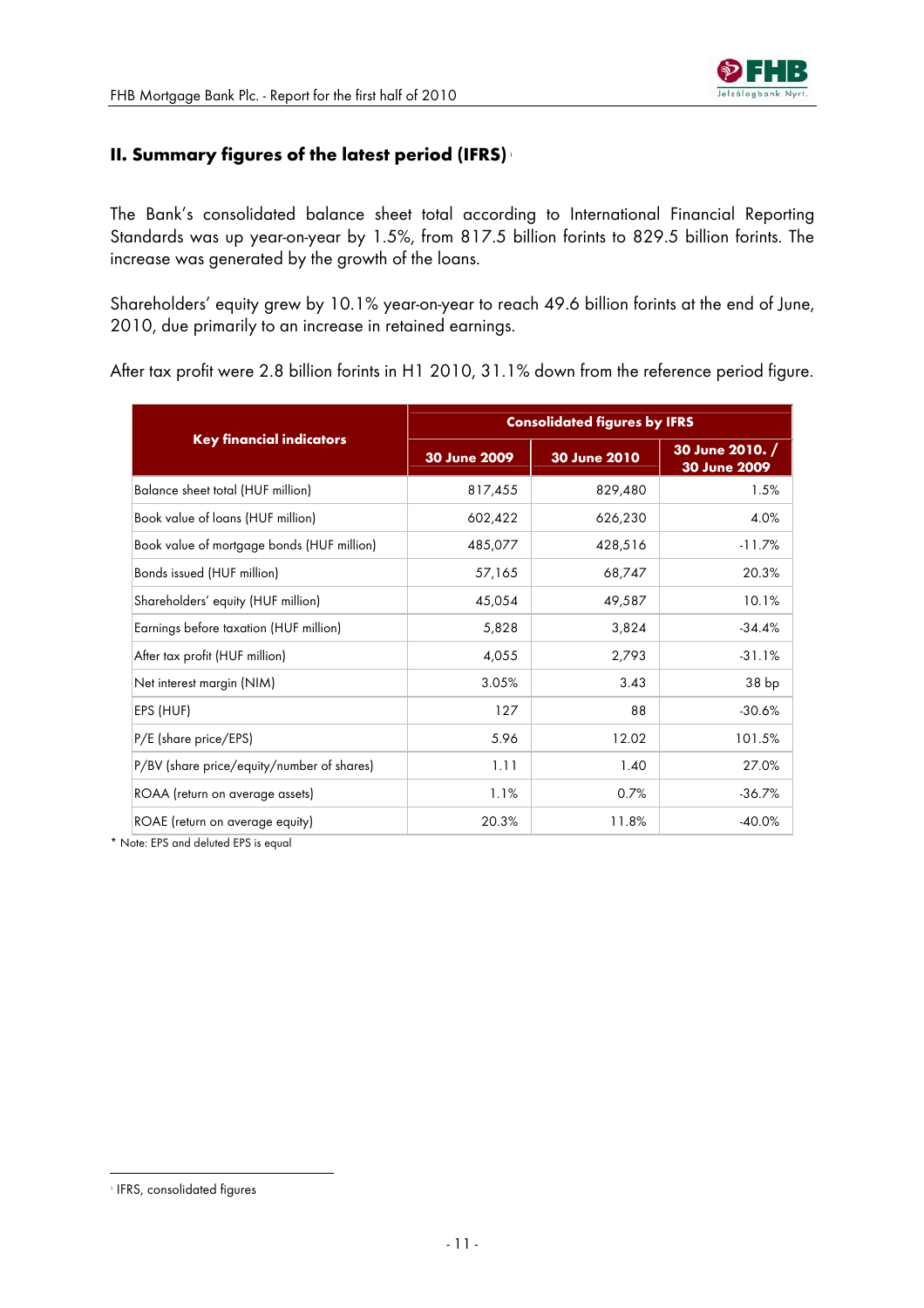

# **III. Analysis of FHB Mortgage Bank Plc.'s financial statements prepared according to IFRS**

|                                        |                                   |                               |                              |                     | Data in HUF million               |
|----------------------------------------|-----------------------------------|-------------------------------|------------------------------|---------------------|-----------------------------------|
| <b>DESCRIPTION</b>                     | 2009 Q <sub>2</sub><br>(Apr-June) | <b>2010 Q1</b><br>(Jan-March) | <b>2010 Q2</b><br>(Apr-June) | 2010 Q2/<br>2009 Q2 | <b>2010 Q2/</b><br><b>2010 Q1</b> |
| Net interest income                    | 6,355                             | 6,839                         | 6,715                        | 5.7%                | $-1.8%$                           |
| Net fees and commission income         | 317                               | 229                           | 345                          | 8.8%                | 50.6%                             |
| Net profit from financial transactions | 1,268                             | 261                           | $-351$                       |                     |                                   |
| Other income and expenditure           | 179                               | 300                           | 286                          | 60.5%               | $-4.7%$                           |
| <b>Gross operating income</b>          | 8,118                             | 7,629                         | 6,995                        | $-13.8\%$           | $-8.3\%$                          |
| Operating expenses                     | $-3,270$                          | $-3,306$                      | $-3,606$                     | 10.3%               | 9.1%                              |
| Net operating income                   | 4,848                             | 4,323                         | 3,389                        | $-30.1%$            | $-21.6%$                          |
| Losses from lending and impairment     | -1,589                            | $-2,016$                      | $-1,872$                     | 17.8%               | $-7.2%$                           |
| <b>Profit before taxation</b>          | 3,259                             | 2,307                         | 1,517                        | $-53.4\%$           | $-34.2%$                          |
| Taxes                                  | -656                              | $-804$                        | $-228$                       | $-65.3%$            | $-71.7%$                          |
| After tax profit                       | 2,603                             | 1,503                         | 1,290                        | $-50.4%$            | $-14.2%$                          |

# **P/L structure**

In the second quarter of 2010 the Bank realised **1.3 billion forints consolidated after-tax profit by IFRS,** 14.2% less than in previous quarter and 50.4% lower than in Q2 2009. **Profit before tax was 1.5 billion forints** in the second quarter of 2010.

|                                        | Data in HUF million   |                       |                     |  |  |
|----------------------------------------|-----------------------|-----------------------|---------------------|--|--|
| <b>DESCRIPTION</b>                     | 2009 H1<br>(Jan-June) | 2010 H1<br>(Jan-June) | 2010 H1/<br>2009 H1 |  |  |
| Net interest income                    | 11,096                | 13,554                | 22.1%               |  |  |
| Net fees and commission income         | 683                   | 574                   | $-16.0%$            |  |  |
| Net profit from financial transactions | 2,497                 | $-90$                 |                     |  |  |
| Other income and expenditure           | 685                   | 587                   | $-14.4%$            |  |  |
| <b>Gross operating income</b>          | 14,961                | 14,624                | $-2.3%$             |  |  |
| Operating expenses                     | $-6,549$              | $-6,912$              | 5.5%                |  |  |
| Net operating income                   | 8,412                 | 7,712                 | $-8.3%$             |  |  |
| Losses from lending and impairment     | $-2,584$              | $-3,888$              | 50.5%               |  |  |
| <b>Profit before taxation</b>          | 5,828                 | 3,824                 | $-34.4%$            |  |  |
| Taxes                                  | $-1,772$              | $-1,031$              | $-41.8%$            |  |  |
| After tax profit                       | 4,055                 | 2,793                 | $-31.1%$            |  |  |
|                                        |                       |                       |                     |  |  |
| EPS                                    | 127                   | 88                    | $-30.6%$            |  |  |
| Deluted EPS                            | 127                   | 88                    | $-30.6%$            |  |  |

Note: EPS and deluted EPS is equal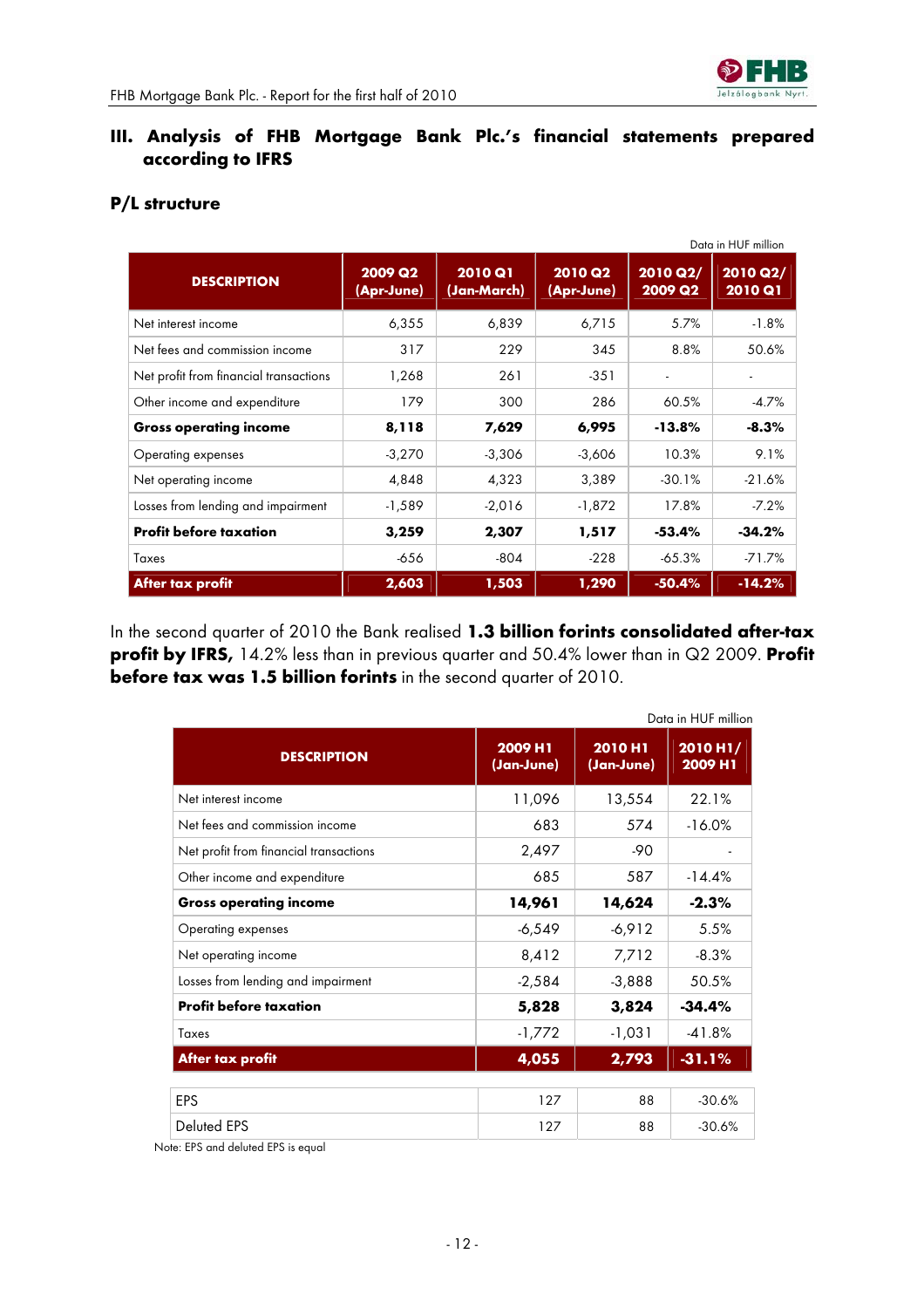

In the first half of 2010 the Bank realised **2.8 billion forints consolidated after-tax profit by IFRS,** 31.1% less than in previous period in 2009. **Profit before tax was 3.8 billion forints** in 2010, 34.4% less than in H1 2009.

#### Net interest income

Net interest income was 6.7 billion forints in the second quarter of 2010, 5.7% up from the performance achieved in the same period of last year (6.4 billion forints) but 1.8% down from the Q1 of 2010 figure. The net figure emerged as a balance of 17.8 billion forints interest income (11.2% down from the Q2 of 2009 figure and 5.3% below the Q1 of 2010 figure) and 11.1 billion forints interest expense (19.0% less than in Q2 of 2009 and 7.3% less than the Q1 of 2010 figure).

Net interest income in the first half of 2010 was 13.6 billion forints, 22.1% up from the first half of 2009 achievement (11.1 billion forints). The net figure emerged as a balance of 36.7 billion forints interest income (8.9% above the 40.3 billion forints achieved in H1 of 2009) and 23.1 billion forints interest expenditure (20.8% less than the 29.2 billion forints achieved in 2009).

In the second quarter of 2010, 44.6% of interest income was contributed by interest on own lending (compared to 43.3% in Q1 of 2010 and 41.7% in the reference period of 2009), and 28.8% was contributed by interest income from refinanced loans (compared to 28.0% in Q1 of 2010 and 28.6% in the reference period of 2009). The aggregate interest income on interbank loans and securities contributed 9.7% (as opposed to 10.0% in Q1 of 2010 and 12.6% in the reference period of 2009), due to the expanding securities portfolio. The contribution of interest income on derivatives was 16.8% to total interest income (compared to 18.6% in Q1 of 2010 and 17.1% in the reference period of 2009).

In the first half of 2010, 43.9% of interest income was contributed by interest income on own lending (compared to 41.6% in H1 of 2009), 28.4% was contributed by interest income from refinanced mortgage loans (compared to 28.6% in H1 of 2009). The combined interest income on interbank loans and securities contributed 9.9%, up from the 7.8% achieved in the reference period of 2009. The contribution of interest income on derivatives was 17.8%, down from the 21.9% contributed in H1 of 2009.

Within the line item of interest income, the contribution of interest subsidy (subsidy of interest on covered mortgage bonds and supplementary interest subsidy) was 23.2% in Q2 of 2009, 22.5% in Q1 of 2010, and 23.1% in Q2 of 2010. In H1 of 2009 interest subsidy contributed 23.2% to income from interest. The same figure was 22.8% in H1 of 2010.

As regards interest expenditure in Q2 of 2010, 45.2% was incurred in conjunction with mortgage bonds, and 22.5% was contributed by interest expenditure on bonds. The contribution of interest paid on interbank loans received was 0.4%; the contribution of interest paid on deposits was as much as 7.5%, and that of derivative hedges was 13.7%. Interest paid on mortgage bonds contributed 51.3% in Q1 of 2010 as opposed to 50.4% in the second quarter of 2009. Interest paid on bonds contributed 9.1% in Q1 of 2010 and were up to reach 22.5% in Q2 of 2010. Interest on derivatives contributed 21.4% to interest expenditure in Q1 of 2010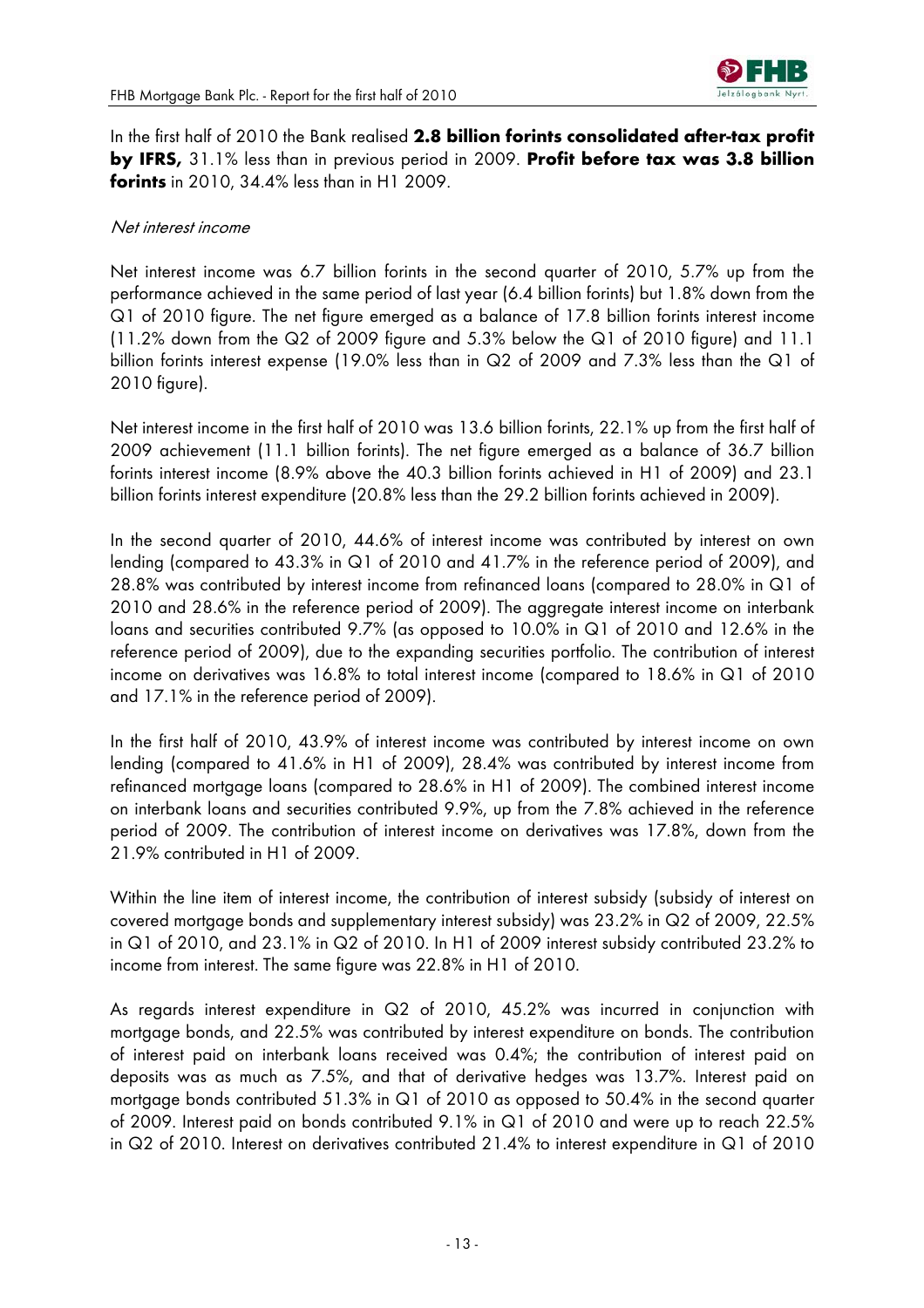

and 21.5% in the reference quarter of 2009. In Q2 of 2009, interest paid on deposits contributed 7.9% as opposed to 8.3% in Q1 of 2010.

Interest paid on the state loan amounted to 1.1 billion forints in Q2 of 2010 and contributed 9.6% to interest expense. In Q2 of 2009 the figure was 6.6% and it was 8.6% in the first quarter of 2010.

The breakdown of interest expense showed a varied picture in the first half of 2010 compared to 2009. In the first half of 2009, 53.1% was incurred in conjunction with mortgage bonds, the contribution of interest paid on interbank borrowings was insignificant (0.9%), interest paid on deposits contributed 7.7%, interest paid on derivative transactions contributed 24.6%, and interest paid on the state loan contributed 3.1% to interest expense. The breakdown in 2010 was mortgage bonds 48.3%, interest paid on bonds 15.6%, interbank borrowings 0.5%, interest paid on deposits 7.9%, derivatives 17.7%, and expenditure on interest on the state loan contributed 9.0%.

Of the item of interest expense, in the first half of 2010 6.3 billion forints were related to the funding of own loans and 6.2 billion forints to refinanced loans. In the first half of 2009, 7.3 billion forints were related to the funding of own loans and 7.9 billion forints to refinanced loans.

The average net interest margin (NIM) was 3.43% as of 30 June 2010 and 3.49% as of 31 March 2010 compared to 3.05% in H1 of 2009. Over the past half the average NIM was stabilised and increased considerably over the previous half's figure supported mainly by dropping costs of liabilities and a gradual change in the breakdown of liabilities.

#### Net fees and commission income

In Q1 of 2010, the Bank achieved a positive balance of 229 million forints of income from, and expenditures on, commissions and fees; the 2010 second quarter's achievement was higher in comparison, achieving 345 million forints. This is 8.8% up from the 317 million forints achieved in the second quarter of 2009. In Q2 of 2010, net income from fees contributed 4.9% to gross operating profit.

Fees and commissions income in Q2 of 2010 was 422 million forints, 37.9% of which was contributed by early repayment charges (46.7% in Q1 of 2010 and 52.9% in Q2 of 2009), 14.9% by handling fees (18.7% in Q1 of 2010 and 20.1% in Q2 of 2009), and 16.2% by accounts and card related banking commissions 18.6% and 14.4% respectively). Other line items include other services, insurance and contracting fees charged to customers. In the second quarter of 2010, fees related to mortgage bond issues contributed 66.8% to fees and commissions paid, card related fees contributed 13.8%, and commissions paid to acquisition agents contributed 12.2%; the remaining items are typically fees paid to other financial institutions and organizations.

In the first half of 2010, net fees and commissions income amounted to 574 million forints, 16.0% short of the 683 million forints achieved in the reference period. Net fees income contributed 3.9% to gross operating profit in the first half 2010.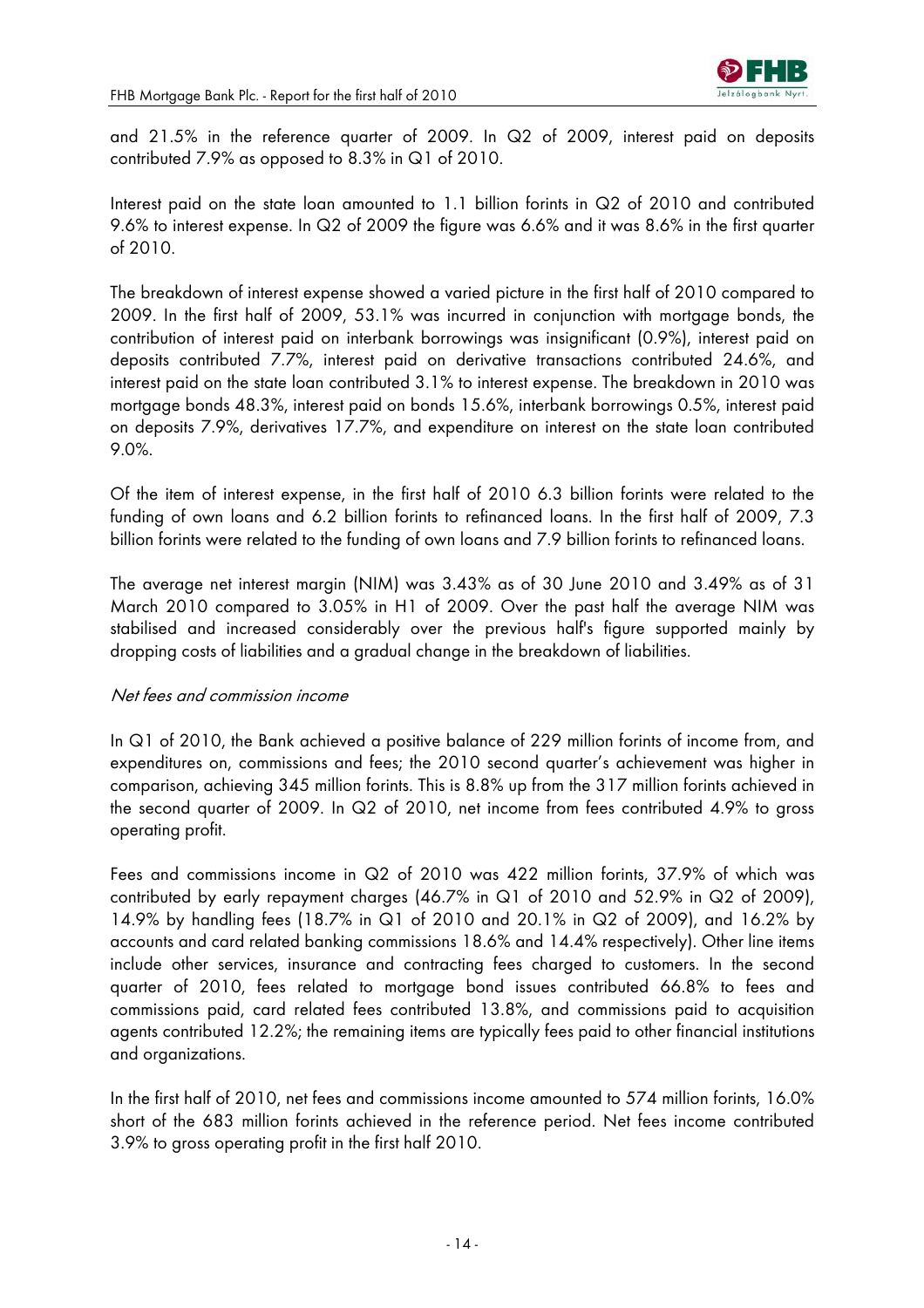

Net fees and commissions income in H1 of 2010 was 772 million forints, almost half of which (41.9%) was contributed by early repayment charges, 16.6% by handling fees, and 17.3% by accounts and card related banking charges. Other line items include other administration, contracting, valuation and Takarnet fees paid by customers. Fees related to CMB and bond issues contributed 49.7% to fees and commissions expenditures, agents' fees contributed 28.0%, card related fees were 9.8%, and the remaining items are typically fees paid to other financial institutions and clearing houses.

## Net profit from financial transactions

In the second quarter of 2010 the balance of financial transactions was 351 million forints loss as opposed to 261 million forints profit in the first quarter of 2010 and 1,268 million forints profit in the second quarter of 2009. The H1 of 2010 balance was 90 million forints loss as opposed to 2.5 billion forints profit in H1 of 2009. The H1 of 2010 achievement emerged as a result of the change in the fair value of short-term currency swaps and conversion as well as an exchange rate gain from securities transactions.

Exchange rate volatility in the course of the reported quarter and the effect of currency swaps reduced earnings from FX operations by 759 million forints in Q2 of 2010. The overall achievement is considerably below the 2009 reference figure (1.7 billion forints profit) and also the 210 billion forints loss generated in Q1 of 2010. The H1 of 2010 loss was 969 million forints, considerably worse than the 4.1 billion forints profit achieved in H1 of 2009.

Changes in the fair value of securities reported at fair value against earnings was 0.4 billion forints loss in Q1; however, the H1 of 2010 achievement was 564 million forints profit, thus Q2 of 2010 closed with a profit of approximately 1.0 billion forints. The H1 of 2010 figure was considerably better than the 2.0 billion forints loss achieved in H1 of 2009.

In the second quarter of 2010, securities transactions generated a loss of 551 million forints. Added to the 866 million forints profit scored in Q1 of 2010, the profit on this item in the first half was 315 million forints. In Q2 of 2009 the same item achieved a profit of 544.1 million forints, and the H1 of 2009 profit amounted to 365.3 million forints. The figure emerged as a balance of exchange gains and losses on CMBs and bonds issued and repurchased during the year.

#### Other income

In the first half of 2010 the balance of other income and expenditure was 587 million forints, arising from 1.8 billion forints income net of 1.2 billion forints expenditure. As of 30 June 2009 the balance of other income and expenditure was 687 million forints. In H1 of 2010, the item of other income and expenditure contains 1,535 million forints related to the business of FHB Annuity Ltd., which includes income from adjustment of the value of real estates passed into FHB Annuities' ownership to market value. Of the remaining items 77 million forints was a one-time income related to the CEC acquisition. On the other expenditures side, 90% was contributed by the aggregate 1,058 million forints from revaluation of annuity payment liabilities (admission of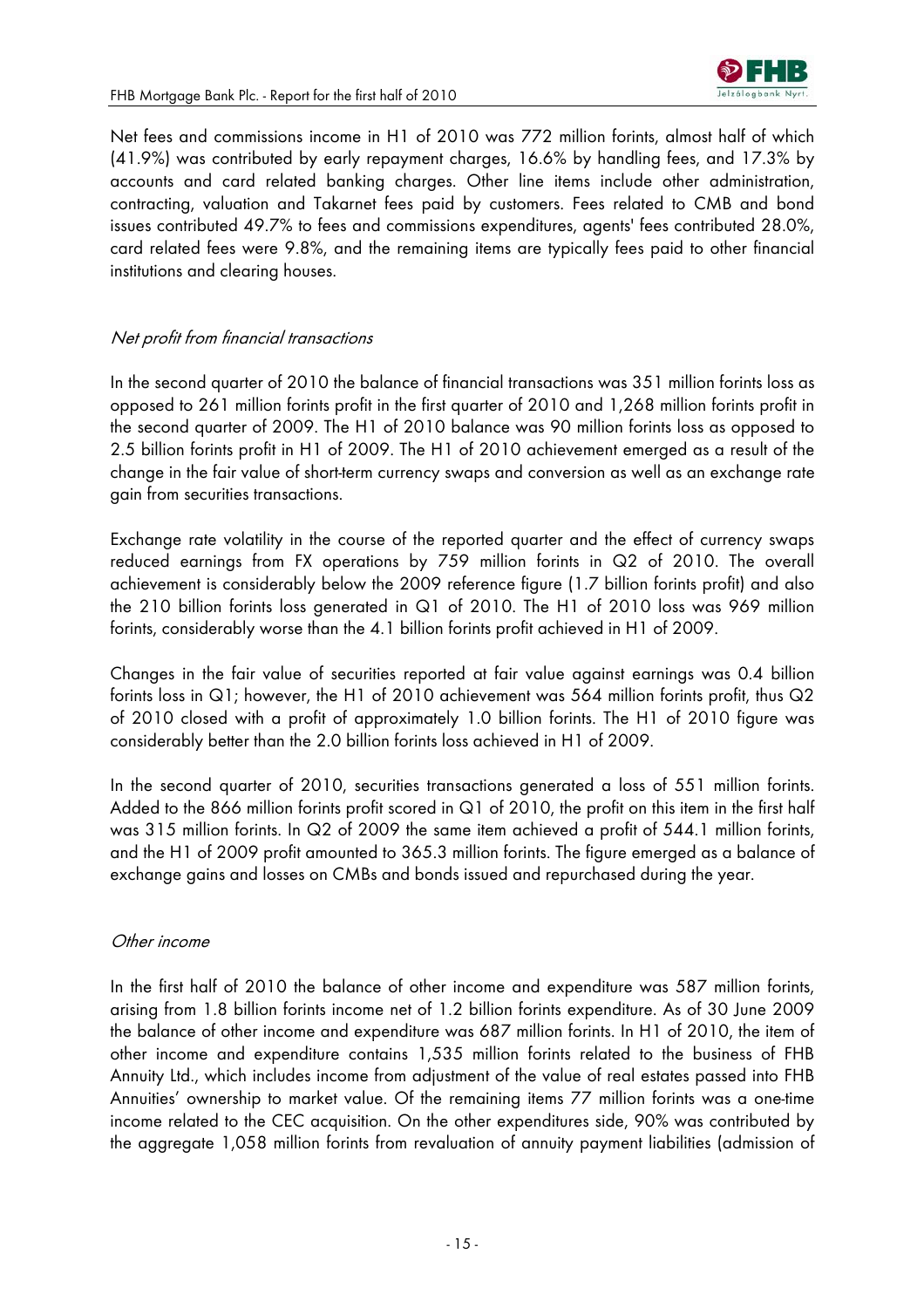

new commitments and change in the fair value of existing commitments). The same item was 0.6 billion forints (78.7%) in H1 of 2009.

|                                 |                              |                               |                              |                     | Data in million HUF        |
|---------------------------------|------------------------------|-------------------------------|------------------------------|---------------------|----------------------------|
| <b>DESCRIPTION</b>              | <b>2009 Q2</b><br>(Apr-June) | <b>2010 Q1</b><br>(Jan-March) | <b>2010 Q2</b><br>(Apr-June) | 2010 Q2/<br>2009 Q2 | 2010 Q2/<br><b>2010 Q1</b> |
| General administrative costs    | 2,725                        | 2,704                         | 2,982                        | 9.5%                | 10.3%                      |
| Personnel expenses              | 1,284                        | 1,304                         | 1,368                        | 6.6%                | 4.9%                       |
| - wages                         | 884                          | 902                           | 912                          | 3.1%                | 1.1%                       |
| - other personnel expenses      | 92                           | 131                           | 185                          | 101.2%              | 40.7%                      |
| - social security expenses      | 308                          | 271                           | 272                          | $-11.7\%$           | 0.3%                       |
| Administrative costs            | 1,441                        | 1,400                         | 1,614                        | 12.0%               | 15.3%                      |
| Taxes paid                      | 227                          | 204                           | 205                          | $-9.9%$             | 0.4%                       |
| Depreciation                    | 319                          | 398                           | 419                          | 31.5%               | 5.2%                       |
| <b>TOTAL OPERATING EXPENSES</b> | 3,270                        | 3,306                         | 3,606                        | 10.3%               | 9.1%                       |

# Operating expenses

Operating expenses amounted to 3.6 billion forints in the second quarter of 2010, 9.1% over the Q1 2010 cost level. Operating expenses in the reported quarter were 10.3% higher than the cost level in the second quarter of 2009. The cost/income ratio (CIR) was 44.2% as of 30 June 2009. CIR was 43.3% as of 31March 2010, and 47.3% as of 30 June 2010. The quarterly growth of operating expenses in Q2 2010 was mainly contributed by the costs related to the Allianz agreement.

There was a minor change in the breakdown of operating costs compared to previous quarters. The contribution of personnel expenses in the second quarter of 2010 was 37.9% compared to 39.3% in Q2 of 2009 and 39.4% in Q1 of 2010. There was a 4.9% increase in personnel expenses compared to the previous quarter's figure and a 6.6% increase over the Q2 of 2009 figure. In Q2 of 2010 other administrative costs were 12.0% up from the Q2 of 2009 figure and were 15.3% higher than the Q1 of 2010 figure. There is a slight upward change in the contribution of this item to operating costs, from 44.1% in Q2 of 2009 to 44.8% by the end of the reported quarter.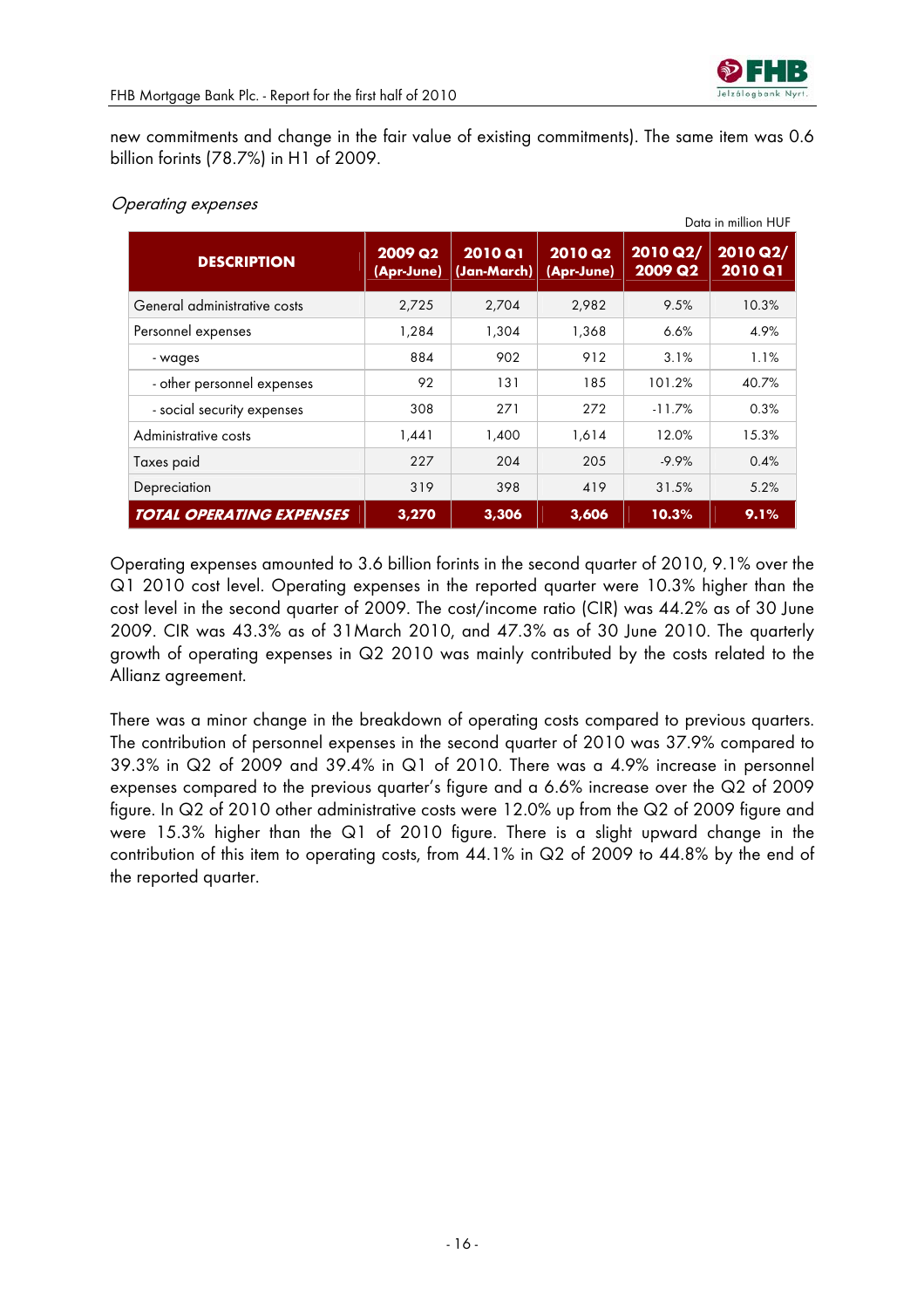

|                                 |                       |                              | Data in million HUF |
|---------------------------------|-----------------------|------------------------------|---------------------|
| <b>DESCRIPTION</b>              | 2009 H1<br>(Jan-June) | <b>2010 H1</b><br>(Jan-June) | 2010 H1/<br>2009 H1 |
| General administrative costs    | 5,362                 | 5,687                        | 6.1%                |
| Personnel expenses              | 2,699                 | 2,672                        | $-1.0%$             |
| - wages                         | 1,834                 | 1,814                        | $-1.1%$             |
| - other personnel expenses      | 228                   | 316                          | 38.2%               |
| - social security expenses      | 637                   | 543                          | $-14.8%$            |
| Administrative costs            | 2,663                 | 3,014                        | 13.2%               |
| Taxes paid                      | 444                   | 408                          | $-7.9%$             |
| Depreciation                    | 743                   | 817                          | 9.8%                |
| <b>TOTAL OPERATING EXPENSES</b> | 6,549                 | 6,911                        | 5.5%                |

The Bank's operating expenses amounted to 6.9 billion forints in the first half of 2010 as opposed to 6.5 billion forints in the same period of 2009. The increase is 5.5%, due primarily to the increase in other administrative costs. In 2009 this item contributed 40.7% compared to 43.6% in 2010 with a year-on-year growth of 13.2%. In H1 of 2009 personnel expenses contributed 41.2% and dropped slightly in H1 of 2010 to achieve 38.7%.

The increase in other administrative costs in Q2 of 2010 compared to the previous quarters' figures did not have a significant impact on the breakdown of the line item and most of the categories kept their earlier rate of contribution.

In the second quarter of 2009 real estate related expenses contributed 18.8% to other administrative costs compared to 21.8% in 2010 and 20.2% in the reported quarter, and grew from 272 million forints in Q2 of 2009 to 305 million forints in Q1 of 2010 and 326 million forints in the reported quarter.

The Q2 of 2010 contribution of expenditure related to operating IT devices was 19.2%, same as in Q1 of 2010, however, its amount increased from 277 million to 310 million forints.

There was a slight change in the contribution of marketing costs, from 15.5% in Q2 of 2009 to 13.9% in 2010 with the amount staying at a steady 225 million forints.

Expert fees were up from 113 million forints in Q1 of 2010 to 243 million forints in Q2 of 2010 resulting in their contribution to the other administrative costs item from 7.9% to 15.1%.

Direct costs of business activities contributed 9.3% to other administrative costs in Q2 of 2010 (12.9% in Q1 of 2009 and 15.4% in Q1 of 2010). There has been a shift in the breakdown of business expenses: slower lending activity has resulted in a shrinking contribution of valuation costs, at the same time, the contribution of costs related to liabilities side activities has been on the rise. The contribution of the latter item to business expenses was as high as 27.1% in the first half of 2010 as opposed to 24.6% in the reference period of 2009.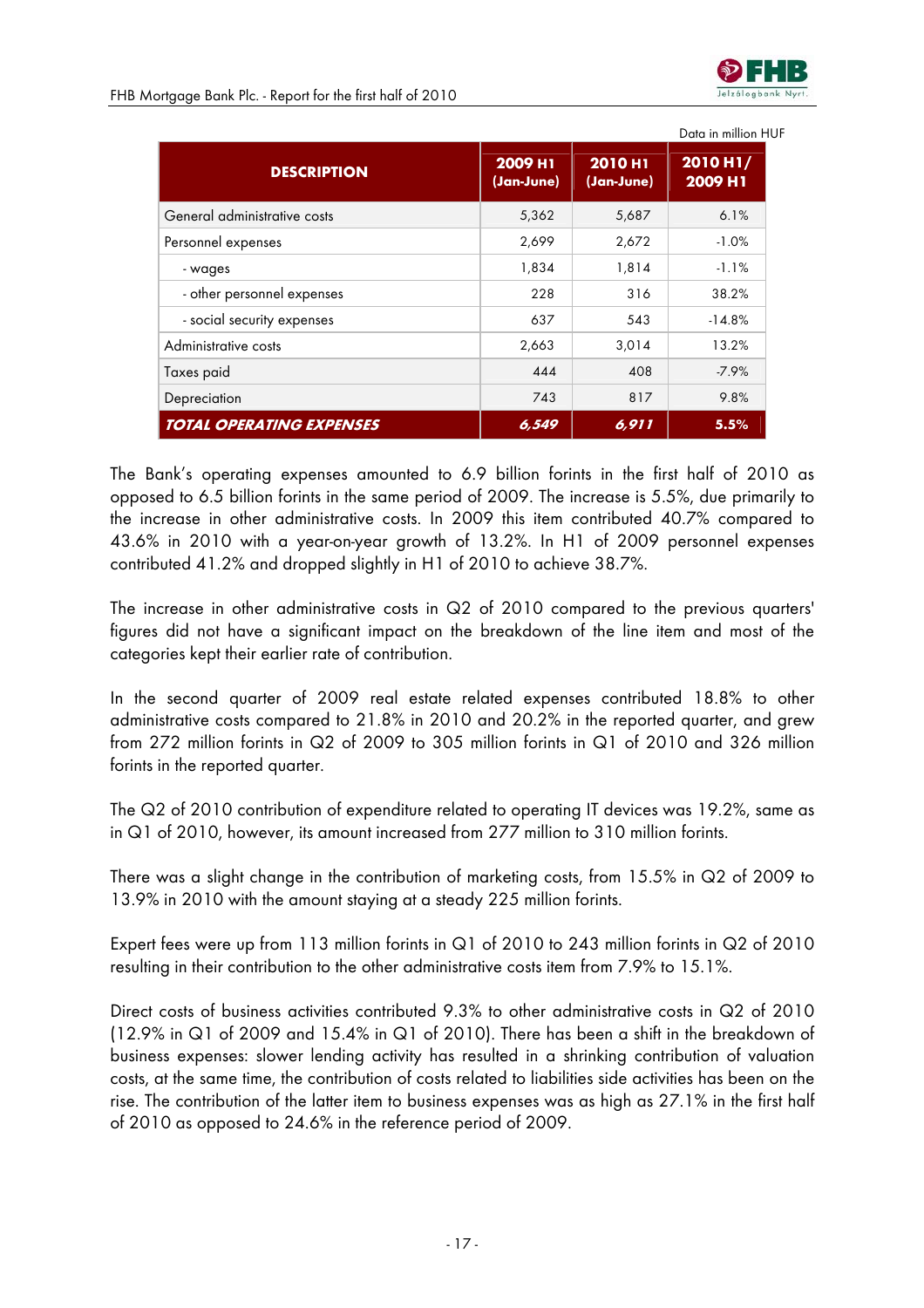Depreciation amounted to 419 million forints in Q2 2010, 398 million forints in Q1 2010 and 319 million forints in Q2 of the reference year. Depreciation in H1 2010 was 817 million forints, 9.8% higher than in H1 2009. Amortisation on intangibles contributed 68.4% and depreciation of tangible assets contributed 31.6% in the reported period of 2010.

Other taxes paid were 227 million forints in Q2 2009 and 204 million forints in Q1 2010, while it was 205 million forints in Q2 2010. Almost all of the taxes paid were contributed by the statutory banking contribution. Taxes paid in the first half of 2010 were 408 million forints, 7.9% lower than in the first half of 2009.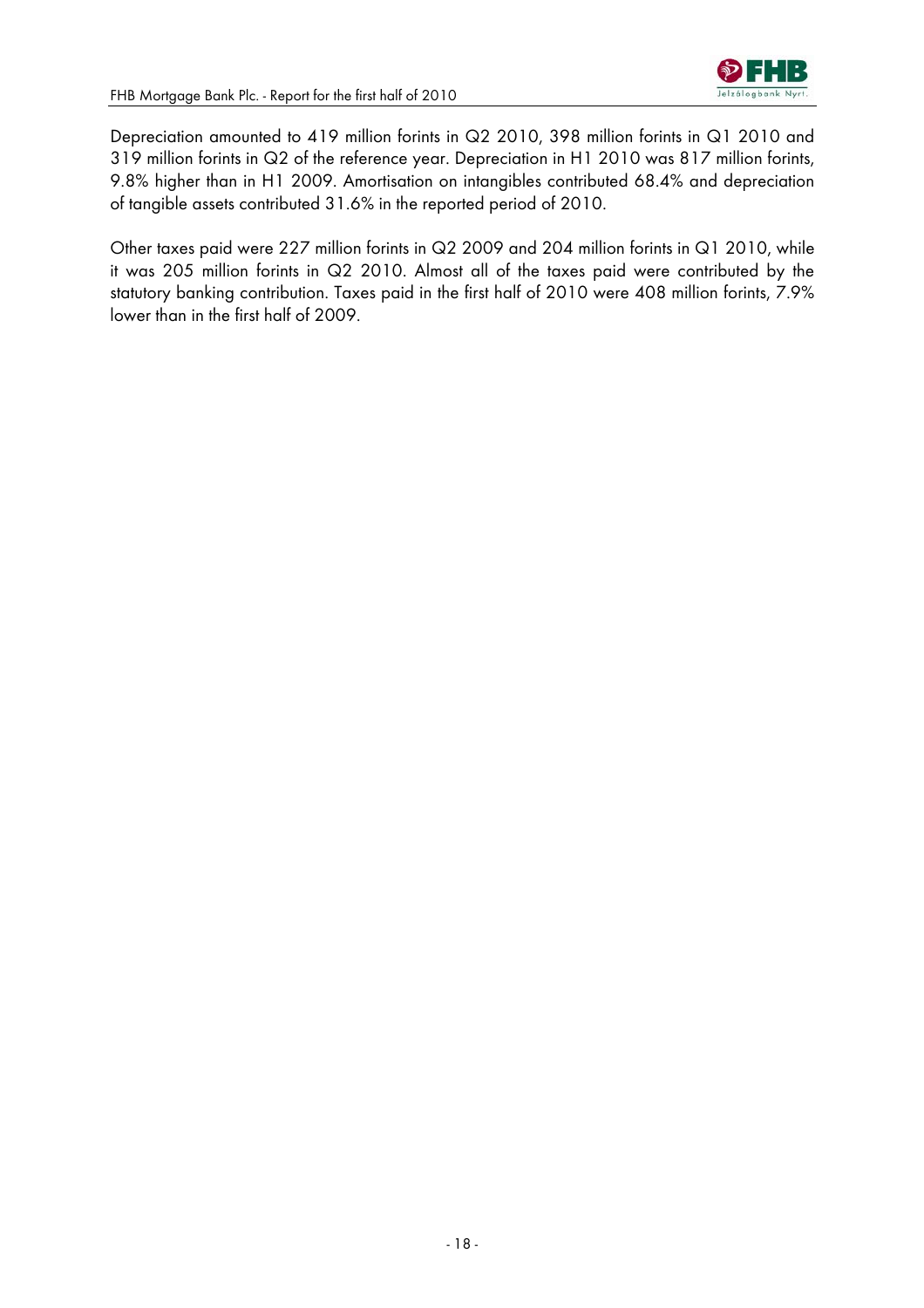

# Portfolio quality, loss in value and provisions

Portfolio quality – considering the macroeconomic changes and the average of the banking sector – continues to be good, though there was a decline in the proportion of problem-free loans compared both to the second quarter of 2009 and to the end of the prior year. The portfolio value determined according to IFRS amounted to 704.1 billion forints as of 30 June 2010 as opposed to 649.6 billion forints as of 31 March 2010, 645.1 billion forints as of 31 December 2009 and 656.9 billion forints as of 30 June 2009.

The portion of the non-performing loan portfolio constituting the basis for provision reported according to IFRS rules was 5.06% as of 30 June 2010, 4.25% as of 31 March 2010, 4.77% as of 31 December 2009, and 2.77% as of 30 June 2009. Impairment to the entire portfolio was 1.72% as of 30 June 2010, 1.47% as of 31 March 2010, 1.17% as of 31 December 2009, and 0.74% as of 30 June 2009.

At the end of the period the outstanding provision was 12.0 billion forints, 2.5 billion forints over the 30 June 2009 figure. The portfolio and its breakdown are shown in the table below.

|                                        |              |               | Data in thousand HUF |
|----------------------------------------|--------------|---------------|----------------------|
| <b>Description</b>                     | 30 June 2009 | 31 March 2010 | 30 June 2010         |
| Loan loss provisions as at 1st January | 1,848,262    | 7,393,352     | 7,393,352            |
| Charge for the period                  | 4,606,624    | 2,993,403     | 6,253,004            |
| FX change of provisions                | $-186,756$   | 96,143        | 1,131,961            |
| Release during the period              | $-2,189,422$ | -996,836      | $-2,745,384$         |
| Loan loss provisions at period end     | 4,078,709    | 9,486,062     | 12,032,934           |
| Net effect of charge and release       | 2,416,552    | 1,993,114     | 3,122,287            |
| Loans written-off                      | $\circ$      | $\Omega$      | 24                   |
| Loss on loans sold                     | $-688$       | $\Omega$      | 2,539                |
| Loss on terminated loans               | 66,185       | 21,037        | 33,065               |
| Charge/(release) for commitments       | 101,838      | 2,242         | 730,285              |
| Losses on loans / provisions           | 2,583,887    | 2,016,394     | 3,888,200            |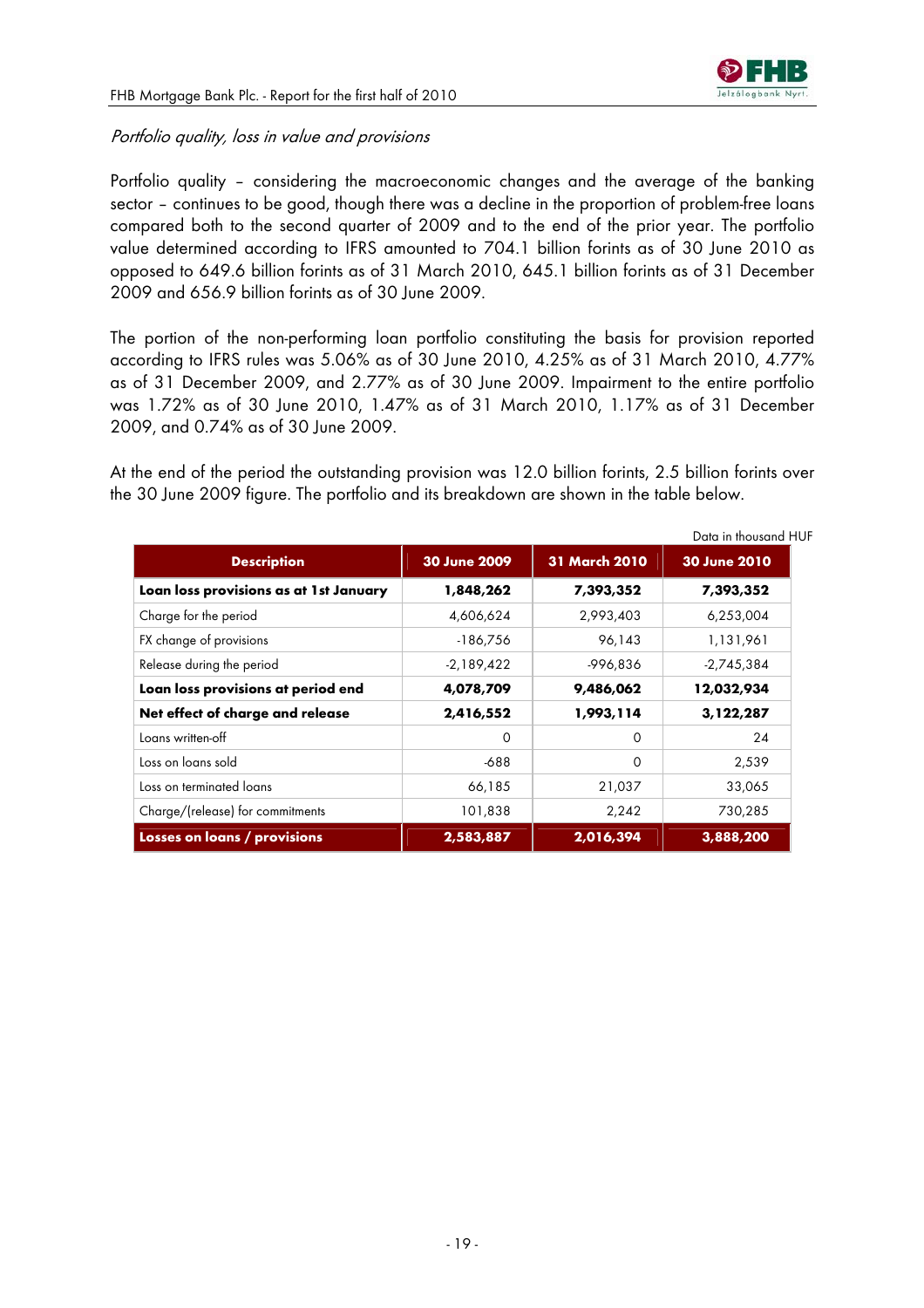

# **Balance sheet**

|                                                         |             |             |             |             |                             |                             | Data in HUF million         |
|---------------------------------------------------------|-------------|-------------|-------------|-------------|-----------------------------|-----------------------------|-----------------------------|
| <b>DESCRIPTION</b>                                      | 30.06.2009. | 31.12.2009. | 31.03.2010. | 30.06.2010. | 30.06.2010./<br>30.06.2009. | 30.06.2010./<br>31.12.2009. | 30.06.2010./<br>31.03.2010. |
| Cash                                                    | 770         | 1.100       | 847         | 1.085       | 40.9%                       | $-1.4%$                     | 28.0%                       |
| Receivables from NBH                                    | 6,237       | 2,449       | 836         | 3,629       | $-41.8%$                    | 48.2%                       | 334.3%                      |
| Interbank deposits                                      | 42,319      | 37,974      | 49,620      | 58,688      | 38.7%                       | 54.6%                       | 18.3%                       |
| Available for trade securities                          |             |             | 995         | 1,010       |                             |                             | 1.6%                        |
| Available for sale securities                           | 133,981     | 131,022     | 96,192      | 101,046     | $-24.6%$                    | $-22.9%$                    | 5.0%                        |
| Refinanced mortgage loans                               | 273,237     | 263,015     | 257,899     | 270,317     | $-1.1%$                     | 2.8%                        | 4.8%                        |
| Loans                                                   | 329,185     | 333,759     | 332,893     | 355,913     | 8.1%                        | 6.6%                        | 6.9%                        |
| Fair value of derivatives                               | 6,266       | 3,555       | 2,812       | 5,610       | $-10.5%$                    | 57.8%                       | 99.5%                       |
| Property for investment                                 | 7,405       | 9,560       | 10,394      | 11,165      | 50.8%                       | 16.8%                       | 7.4%                        |
| Tangible and intangible assets                          | 11,398      | 13,639      | 13,719      | 13,849      | 21.5%                       | 1.5%                        | 0.9%                        |
| Goodwill                                                | 1,488       | 127         | 127         | 127         | $-91.4%$                    | 0.0%                        | 0.0%                        |
| Other assets                                            | 4,849       | 4,815       | 6,044       | 7,041       | 45.2%                       | 46.2%                       | 16.5%                       |
| <b>Assets total</b>                                     | 817,455     | 801,015     | 772,378     | 829,480     | 1.5%                        | 3.6%                        | 7.4%                        |
| Payables total                                          | 772,401     | 753,579     | 723,918     | 779,893     | 1.0%                        | 3.5%                        | 7.7%                        |
| Interbank borrowings                                    | 16,757      | 26,429      | 24,533      | 29,930      | 78.6%                       | 13.3%                       | 22.0%                       |
| Mortgage bonds                                          | 485,077     | 438,423     | 420,455     | 428,516     | $-11.7%$                    | $-2.3%$                     | 1.9%                        |
| <b>Bonds</b> issued                                     | 57,165      | 52,710      | 61,232      | 68,747      | 20.3%                       | 30.4%                       | 12.3%                       |
| Deposits                                                | 40,364      | 63,562      | 68,274      | 66,672      | 65.2%                       | 4.9%                        | $-2.3%$                     |
| State loan                                              | 140,157     | 138,958     | 107,216     | 115,253     | $-17.8%$                    | $-17.1%$                    | 7.5%                        |
| Fair value of derivatives                               | 26,117      | 25.058      | 33,309      | 60,813      | 132.9%                      | 142.7%                      | 82.6%                       |
| Reserves for annuity                                    | 1,347       | 1,864       | 2,173       | 2,439       | 81.0%                       | 30.9%                       | 12.2%                       |
| Other liabilities                                       | 5,417       | 6,575       | 6,726       | 7,523       | 38.9%                       | 14.4%                       | 11.9%                       |
| Shareholders' equity                                    | 45,054      | 47,436      | 48,460      | 49,587      | 10.1%                       | 4.5%                        | 2.3%                        |
| Subscribed capital                                      | 6,600       | 6,600       | 6,600       | 6,600       |                             |                             |                             |
| Repurchased own shares                                  | $-1,400$    | $-1,546$    | $-1,546$    | $-1,619$    | 15.6%                       | 4.7%                        | 4.7%                        |
| Share premium                                           | 1,709       | 1,709       | 1,709       | 1,709       |                             |                             |                             |
| General reserve                                         | 4,121       | 4,470       | 4,604       | 4,756       | 15.4%                       | 6.4%                        | 3.3%                        |
| Cash-flow hedge reserve                                 | 1,763       | 833         | 349         | 828         | $-53.0%$                    | $-0.7%$                     | 137.2%                      |
| Stock option reserve                                    | 71          | $\Omega$    | $\Omega$    | $\circ$     | L,                          |                             | L,                          |
| Changes in fair value of avail.<br>for sale fin. assets | 398         | 915         | 920         | 376         | $-5.6%$                     | $-58.9%$                    | $-59.2%$                    |
| FX reserve                                              | 3           | 21          | 21          | $-4$        | $-230.8%$                   | $-119.2%$                   | $-119.2%$                   |
| Retained earnings                                       | 31,789      | 34,434      | 35,803      | 36,941      | 16.2%                       | 7.3%                        | 3.2%                        |
| <b>Total liabilities and</b><br>shareholders' equity    | 817,455     | 801,015     | 772,378     | 829,480     | 1.5%                        | 3.6%                        | 7.4%                        |

As of 30 June 2010 the Bank's consolidated balance sheet total by IFRS amounted to 829.5 billion forints, which is 28.5 billion forints, or approximately 3.6% up from 31 December 2009 and 12.0 billion forints, or 1.5%, higher than the balance sheet total as of 30 June 2009. The increase on the asset side over the reference figure as of 30 June 2009 was the joint result of several factors. It included a 26.7 billion forints expansion of the loan portfolio and a 3.8 billion forints increase in real estate held for investment purposes reduced by 2.9 billion forints refinancing. Interbank lending grew by 16.4 billion forints, added to a 2.6 billion forints decrease in receivables from the NBH. Securities held for sale were 32.9 billion forints higher year-on-year.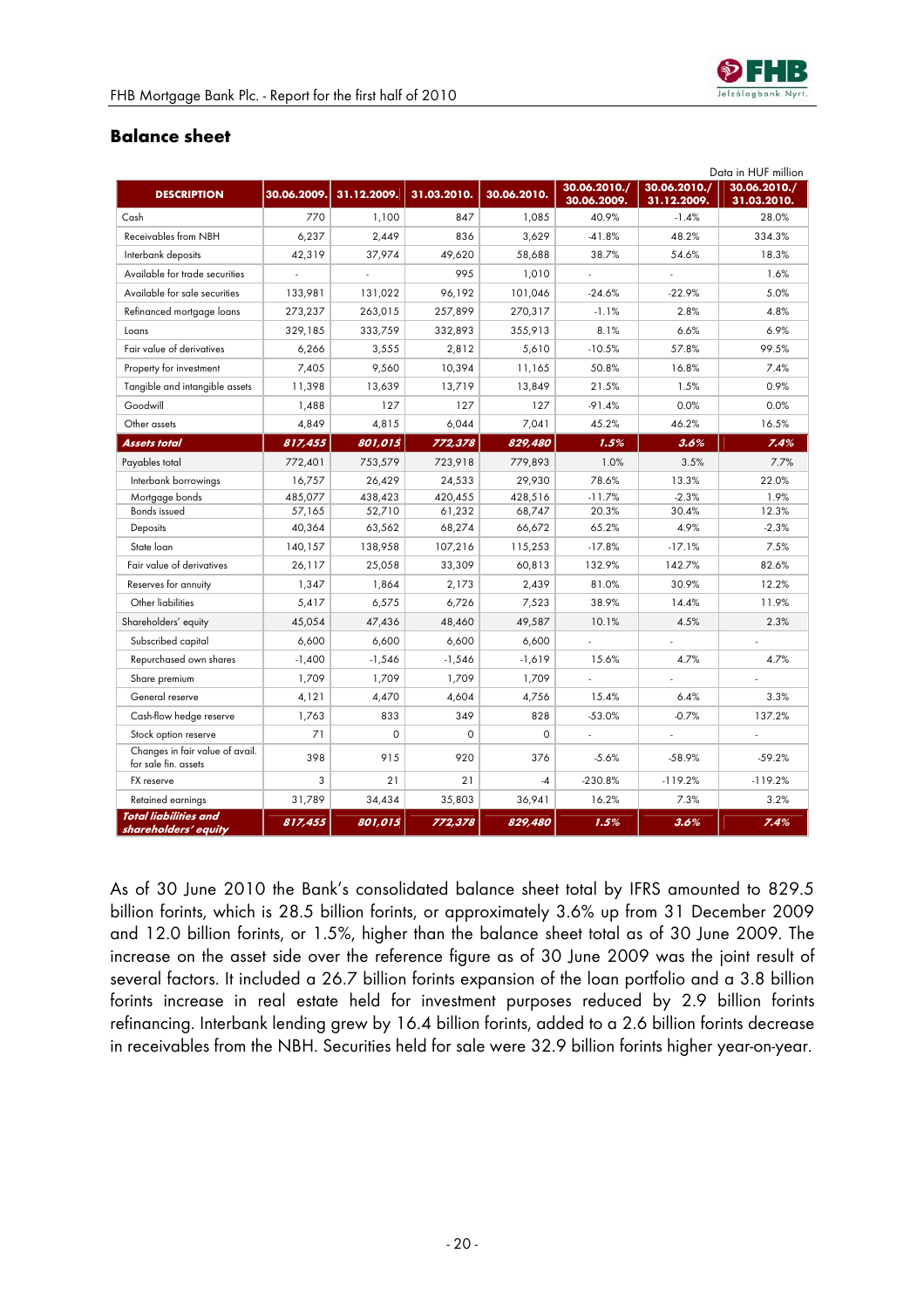

Increase in payables contributed 7.5 billion forints to the year-on-year increase on the liabilities side. State loans decreased by 24.9 billion forints. Deposits expanded by 26.6 billion forints, and interbank borrowings contributed 13.2 billion forints to liabilities. The CMB portfolio shrank by 56.6 billion forints, conversely, the portfolio of senior unsecured bonds expanded by 11.6 billion forints. Shareholders' equity increased by approximately 4.5 billion forints year-on-year, primarily as a result of an increase in accumulated assets. Cash-flow hedge reserve also increased by 0.6 billion forints.

The main factor contributing to the change in liabilities compared to the balance of 31 December 2009 was the 30.0 billion forint shrinkage in the portfolio of securities held for sale. The portfolio of own loans expanded by 22.2 billion forints and refinanced loans increased slightly, by 7.3 billion forints, in the reported quarter. Interbank lending grew by 20.7 billion forints. The change in the fair value of derivatives increased the balance sheet total by 2.1 billion forints, and receivables from the NBH by 1.2 billion forints.

The 23.7 billion forints decrease in the state loan also contributed to the change on the liabilities side. The mortgage bonds portfolio decreased by 9.9 billion forints while unsecured bonds issued increased by 16.0 billion forints. Deposits increased by 3.1 billion forints in the first half. In 2010 shareholders' equity increased by 2.2 billion forints year-on-year, due to a greater extent to a 2.5 increase in accumulated assets and to a lesser extend to an increase of the general reserve.

The increase in assets compared to the balance sheet as of 31 March 2010 was caused predominantly by a 23.0 billion forints expansion of own loans and a 12.4 billion forints increase in refinanced loans. Securities held for sale were up by 4.9 billion forints. The change in the fair value of derivatives increased the balance sheet total by 2.8 billion forints. Interbank lending grew by 9.1 billion forints, and receivables from the NBH increased the balance sheet total by 2.8 billion forints increase.

The biggest contributor to the increase in liabilities was the 27.5 billion forints change in the fair value of derivatives. On the other hand, in Q2 of 2010 the mortgage bonds portfolio expanded by 8.1 billion forints while unsecured bonds issued increased by 7.5 billion forints. Deposits shrank by 1.6 billion forints in Q2 of 2010. State loans increased by 8.0 billion forints. Shareholders' equity increased by 1.1 billion forints in Q2 of 2010 due to primarily to a 1.1 billion forints increase in accumulated assets net of a 0.6 million forints decrease in the fair value of securities held for sale.

#### Interest earning assets

The Group's interest earning assets on the balance sheet dropped from 768.2 billion forints as of 31 December 2009 to 738.4 billion forints as of 31 March 2010, then increased to 790.6 billion forints as of 30 June 2010. The year-on-year growth over the 30 June 2009 figure was 0.7%. Expansion of loans disbursed by the Bank as of 30 June 2010 was 8.1% up year-on-year, 6.6% higher than the Q4 of 2009 figure, and 6.9% over the 31 March 2010 figure. Impairment to cover lending losses was up from 4,078 million forints as of 30 June 2009 to 12,033 million forints year-on-year. The increase in Q1 of 2010 amounted to 2,093 million forints and was 2,547 million forints in Q2. The year-on-year decline in refinanced loans was 1.1%, however, there was a 2.8% increase in this item in H1 of and a 4.8% increase in Q2 of 2010. As of 30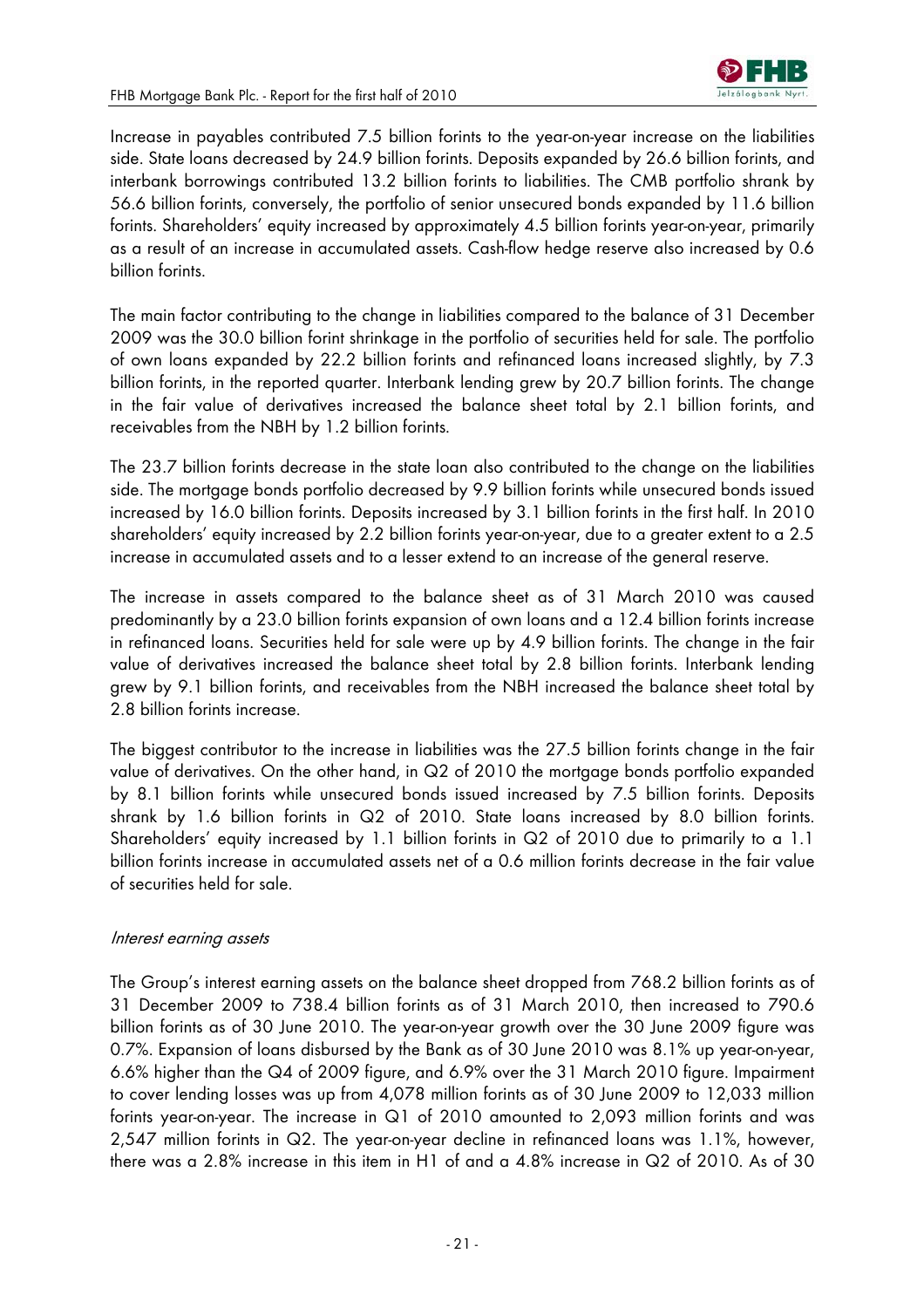

June 2009 the combined contribution of refinanced loans and own lending was 76.7%. The contribution was to 80.0% as of 31 March 2010 and 79.2% as of 30 June 2010.

The collateral value of real estates covering ordinary collateral amounted to 1,291.7 billion forints as of 30 June 2010, 5.61% lower than the figure (1,368.4 billion forints) as of 31 December 2009 and 6.90% down from the figure in Q2 2009 (1,387.4 billion forints). The LTV ratio applicable for ordinary collateral (loan principal receivable to collateral value) was 40.6% as of 30 June 2010, somewhat higher than the 39.3% LTV ratio as of 30 June 2009. The LTV ratio was 38.6% as of 31 December, 2009.

The portfolio of NBH and other interbank loans was up from 40.4 billion forint as of 31 December 2009 to 50.5 billion forints as of 31 March 2009 and up to 62.3 billion forints as of 30 June 2010. The contribution of this item to total interest earning assets was 7.9%.

The value of the securities portfolio of the Bank held for sale shrank from 134.0 billion forints as of 30 June 2009 to 131.0 billion forints as of 31 December 2009, then sharply declined to achieve 96.2 billion forints as of 31 March 2010. As of 30 June 2010 the value of the securities portfolio amounted to 101.0 billion forints. Thus the Q2 2010 contribution of securities to interest earning assets was up to achieve 12.8%. Securities include NBH bonds amounting to 54.9 billion forints, discount treasury bills amounting to 4.1 billion forints and government bonds amounting to 31.0 billion forints as well as other bank and corporate bonds for sale amounting to 11.0 billion forints. The Bank's portfolio of securities held for sale serves exclusively as a liquidity reserve.

As of 30 June 2010 the Bank held a very small portfolio of securities held for trading, which contributed 0.1% to interest bearing assets.

#### Property for investment, own and other assets

The value of real estates transferred into the Bank's ownership as a result of the annuity products sold during the reported period amounted to 11.2 billion forints as of 30 June 2010, 7.4% up from the 10.4 billion forints achieved in the previous quarter. The year-on-year increase was 50.8%.

The net value of tangible assets was 2.3 billion forints as of 30 June 2010. The value of tangibles increased by 144.0 million forints as a result of IT and other tangible assets acquired in 2010 net of 28.7 million forints derecognition and 238.9 million forints depreciation. The value of intangible assets grew from 9.1 billion forints as of Q2 of 2009 to 11.7 billion forints as of 30 June 2010. The growth in the value of intangibles is attributed to the 2010 software purchases amounting to 892.1 million forints as well as to the portfolio value and goodwill emerging as a result of buyout, and was net of 1.9 million forints derecognition and 556 million forints depreciation. There were no new impairment or written-back impairment made related to tangibles and intangibles.

Other assets amounted to 6.5 billion forints as of 30 June 2010 as opposed to 5.9 billion forints in Q1 of 2010.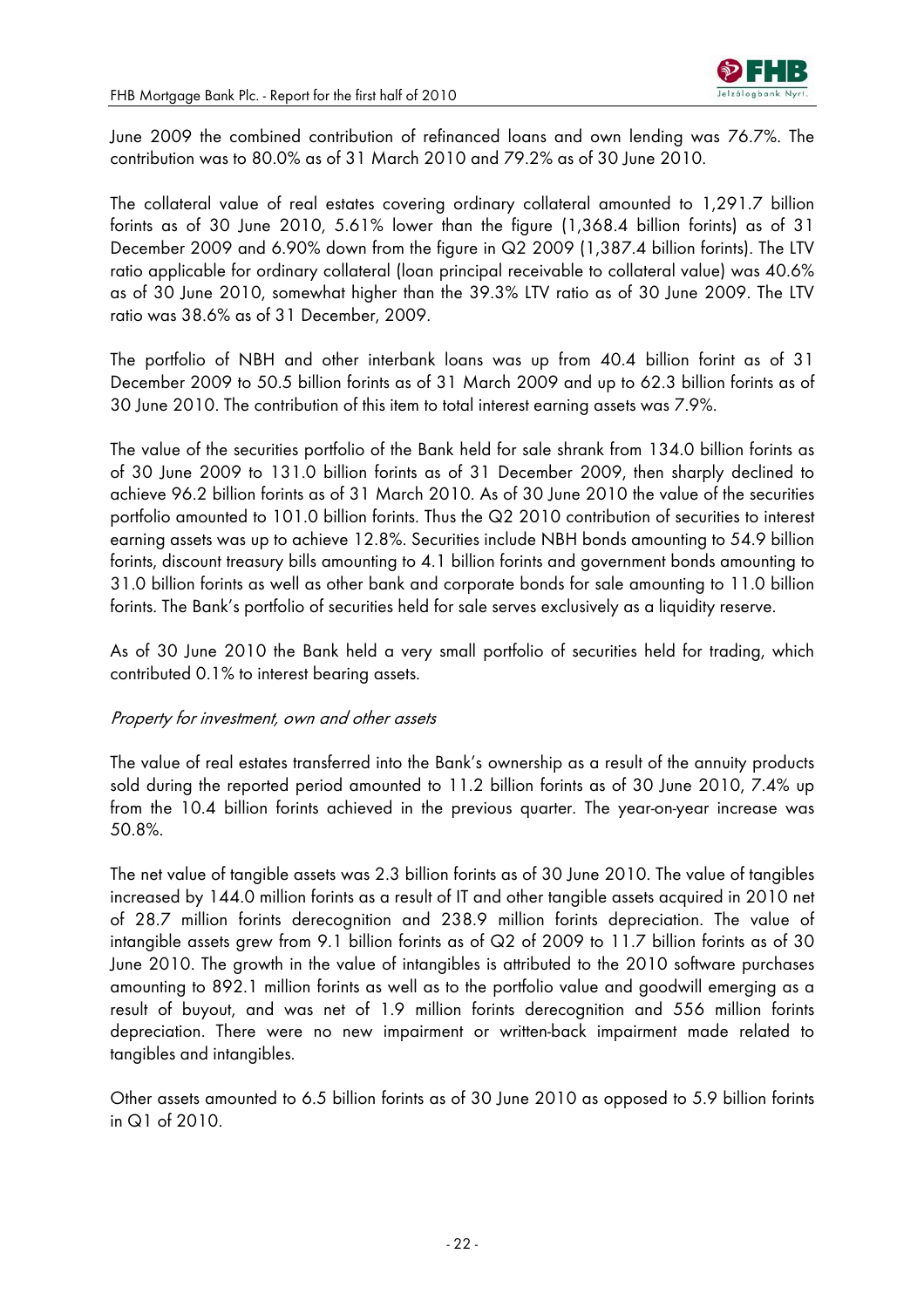# Interest bearing liabilities

Mortgage bonds contributed 60.4% to the Bank's interest bearing liabilities as of 30 June 2010. The item was 61.7% as of 31 March 2010, 60.9% as of 31 December 2009, and 65.6% as of 30 June 2009. The change in the breakdown of liabilities was caused by the steady increase in deposits and the CMB, and the decrease was also offset by the reduction of the state loan. The 428.5 billion forints book value of mortgage bonds as of 30 June 2010 was 1.9% up from the 31 March of 2009 figure (420.5 billion forints), and was 2.3% down from the 438.4 billion forints achieved as of 31 December 2009. Decrease in value of the CMB portfolio was 56.6 billion forints year-on-year as a result of 40.8 billion forints new issues, 89.8 billion forints repayments and 21.3 billion forints repurchase including related exchange rate adjustments that took place over the past 12 months.

# Mortgage bond collateral

The value of assets used as ordinary collateral for the mortgage bonds issued by the Bank was 860.4 billion forints as of 30 June 2010, 1.8% down from the figure as of 31 March 2010 (875.8 billion forints) and 5.7% down from 31 December 2009 (912.7 billion forints), and 9.9% more than the figure as of 30 June 2009 (955.0 billion forints).

| Outstanding mortgage bonds in circulation                          |         |
|--------------------------------------------------------------------|---------|
| Face value:                                                        | 449,565 |
| Interest:                                                          | 104,670 |
| Total:                                                             | 554,235 |
| Value of the regular collateral                                    |         |
| Principal:                                                         | 527,470 |
| Interest:                                                          | 332,959 |
| Total:                                                             | 860,429 |
| Value of assets involved as supplementary collateral               |         |
| Balance of the separate blocked account at the<br>NBH - principal: | ∩       |
| Bonds issued by NBH - principal                                    | Ω       |
| Bonds issued by State - principal and interest                     |         |
| Total:                                                             |         |

The value of the group of assets involved as collateral as of 30 Jun 2010 (HUF million)

The present value of mortgage bonds amounted to 489.9 billion forints, and the present value of collateral was 584.9 billion forints as of 30 June 2010, thus the rate of coverage was 119%.

As of 30 June 2010 net ordinary and supplementary collateral principle to the face value of mortgage bonds in circulation not yet repaid was 117.3%. Net interest on ordinary and supplementary collateral to interest on mortgage bonds in circulation not yet repaid was 318.1%.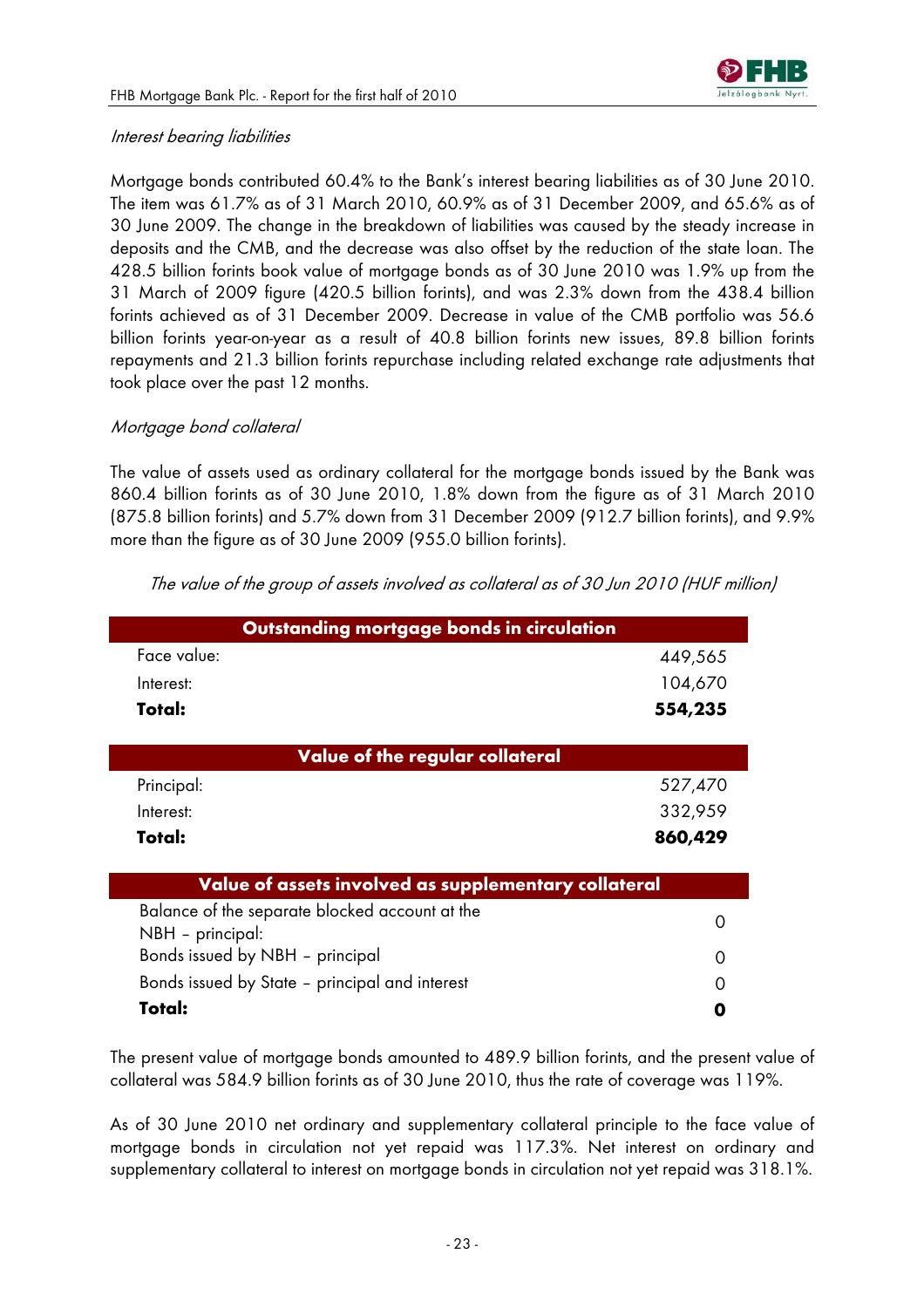

# Bonds issued

The book value of bonds was 52.7 billion forints as of 31 December 2009. At the end of H1 of 2010 the consolidated bonds portfolio grew to reach 68.7 billion forints as the combined effect of 21.3 billion forints issues, 10.5 billion forints repayment and 3.2 billion forints repurchase together with IFRS modifying items.

# Interbank funds

As of 30 June 2010 the 29.9 billion forints interbank portfolio contained interbank drawdown amounting to 21.3 billion forints, and a Schuldschein loan equivalent to 8.6 billion forints denominated in EUR. The Bank has used the interbank facilities as supplementary funds.

## Customer deposits

Deposits amounted to 66.7 billion forints as of 30 June 2010 and included 1.8 billion forints on collateral accounts related to corporate loans as well as 46.9 billion forints on retail accounts and 18.0 forints corporate deposits, both contributed by the Commercial Bank. The book value of deposits was 63.6 billion forints as of 31 December 2009 and 40.4 billion forints as of 30 June 2009.

# State loan received

Pursuant to the negotiations started between the Ministry of Finance (MoF), the NBH, the HFSA and FHB January 2009 the MoF and FHB Plc. signed an agreement whereby the Mortgage Bank would received a total of 400 million EUR State loan. The loan was drawn down in two tranches on 1 April 2009 and 30 April 2009 respectively. As of 30 June 2010 approximately 115.3 billion forints of the State loan were available for the Bank (400 million EUR at NBH's exchange rate of 30 June 2010).

# Other liabilities

The Bank's other liabilities amounting to 7.5 billion forints include, among others, debts to suppliers (contributing 2.0% as of 30 June 2010 compared to 11.1% as of 31 December 2009, and 2.7% as of 30 June 2009), passive accruals (9.3% as of 30 June 2010 compared to 10.0% as of 31 December 2009, and 12.0% as of 30 June 2009), and taxes (6.6% as of 30 June 2010 compared to 11.7% as of 31 December 2009, and 17.3% as of 31 March 2009), deferred taxes (22.9% as of 30 June 2010 compared to 23.2% as of 31 December 2009, and 30.3% as of 30 June 2009). Liabilities from settlement with customers were 1.1 billion forints contributing 14.1% to other liabilities.

# Shareholders' equity

The year-on-year increase in shareholders' equity was 10.1% (4.5 billion forints), reaching 49.6 billion forints as of 30 June 2010. The Q1 increase was 1.0 billion forints, or 2.2%, the Q2 increase was 1.1 billion forints, or 2.3%.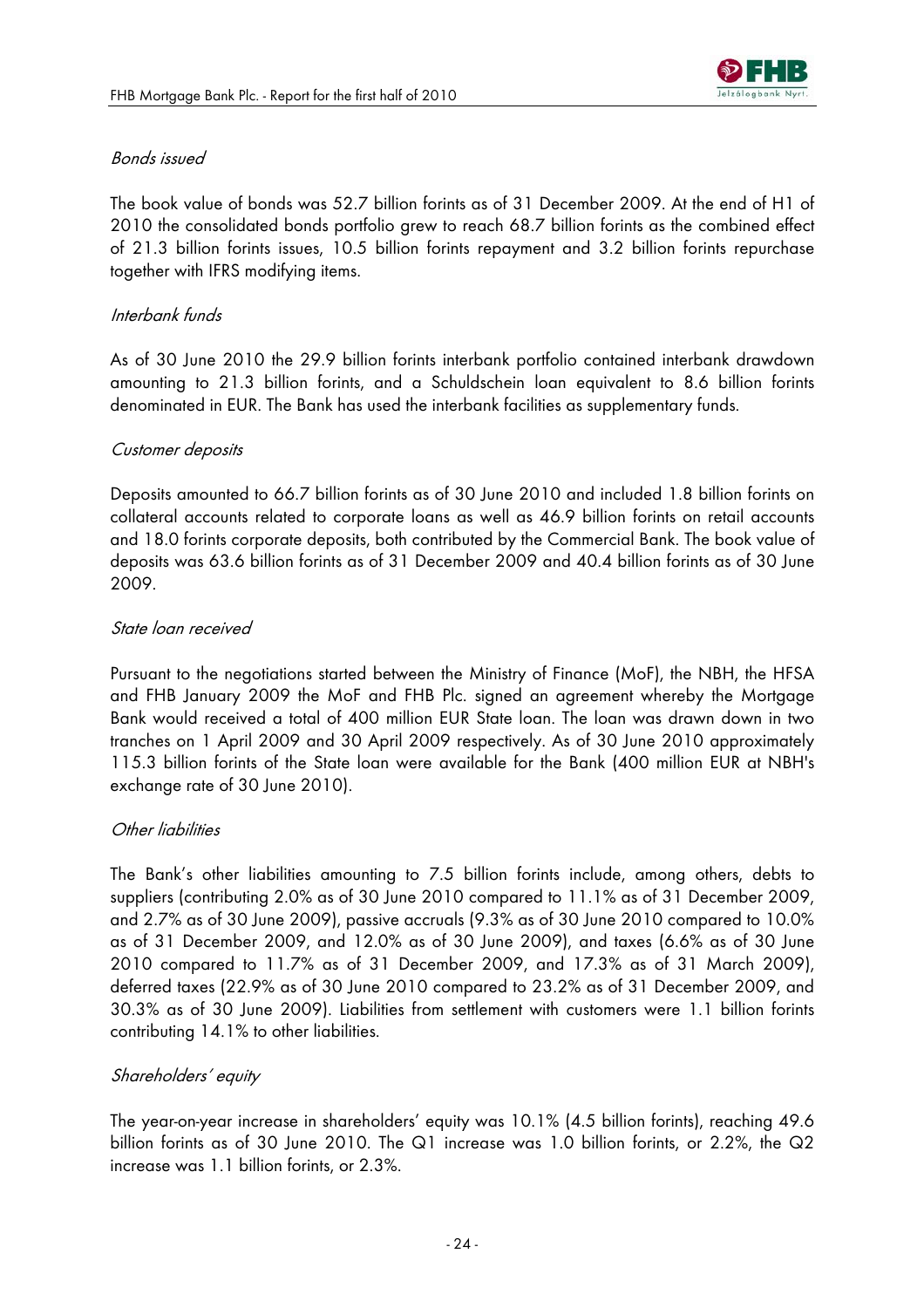

The bulk of the year-on-year increase resulted from a 5.2 billion forints increase in retained earnings. Cash-flow hedge reserves were down by 0.9 billion forints year-on-year due to the change in fair value in the wake of yield and exchange rate changes had a negative, and the 0.6 billion forints increase in general reserve had a positive impact on the increase in shareholders' equity. On the other hand, shareholders' equity was reduced by the 0,2 billion forints increase in repurchased treasury shares.

Shareholders' equity increased by 2.2 billion forints in H1 2010, of which 1.1 billion forints increase was realised in Q2. The main contributing factors in H1 growth included a 2.5 billion forints increase in retained earnings (1.1 billion forints in Q2) boosted by a 286 million forints increase in general reserve, while the 73 million forints increase in the amount of repurchased treasury shares had a negative impact on shareholder's equity.

## Off balance sheet items

The Bank's pending liabilities towards customers among the off-balance sheet items were 0.4 billion forints. Contracted but not yet disbursed loans amounted to 2.8 billion forints as of 30 June, 2010. Future liabilities amounted to 388.3 billion forints and mainly include swap transactions relating to mortgage bonds. Liabilities from other currency swaps amounted to 39.6 billion forints. Bank guarantee offered was 196.9 million forints.

The Bank only undertakes hedge transactions to close currency positions and managing risks, and does not engage in derivative transactions for speculative purposes.

|                                  |                 |                     |                  | Data in HUF million |
|----------------------------------|-----------------|---------------------|------------------|---------------------|
| <b>DESCRIPTION</b>               | 30 June<br>2009 | 31 December<br>2009 | 31 March<br>2010 | 30 June<br>2010     |
| Risk weighted assets             | 315,213         | 350,025             | 249,100          | 271,350             |
| Regulatory capital               | 56,470          | 57,823              | 28,104           | 28,657              |
| Statutory capital adequacy ratio | 16.1%           | 15.0%               | 9.7%             | 9.2%                |
| Regulatory capital (IFRS)        | 31,313          | 33,099              | 32,852           | 32,872              |
| Capital adequacy ratio (IFRS)    | 8.9%            | 8.6%                | 11.3%            | 10.5%               |

#### Capital structure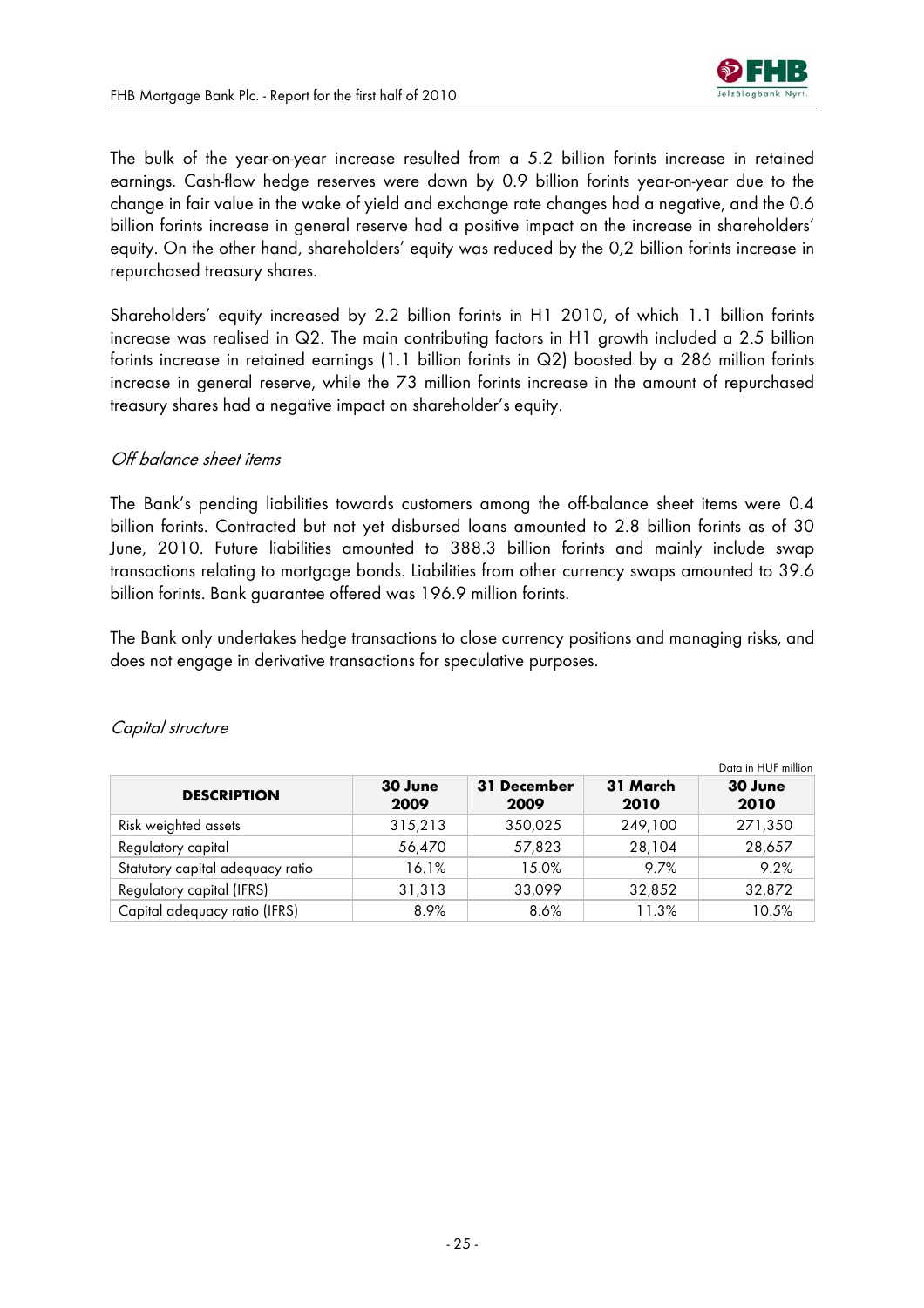

# **IV. MAJOR EVENTS DURING THE ACCOUNTING PERIOD**

# **IV.1. Strategic agreement among FHB and Allianz**

In accordance with the earlier extraordinary announcement of the Company dated June 17, 2010 and in line with the letter of intent signed on June 16, 2010 by FHB Mortgage Bank Co. Plc. ("FHB") and Allianz Hungaria Insurance Co. Ltd. ("Allianz Hungaria") referred therein, on July 2, 2010 the parties have concluded the contracts related to their long term exclusive strategic cooperation and the sale and transfer of Allianz Bank Ltd ("Allianz Bank") to the Company (the "Transaction").

Completion of the Transaction is subject to several customary conditions precedent. The Parties intend to complete the Transaction until September 30, 2010.

With the conclusion of the contracts the basis for the long term exclusive strategic cooperation between FHB Banking Group and Allianz Hungaria Group has come into existence, namely the following:

- − On the basis of a share exchange agreement FHB will acquire from Allianz Hungaria 100 percent of the shares of Allianz Bank. As consideration for such acquisition Allianz Hungaria will receive treasury shares from FHB as consideration in kind (1,829,864 ordinary shares) and a cash consideration of approximately HUF 1.1 billion leading to total value of the consideration of appr. HUF 3.8 billion. The final amount of the consideration will be determined after completion of the Transaction based on the value of the own equity of Allianz Bank as at the date of completion.
- − As a result of such acquisition, the number of the branches of FHB Group will exceed 70.
- − In the framework of the strategic cooperation and the other agreements related thereof, the sales network of Allianz will participate in selling the dedicated banking, life annuity and investment products of FHB Banking Group, while through its branch network FHB will serve the nearly 2 million clients of Allianz and will distribute the insurance products, pension, health and investment funds of the Hungarian Allianz Group
- The strategic cooperation between the two Groups covers a 20 year period and cannot be terminated before the end of the 5th year. In addition, both Allianz Hungaria Group and FHB Banking Group would undertake exclusivity for selling of each other's products.

The purpose of the parties with the to-be-formed long terms strategic cooperation is to take the advantages of the selling and cross-selling potentials inherent in the clientele of FHB Banking Group and Allianz Hungaria Group – most significantly the costumer base of FHB and Allianz Hungaria – in order to operate their resources in the most effective way.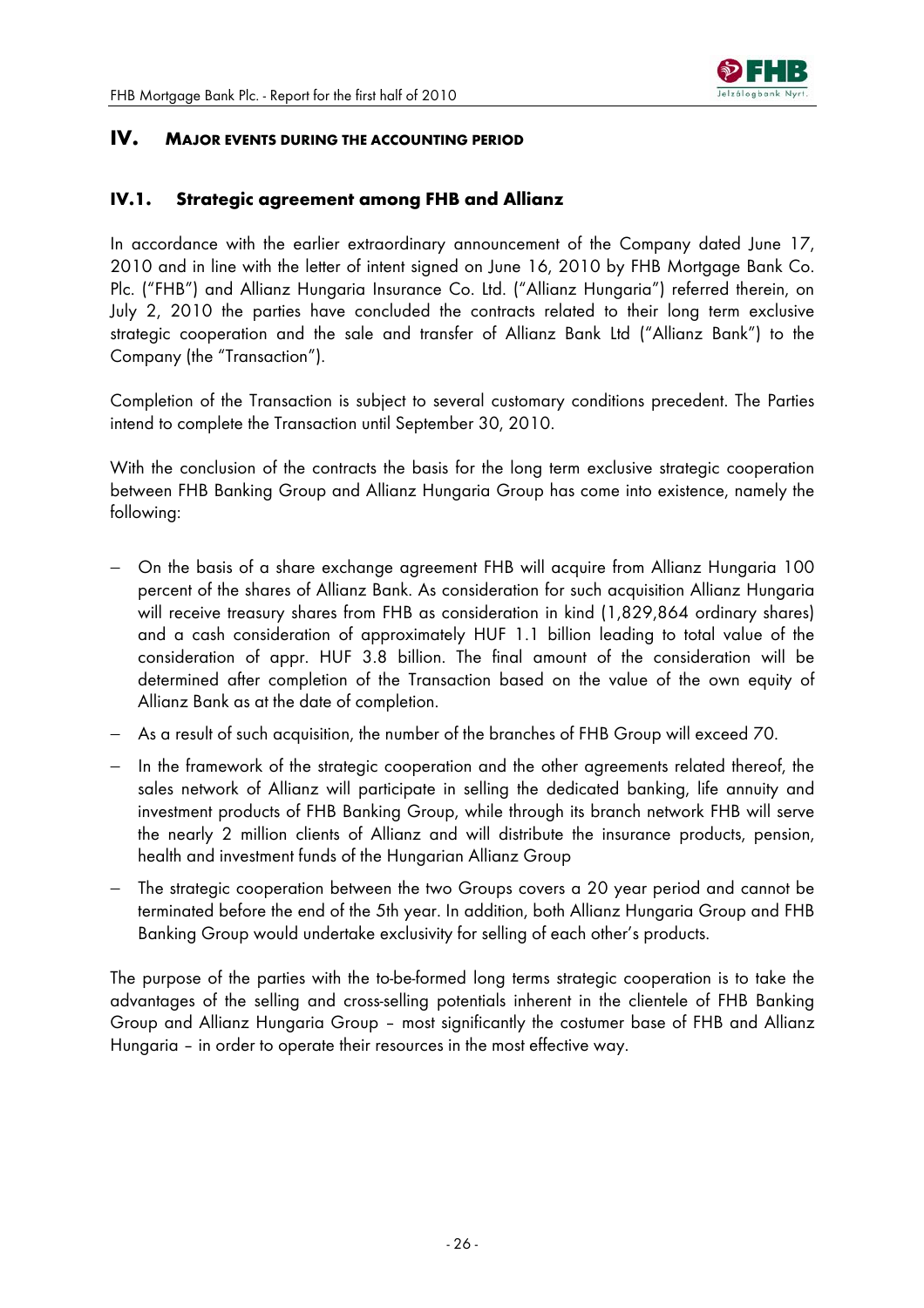

# **IV.2. Changes related to financial sector**

On 22 July 2010 Parliament passed Bill No. T/581 submitted by the Government on the legislation or amendment of certain economic and financial acts. The Bill passed contains legislative changes in order to limit FX lending, and a special tax (known as the bank tax) payable by financial institutions.

The above mentioned bill comprising of various amendments on financial regulations also includes the possibility of the settlement – based on a separate agreement – with the state after the dividend preferential shares. This legisletive change comes into effect on 21 August 2010.

The legisletive change limiting FX based mortgage lending mentioned previously at the changes of retail mortgage lending rules section has also been passed by the Parliament as part of the above bill. The changes have come into effect on 14 August 2010 and should be applied to all new mortgage loan contracts after this date.

Depending on the type of business of the entities liable to pay, the special tax base is the adjusted balance sheet total, income from interest and income from fees and commission, adjusted net sales, or, in the case of insurance companies, the amount of premiums earned excluding reinsurance, and in the case of investment managers, the total amount of net asset value of funds managed, in all these cases calculated from the figures of the 2009 financial statements.

The Bill also provides for the financial sector's liability to pay special tax in 2011 and 2012 as well.

For credit institutions the special tax rate is 0.15% of the part of the tax base that does not exceed 50 billion forints, and the part of the tax base above 50 billion forints will be taxed at 0.5%. Tax payment liability in 2010 and must be paid in two equal instalments with due dates of 30 September and 10 December 2010. The established and returned special tax must be reported in profit before tax for 2010.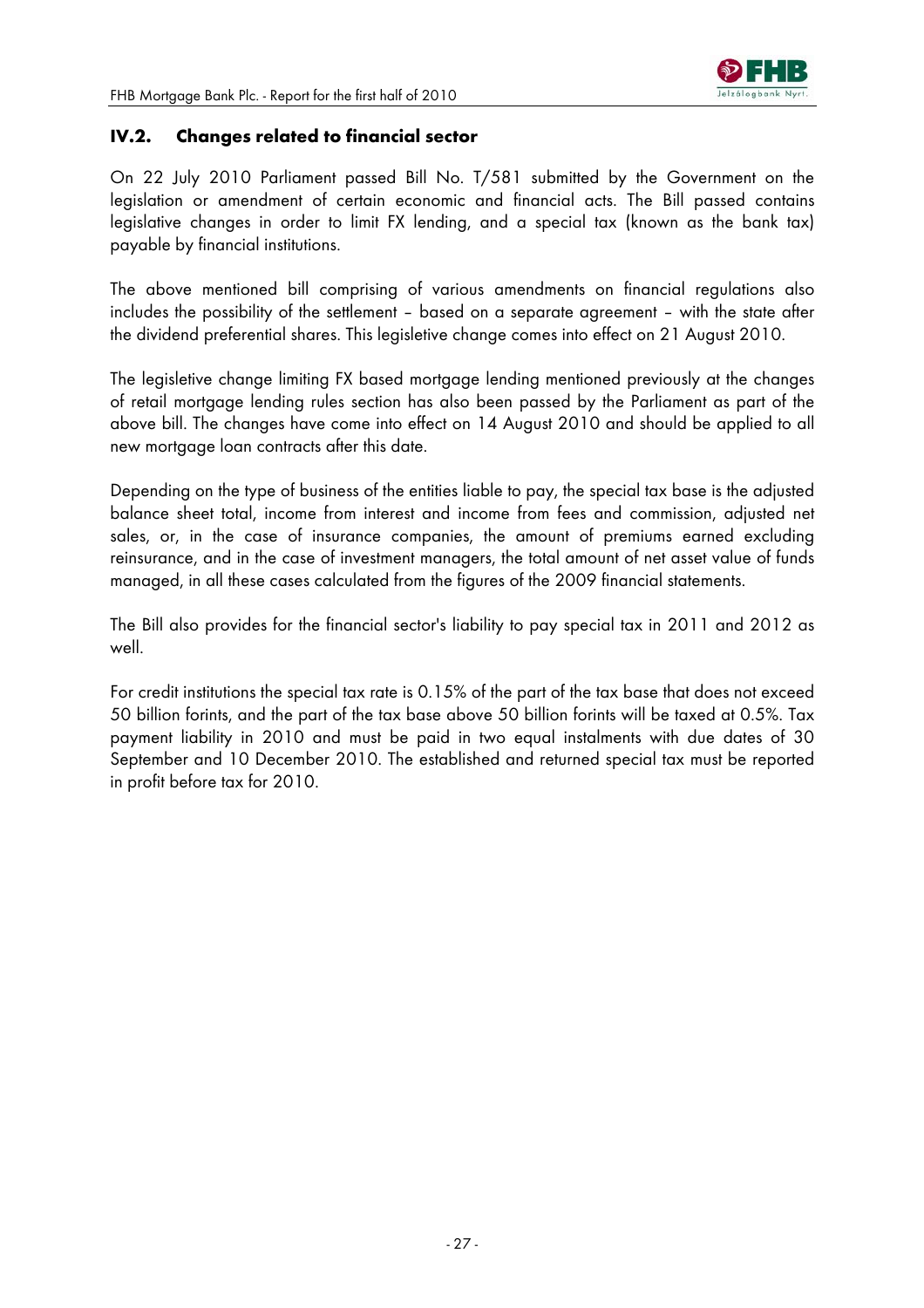

# **Declaration**

FHB Jelzálogbank Nyrt. (FHB Mortgage Bank Plc.) hereby declares that the consolidated financial statements have been prepared in accordance with the applicable accounting standards and its best knowledge, and it does not conceal any fact or information that would be substantial in the judgement of the issuer's position.

The consolidated annual financial statements give a true and fair view of assets, liabilities, financial position and profit of the issuer and its consolidated affiliates, furthermore the consolidated report gives a fair view of the position, development and performance of the issuer and its consolidated affiliates, disclosing the risks and the factors of uncertainty.

FHB Jelzálogbank Nyrt. (FHB Mortgage Bank Plc.) hereby declares that the consolidated financial statements have not been audited by an independent auditor.

Budapest, 16<sup>th</sup> August, 2010

Dániel Gyuris Gyula Köbli

CEO Deputy CEO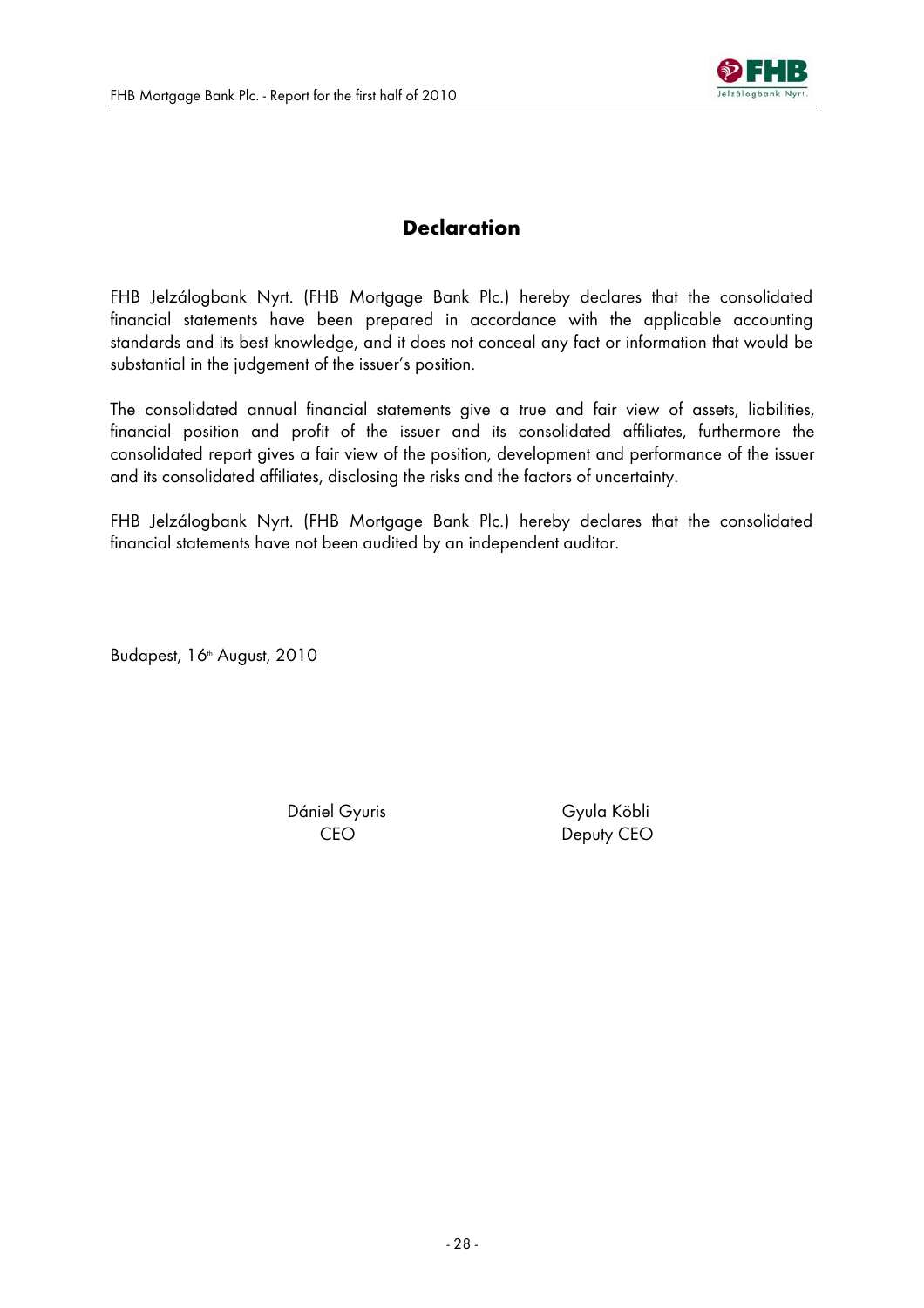Name: FHB Mortgage Bank Plc. Telephone: (1) 452 - 9100 Address: 1082 Budapest, Üllői út 48. Fax: Sector code: Cher monetary activity E-mail: bardosp@fhb.hu endosp@fhb.hu endosp@fhb.hu endosp@fhb.hu endosp@fhb.hu<br>Reporting period: 01.01.2010 - 30.06.2010 1nvestor relations: Péter Bárdos Reporting period: 01.01.2010 - 30.06.2010

# **Consolidated Financial Statements of FHB Mortgage Bank Plc. prepared in accordance with International Financial Reporting Standards (IFRS)**

The consolidation fully applies also to FHB Szolgáltató Zrt. (FHB Services Ltd.), FHB Kereskedelmi Bank Zrt. (FHB Commercial Bank Ltd.), FHB Ingatlan Zrt. (FHB Real Estate Ltd.) and FHB Életjáradék Ingatlanbefektető Zrt. (FHB Annuity Real Estate Investment Ltd), and to CEC Magyarország Zrt. and its affiliates (Central European Credit d.d.; Central European Leasing d.d.; Portfolio Money Zrt.; Hitelunió Kft.; Portfolio Money FBK Kft.).

#### **Profit and Loss Statement**

(consolidated, non-audited data as at 30 June, 2010 and 30 June, 2009, according to IFRS, data in thousand HUF)

| <b>DESCRIPTION</b>                                   | 30 June, 2010 | 30 June, 2009 | Change (%) |
|------------------------------------------------------|---------------|---------------|------------|
| Interest income                                      | 36,676,428    | 40,272,908    | $-8.9%$    |
| Interest expense                                     | $-23,122,619$ | $-29,176,828$ | $-20.8%$   |
| <b>Net interest income</b>                           | 13,553,809    | 11,096,080    | 22.1%      |
| Fee and commission income                            | 771,765       | 763,430       | 1.1%       |
| Fee and commission expense                           | $-198,190$    | $-80,774$     | 145.4%     |
| Profit from FX transactions                          | -968,784      | 4,128,139     | $-123.5%$  |
| Profit from changes of fair value of derivatives     | 563,666       | -1,996,599    | $-128.2%$  |
| Gain less losses from securities                     | 315,281       | 365,330       | $-13.7%$   |
| Other operating income                               | 1,762,481     | 912,109       | 93.2%      |
| Other operating expense                              | $-1,175,886$  | $-226,702$    | 418.7%     |
| <b>Operating income</b>                              | 14,624,143    | 14,961,013    | $-2.3%$    |
| Losses/provisions on loans and impairment            | $-3,888,200$  | $-2,583,887$  | 50.5%      |
| Operating expenses                                   | $-6,911,799$  | $-6,549,400$  | 5.5%       |
| Profit before tax                                    | 3,824,144     | 5,827,726     | $-34.4%$   |
| <b>Taxation expense</b>                              | $-1,030,941$  | $-1,772,378$  | $-41.8%$   |
| <b>Profit for the period</b>                         | 2,793,203     | 4,055,348     | $-31.1%$   |
|                                                      |               |               |            |
| <b>Statement of comprehensive income</b>             | 30 June, 2010 | 30 June, 2009 | Change (%) |
| Profit for the period                                | 2,793,203     | 4,055,348     | $-31.1%$   |
| Other comprehensive income                           |               |               |            |
| Cash-flow hedge reserve                              | $-7,004$      | 783,063       | $-100.9%$  |
| Variation in fair value of tradable financial assets | $-665,587$    | 421,070       | $-258.1%$  |
| FX reserve                                           | $-24,613$     | 3,026         | $-913.4%$  |
| Other comprehensive income with deferred tax         | 127,792       | $-134,852$    | $-194.8%$  |
| <b>Total comprehensive income</b>                    | 2,223,791     | 5,127,656     | $-56.6%$   |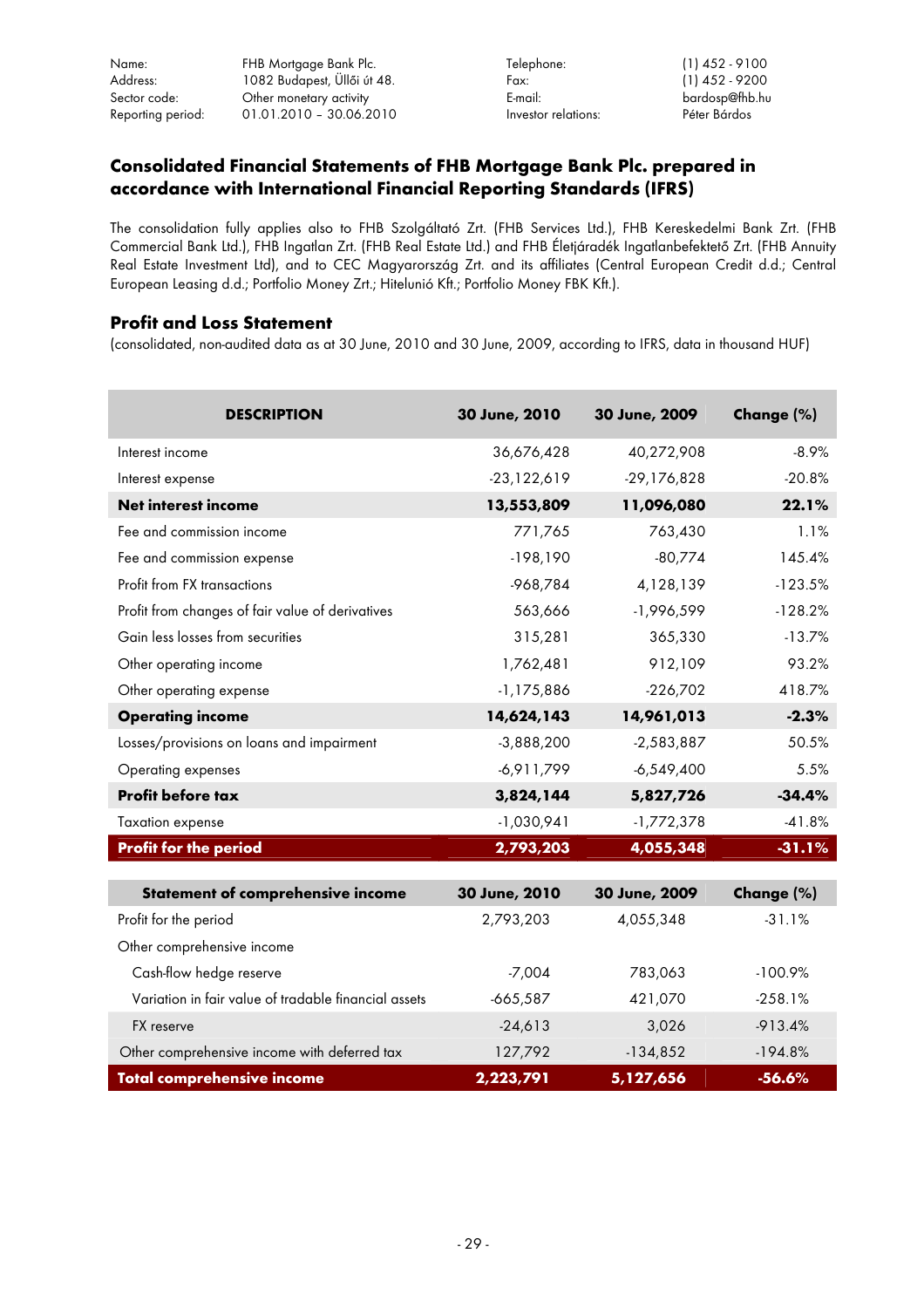| Name:<br>Address: | FHB Mortgage Bank Plc.<br>1082 Budapest, Üllői út 48. | Telephone:<br>Fax:  | $(1)$ 452 - 9100<br>$(1)$ 452 - 9200 |
|-------------------|-------------------------------------------------------|---------------------|--------------------------------------|
| Sector code:      | Other monetary activity                               | E-mail:             | bardosp@fhb.hu                       |
| Reporting period: | $01.01.2010 - 30.06.2010$                             | Investor relations: | Péter Bárdos                         |

| <b>DESCRIPTION</b>                                   | 2010<br>Q2      | 2009<br>Q2    | Change (%) |
|------------------------------------------------------|-----------------|---------------|------------|
| Interest income                                      | 17,839,622      | 20,090,388    | $-11.2%$   |
| Interest expense                                     | $-11, 125, 113$ | $-13,735,454$ | $-19.0%$   |
| <b>Net interest income</b>                           | 6,714,509       | 6,354,934     | 5.7%       |
| Fee and commission income                            | 422,277         | 379,742       | 11.1%      |
| Fee and commission expense                           | $-77,565$       | $-62,882$     | 23.4%      |
| Profit from FX transactions                          | $-759,229$      | 1,717,734     | $-144.2%$  |
| Profit from changes of fair value of derivatives     | 959,417         | $-994,045$    | $-196.5%$  |
| Gain less losses from securities                     | $-550,912$      | 544,083       | $-201.2%$  |
| Other operating income                               | 892,648         | 395,542       | 125.7%     |
| Other operating expense                              | $-606,358$      | $-217,139$    | 179.2%     |
| <b>Operating income</b>                              | 6,994,786       | 8,117,969     | $-13.8%$   |
| Losses/provisions on loans and impairment            | $-1,871,807$    | $-1,588,708$  | 17.8%      |
| Operating expenses                                   | $-3,605,598$    | $-3,270,218$  | 10.3%      |
| Profit before tax                                    | 1,517,381       | 3,259,043     | $-53.4%$   |
| <b>Taxation expense</b>                              | $-227,568$      | $-656,058$    | $-65.3%$   |
| <b>Profit for the period</b>                         | 1,289,813       | 2,602,985     | $-50.4%$   |
| Statement of comprehensive income                    | 2010<br>Q2      | 2009<br>Q2    | Change (%) |
| Profit for the period                                | 1,289,813       | 2,602,985     | $-50.4%$   |
| Other comprehensive income                           | $\mathbf 0$     |               |            |
| Cash-flow hedge reserve                              | 592,631         | $-1,996,653$  | $-29.7%$   |
| Variation in fair value of tradable financial assets | $-671,890$      | 533,771       | $-225.9%$  |
| FX reserve                                           | $-24,613$       | 3,026         | $-913.4%$  |
| Other comprehensive income with deferred tax         | 13,835          | 379,365       | $-96.4%$   |
| <b>Total comprehensive income</b>                    | 1,199,776       | 1,522,495     | $-21.2%$   |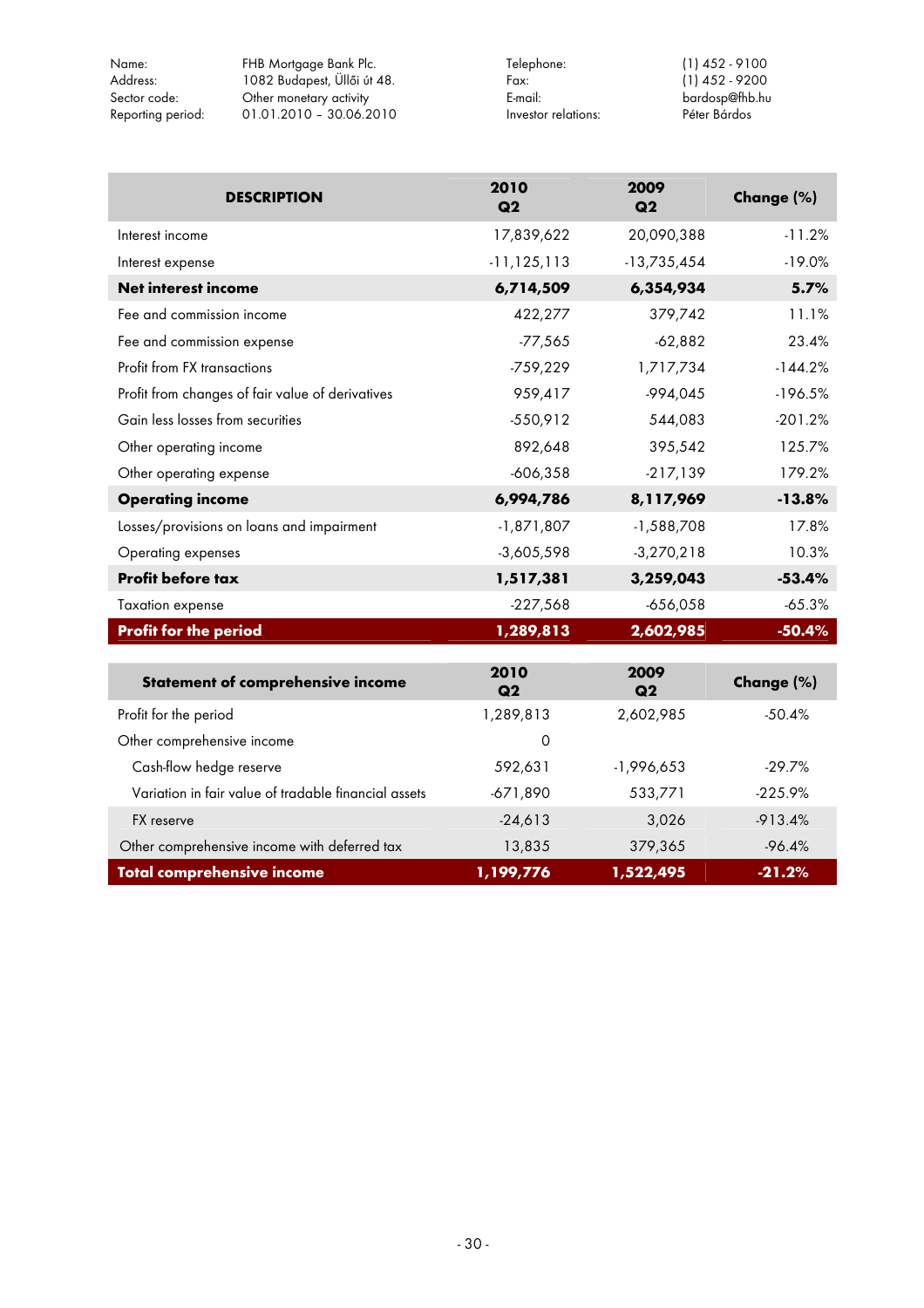| Name:             | FHB Mortgage Bank Plc.      | Telephone:          | $(1)$ 452 - 9100 |
|-------------------|-----------------------------|---------------------|------------------|
| Address:          | 1082 Budapest, Üllői út 48. | Fax:                | $(1)$ 452 - 9200 |
| Sector code:      | Other monetary activity     | E-mail:             | bardosp@fhb.hu   |
| Reporting period: | $01.01.2010 - 30.06.2010$   | Investor relations: | Péter Bárdos     |

#### **Balance Sheet**

(consolidated, non-audited data as at 30 June, 2009 and consolidated, audited data as at 31 Dec, 2009, and consolidated, non-audited data as at 30 June, 2010 according to IFRS, data in thousand HUF)

| <b>DESCRIPTION</b>                                          | 30 June, 2010 | 31 Dec, 2009    | 30 June, 2009 | Change (%)<br>30 June, 2010/<br>31 Dec, 2009 |
|-------------------------------------------------------------|---------------|-----------------|---------------|----------------------------------------------|
| <b>Assets</b>                                               |               |                 |               |                                              |
| Cash                                                        | 1,084,824     | 1,099,824       | 770,028       | $-1.4%$                                      |
| Due from National Bank of Hungary                           | 3,629,084     | 2,448,682       | 6,237,289     | 48.2%                                        |
| Placements with other banks                                 | 58,688,465    | 37,973,739      | 42,319,180    | 54.6%                                        |
| Available for trade securities                              | 1,010,232     | $\circ$         | 0             |                                              |
| Available for sale securities and investments               | 101,045,991   | 131,021,643     | 133,980,608   | $-22.9%$                                     |
| Fair value of derivatives                                   | 5,609,790     | 3,555,210       | 6,265,794     | 57.8%                                        |
| Refinancing of mortgage loans                               | 270,316,658   | 263,015,031     | 273,237,054   | 2.8%                                         |
| Loans                                                       | 355,913,233   | 333,759,479     | 329,184,651   | 6.6%                                         |
| Property for investment                                     | 11,164,850    | 9,560,414       | 7,405,413     | 16.8%                                        |
| Goodwill and intangible assets                              | 2,172,723     | 2,448,328       | 2,296,163     | $-11.3%$                                     |
| Tangible assets                                             | 11,803,128    | 11,317,024      | 10,589,521    | 4.3%                                         |
| Other assets                                                | 7,040,873     | 4,815,560       | 5,169,285     | 46.2%                                        |
| <b>Total Assets</b>                                         | 829,479,851   | 801,014,934     | 817,454,986   | 3.6%                                         |
| <b>Liabilities</b>                                          |               |                 |               |                                              |
| Deposits from banks                                         | 29,930,467    | 186, 26, 26, 26 | 16,757,335    | 13.3%                                        |
| From this: fair value to P/L                                | 8,624,156     | 8,137,089       | 8,197,447     | 6.0%                                         |
| Mortgage bond liabilities                                   | 428,515,559   | 438,422,970     | 485,077,387   | $-2.3%$                                      |
| From this: fair value to P/L                                | 122,021,482   | 129,605,045     | 129,673,329   | $-5.9%$                                      |
| <b>Bonds</b> issued                                         | 68,747,154    | 52,710,250      | 57,165,429    | 30.4%                                        |
| From this: fair value to P/L                                | 47,808,530    | 46,998,215      | 53,233,343    | 1.7%                                         |
| Deposits                                                    | 66,671,838    | 63,561,587      | 40,364,261    | 4.9%                                         |
| State loan received                                         | 115,252,696   | 138,957,968     | 140, 156, 879 | $-17.1%$                                     |
| Fair value of derivatives                                   | 60,812,918    | 25,057,800      | 26,116,519    | 142.7%                                       |
| Reserve for annuity payment                                 | 2,438,992     | 1,863,914       | 1,347,239     | 30.9%                                        |
| Other liabilities                                           | 7,523,321     | 6,576,120       | 5,415,755     | 14.4%                                        |
| <b>Total Liabilities</b>                                    | 779,892,945   | 753,579,227     | 772,400,804   | 3.5%                                         |
| Share capital                                               | 6,600,001     | 6,600,001       | 6,600,001     | 0.0%                                         |
| Repurchased own shares                                      | $-1,618,612$  | $-1,546,021$    | $-1,400,567$  | 4.7%                                         |
| Share premium                                               | 1,709,014     | 1,709,014       | 1,709,014     | 0.0%                                         |
| General reserve                                             | 4,755,736     | 4,469,502       | 4,121,034     | 6.4%                                         |
| Cash-flow hedge reserve                                     | 827,796       | 833,470         | 1,762,565     | $-0.7%$                                      |
| Stock option reserve                                        | 0             | 0               | 71,261        |                                              |
| Variation in fair value of tradable financial<br>assets     | 375,847       | 914,973         | 398,278       | $-58.9%$                                     |
| FX reserve                                                  | $-3,959$      | 20,654          | 3,026         |                                              |
| Retained earnings/(deficit)                                 | 36,941,083    | 34,434,114      | 31,789,570    | 7.3%                                         |
| <b>Total Shareholders' Equity</b>                           | 49,586,906    | 47,435,707      | 45,054,182    | 4.5%                                         |
| <b>Total Liabilities and Shareholders'</b><br><b>Equity</b> | 829,479,851   | 801,014,934     | 817,454,986   | 3.6%                                         |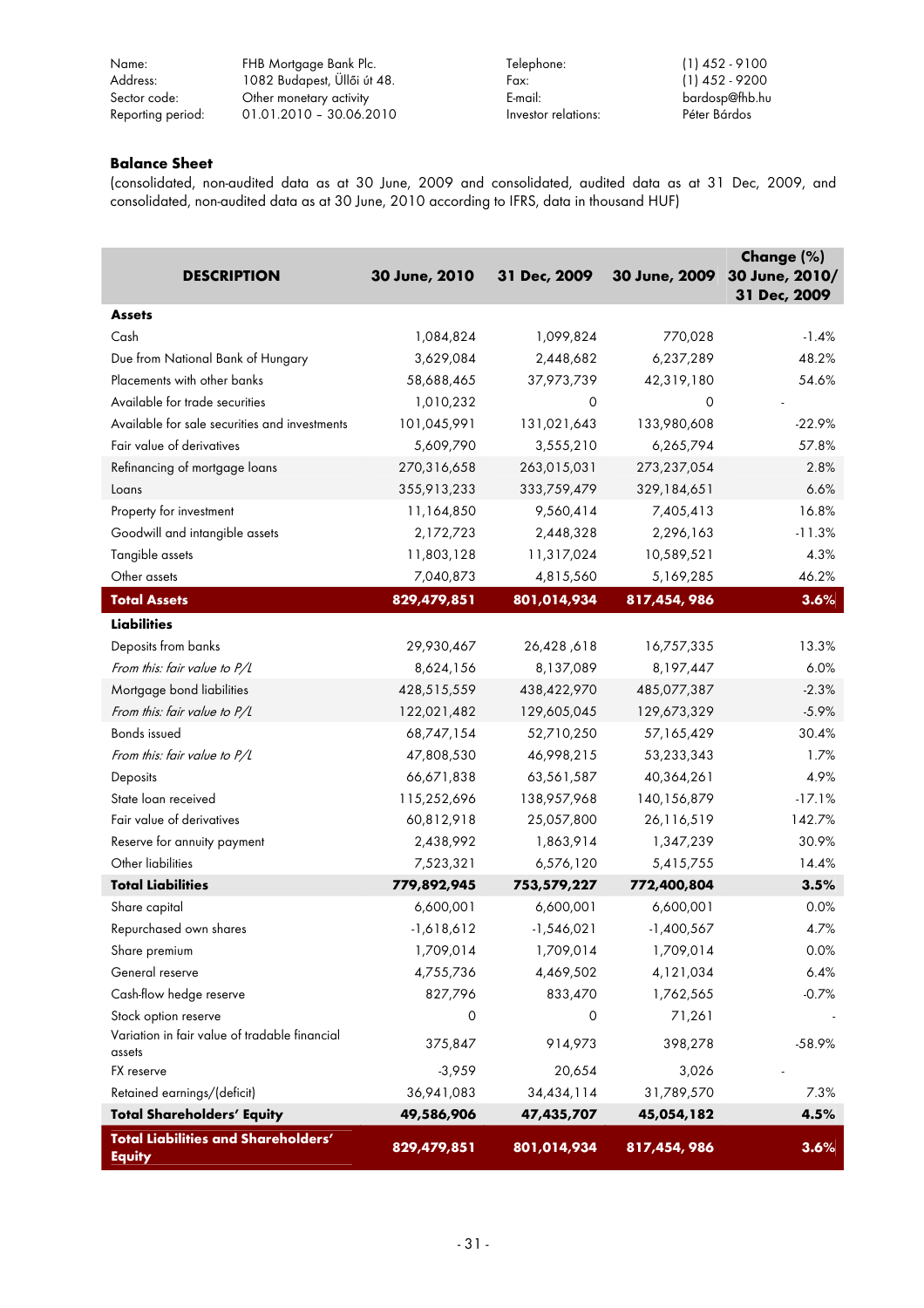| Name:             | FHB Mortgage Bank Plc.      | Telephone:          | $(1)$ 452 - 9100 |
|-------------------|-----------------------------|---------------------|------------------|
| Address:          | 1082 Budapest, Üllői út 48. | Fax:                | $(1)$ 452 - 9200 |
| Sector code:      | Other monetary activity     | E-mail:             | bardosp@fhb.hu   |
| Reporting period: | $01.01.2010 - 30.06.2010$   | Investor relations: | Péter Bárdos     |

# **Cash Flow**

(consolidated, non-audited data as at 30 June, 2009 and 30 June, 2010, according to IFRS, data in thousand HUF)

| <b>DESCRIPTION</b>                                                              | 30 June, 2010            | 30 June, 2009            |
|---------------------------------------------------------------------------------|--------------------------|--------------------------|
| <b>Cash flows from operating activities</b>                                     |                          |                          |
| Net profit                                                                      | 2,793,203                | 4,055,348                |
| Non cash adjustments to net income to net cash from operating activities:       |                          |                          |
| Depreciation                                                                    | 816,700                  | 743,623                  |
| Change of fair value of property for investment                                 | $-693,187$               | $-851,536$               |
| Provision for losses                                                            | 5,206,309                | 3,006,010                |
| Loss/(profit) on sale of fixed assets                                           | 16,192                   | 27,776                   |
| Stock option reserve                                                            | 0                        | $-14,529$                |
| Share granted                                                                   | $\Omega$                 | 0                        |
| <b>Derivatives</b>                                                              | 33,694,864               | $-2,681,264$             |
| Purchased tangible and intangible assets during acquisition                     | 575,078                  | 241,526                  |
| Real value of annuity                                                           | 0                        | 0                        |
| <b>FX</b> reserve                                                               | $-24,613$                | 3,026                    |
| Operating profit / (loss) before changes in operating assets                    | 42,384,546               | 4,529,980                |
| Increase (decrease) in operating assets:                                        |                          |                          |
| Refinancing of mortgage loans                                                   | -7,301,627               | 13,375,458               |
| Loans<br>Accrued interest receivable                                            | $-26,793,336$            | $-4,955,653$             |
| Other assets                                                                    | 0<br>$-2,225,313$        | 0<br>54,079              |
| Increase (decrease) in operating liabilities:                                   |                          |                          |
| Deposits                                                                        | 3,110,251                | 6,597,796                |
| Due to other banks                                                              | 3,033,249                | 2,295,128                |
| Accrued interest payable                                                        | 0                        |                          |
| Other liabilities                                                               | 380,474                  | 679,762                  |
| Net cash used in operating activities                                           | 12,588,244               | 22,576,550               |
| <b>Cash flows from investing activities</b>                                     |                          |                          |
| Increase in available for sale securities                                       | 29,436,526               | -115,166,332             |
| Increase in available for trade securities                                      | $-1,010,232$             |                          |
| Proceeds from sale of property and equipment                                    | $-8,260$                 | $-8,247$                 |
| Purchase of property and equipment                                              | $-1,035,131$             | $-1,323,440$             |
| Purchase of property for investment                                             | -958,990                 | $-573,811$               |
| Investment service                                                              | 47,741                   | $-1,807,974$             |
| Purchased subsidiary's net cash-flow                                            | 0                        |                          |
| Net cash used in investing activities                                           | 26,471,654               | -118,879,804             |
| Cash flows from financing activities                                            |                          |                          |
| Sale/(purchase) of own shares                                                   | $-72,592$                | $-245,849$               |
| own shares of prior year                                                        | 0                        | 0                        |
| Long term loans                                                                 | $-23,705,272$            | 0                        |
| Long term loans                                                                 | 468,600                  | 140,386,379              |
| Paid dividend                                                                   | 0                        | 0                        |
| Cash flow hedge reserve                                                         | 0                        | 0                        |
| Instalment from mortgage bonds                                                  | -39,011,676              | $-27,672,326$            |
| Proceeds from issue of mortgage bonds                                           | 45,141,170               | 1,464,170                |
| Net cash from financing activities<br>Net increase in cash and cash equivalents | -17,179,770              | 113,932,374              |
| Cash and cash equivalents at beginning of year                                  | 21,880,128<br>41,522,245 | 17,629,120               |
| Cash and cash equivalents at end of period                                      | 63,402,373               | 31,697,377<br>49,326,497 |
| Cash and cash equivalents comprises of:                                         |                          |                          |
| Cash                                                                            | 1,084,824                | 770,028                  |
| Due from Central Bank                                                           | 3,629,084                | 6,237,289                |
| Placements with other banks, with a maturity of less than 90 days               | 58,688,465               | 42,319,180               |
| Cash and cash equivalents at end of period                                      | 63,402,373               | 49,326,497               |
| Supplemental information                                                        |                          |                          |
| Interest received                                                               | 39,981,204               | 39,503,403               |
| Interest paid                                                                   | -45,742,601              | $-31,080,607$            |
| Tax paid                                                                        | $-353,931$               | $-419,454$               |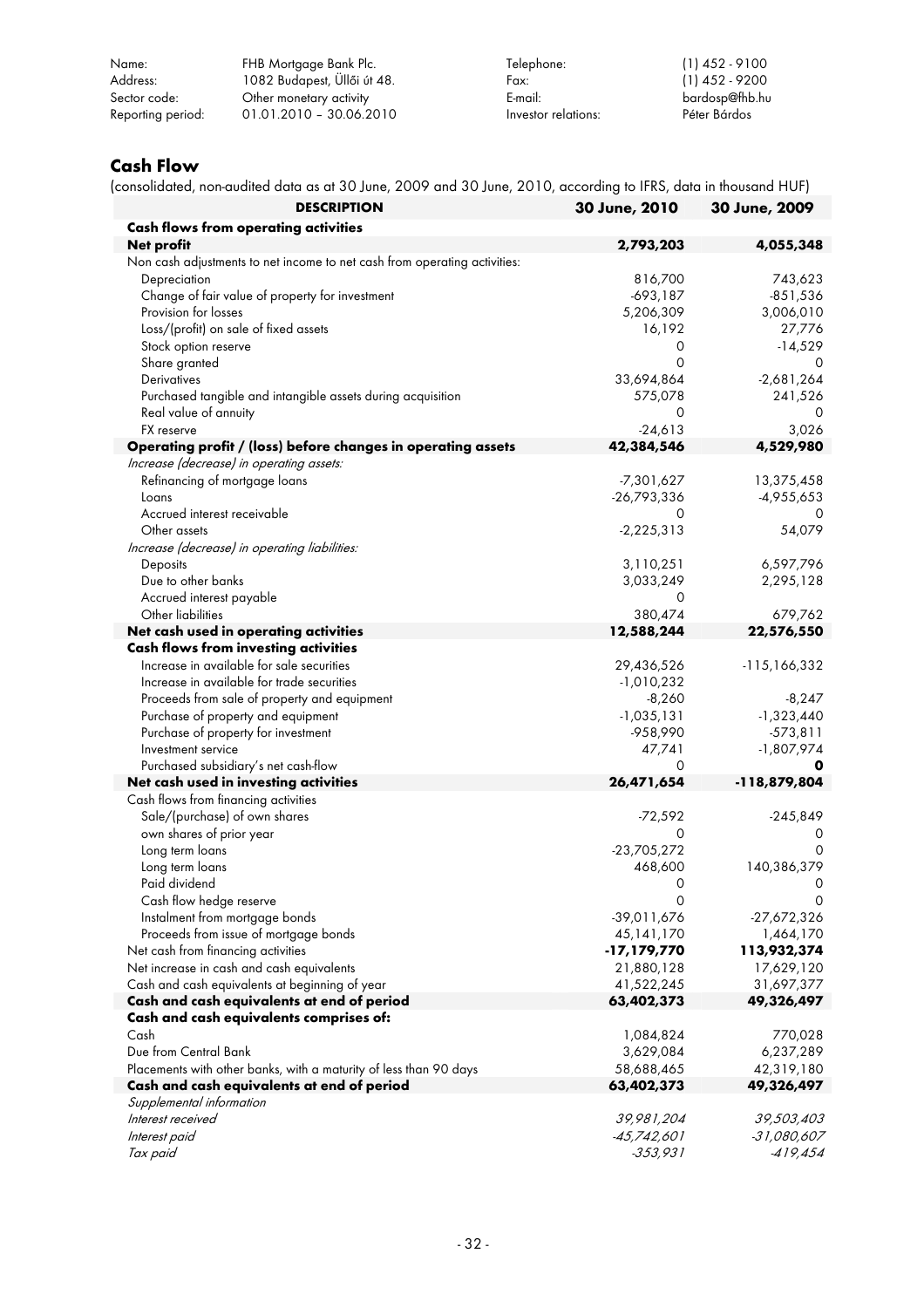| Name:             | FHB Mortgage Bank Plc.      | Telephone:          | $(1)$ 452 - 9100 |
|-------------------|-----------------------------|---------------------|------------------|
| Address:          | 1082 Budapest, Üllői út 48. | Fax:                | $(1)$ 452 - 9200 |
| Sector code:      | Other monetary activity     | E-mail:             | bardosp@fhb.hu   |
| Reporting period: | $01.01.2010 - 30.06.2010$   | Investor relations: | Péter Bárdos     |

#### **Statement of Shareholders' Equity**

(consolidated, non-audited data as at 30 June, 2009 and 30 June, 2010 and audited, consolidated data as at 31 December, 2009, according to IFRS, data in thousand HUF)

| <b>DESCRIPTION</b>                  | Share<br>Capital | <b>Treasury</b><br><b>Shares</b> | Share<br><b>Premium</b> | General<br>reserve | <b>Cash-flow</b><br>hedge<br>reserve | <b>Stock</b><br>option<br>reserve | Variation in<br>fair value<br>(financial<br>assets) | <b>FX</b><br>reserve | <b>Retained</b><br>earnings<br>(deficit) | Share-<br>holders'<br><b>Equity</b> |
|-------------------------------------|------------------|----------------------------------|-------------------------|--------------------|--------------------------------------|-----------------------------------|-----------------------------------------------------|----------------------|------------------------------------------|-------------------------------------|
| 30 June, 2009                       | 6,600,001        | $-1,400,567$                     | 1,709,014               | 4,121,034          | 1,762,565                            | 71,261                            | 398,278                                             | 3,026                | 31,789,569                               | 45,054,182                          |
| Transfer to general reserve         |                  |                                  |                         | 348,468            |                                      |                                   |                                                     |                      | $-348,468$                               | 0                                   |
| Total comprehensive income          |                  |                                  |                         |                    | $-929,095$                           |                                   | 516,695                                             | 17,628               | 2,993,013                                | 2,598,241                           |
| Own shares purchase                 |                  | $-145,454$                       |                         |                    |                                      |                                   |                                                     |                      |                                          | $-145,454$                          |
| Shares granted                      |                  |                                  |                         |                    |                                      |                                   |                                                     |                      |                                          | 0                                   |
| Creation of stock option<br>reserve |                  |                                  |                         |                    |                                      | $-71,261$                         |                                                     |                      |                                          | $-71,261$                           |
| 31 December, 2009                   | 6,600,001        | $-1,546,021$                     | 1,709,014               | 4,469,502          | 833,470                              | $\mathbf 0$                       | 914,973                                             | 20,654               | 34,434,114                               | 47,435,707                          |
| Transfer to general reserve         |                  |                                  |                         | 286,234            |                                      |                                   |                                                     |                      | $-286,236$                               | 0                                   |
| Total comprehensive income          |                  |                                  |                         |                    | $-5,674$                             |                                   | $-539,126$                                          | $-24,613$            | 2,793,203                                | 2,223,791                           |
| Own shares purchase                 |                  | -72,592                          |                         |                    |                                      |                                   |                                                     |                      |                                          | $-72,592$                           |
| Shares granted                      |                  |                                  |                         |                    |                                      |                                   |                                                     |                      |                                          | $\mathbf 0$                         |
| Creation of stock option<br>reserve |                  |                                  |                         |                    |                                      |                                   |                                                     |                      |                                          | 0                                   |
| 30 June, 2010                       | 6,600,001        | $-1,618,612$                     | 1,709,014               | 4,755,736          | 827,796                              | $\mathbf{o}$                      | 375,847                                             | $-3,959$             | 36,941,083                               | 49,586,906                          |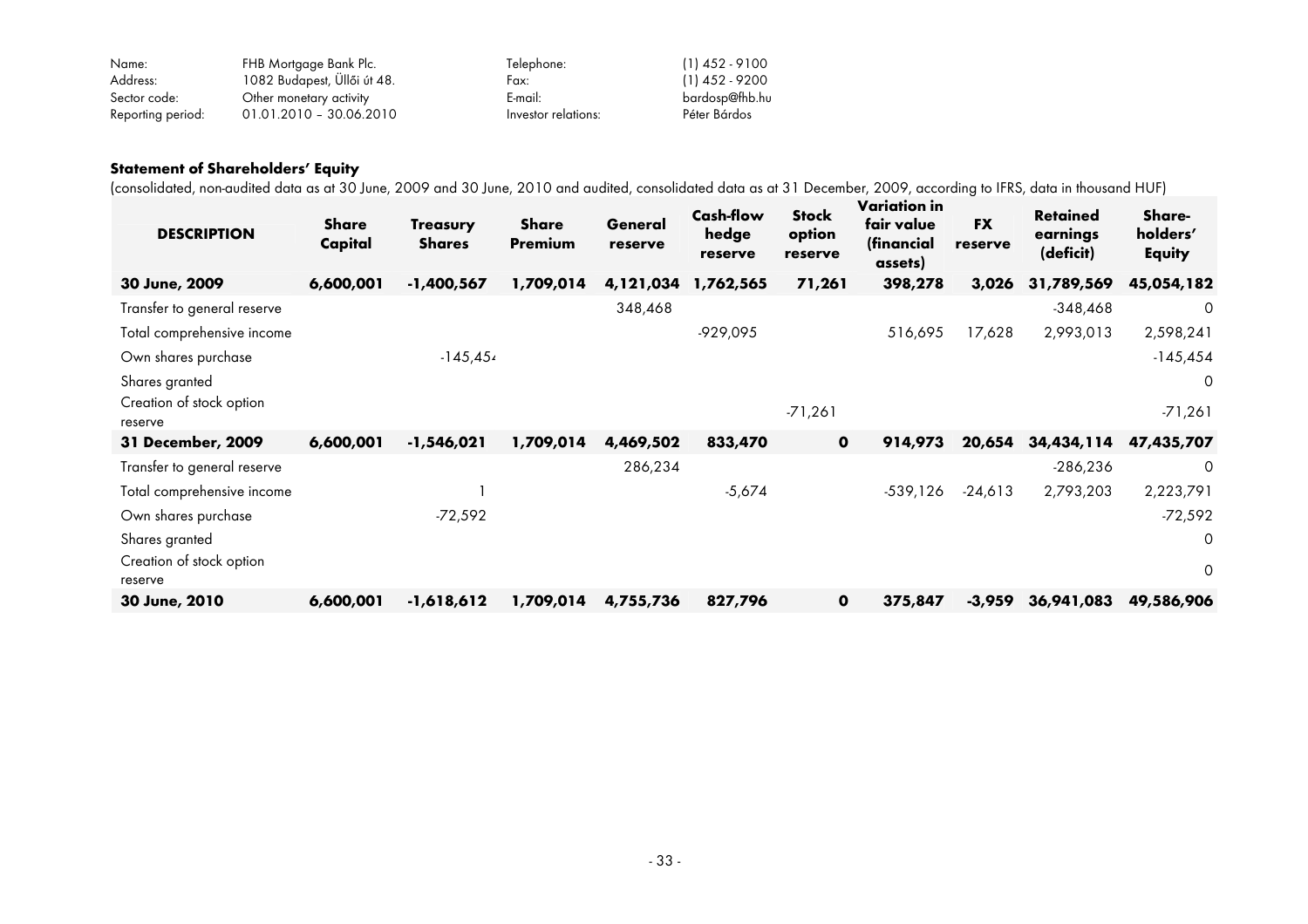| Name:             | FHB Mortgage Bank Plc.      | Telephone:          | $(1)$ 452 - 9100 |
|-------------------|-----------------------------|---------------------|------------------|
| Address:          | 1082 Budapest, Üllői út 48. | Fax:                | $(1)$ 452 - 9200 |
| Sector code:      | Other monetary activity     | E-mail:             | bardosp@fhb.hu   |
| Reporting period: | $01.01.2010 - 30.06.2010$   | Investor relations: | Péter Bárdos     |

#### **Loans**

(consolidated, non-audited data as at 30 June, 2009 and 30 June, 2010, according to IFRS, data in thousand HUF)

| <b>DESCRIPTION</b>                 | 30 June, 2010 | 30 June, 2009 |
|------------------------------------|---------------|---------------|
| Real estate purchase               | 120,388,222   | 119,761,114   |
| Real estate construction           | 49,562,577    | 50,857,819    |
| Real estate reconstruction         | 4,733,797     | 4,419,115     |
| Real estate extension              | 9,929,206     | 10,468,961    |
| Other loans secured by real estate | 156,429,239   | 137,808,253   |
| Loans secured by non real estate   | 18,268,962    | 3,816,835     |
| Employee loans                     | 2,446,393     | 2,113,644     |
| Leasing                            | 1,970,323     |               |
| Other                              | 6,505         |               |
| Loans, gross                       | 363,735,224   | 329,245,742   |
| from this: retail loans            | 319,827,222   | 301,122,803   |
| other                              | 43,908,002    | 28,122,939    |
| Loan loss provision                | $-12,032,934$ | $-4,078,709$  |
| Accrued interest                   | 2,590,901     | 1,924,357     |
| Amortised cost                     | 1,620,043     | 2,093,261     |
| Loans, net                         | 355,913,233   | 329,184,651   |

# **Mortgage bonds**

(consolidated, non-audited data as at 30 June, 2009 and 30 June, 2010, according to IFRS, data in thousand HUF)

| <b>DESCRIPTION</b>        | Carrying<br>amount | <b>Nominal</b><br>value | Carrying<br>amount | <b>Nominal</b><br>value |  |  |
|---------------------------|--------------------|-------------------------|--------------------|-------------------------|--|--|
|                           | 30 June, 2010      |                         | 30 June, 2009      |                         |  |  |
| Non-listed mortgage bonds |                    |                         |                    |                         |  |  |
| Fixed                     | 160,688,073        | 160.449.560             | 160,099,268        | 159.911.991             |  |  |
| Floating                  | 39,677,259         | 41,455,550              | 67,832,847         | 69, 141, 285            |  |  |
| Listed mortgage bonds     |                    |                         |                    |                         |  |  |
| Fixed                     | 109,901,874        | 109,401,800             | 131,376,254        | 133, 157, 745           |  |  |
| Floating                  | 108,330,310        | 108,691,184             | 114,223,212        | 114,566,283             |  |  |
| <b>Accrued interest</b>   | 9,918,044          |                         | 11,545,806         | 0                       |  |  |
| Total                     | 428,515,560        | 419,998,094             | 485,077,387        | 476,777,304             |  |  |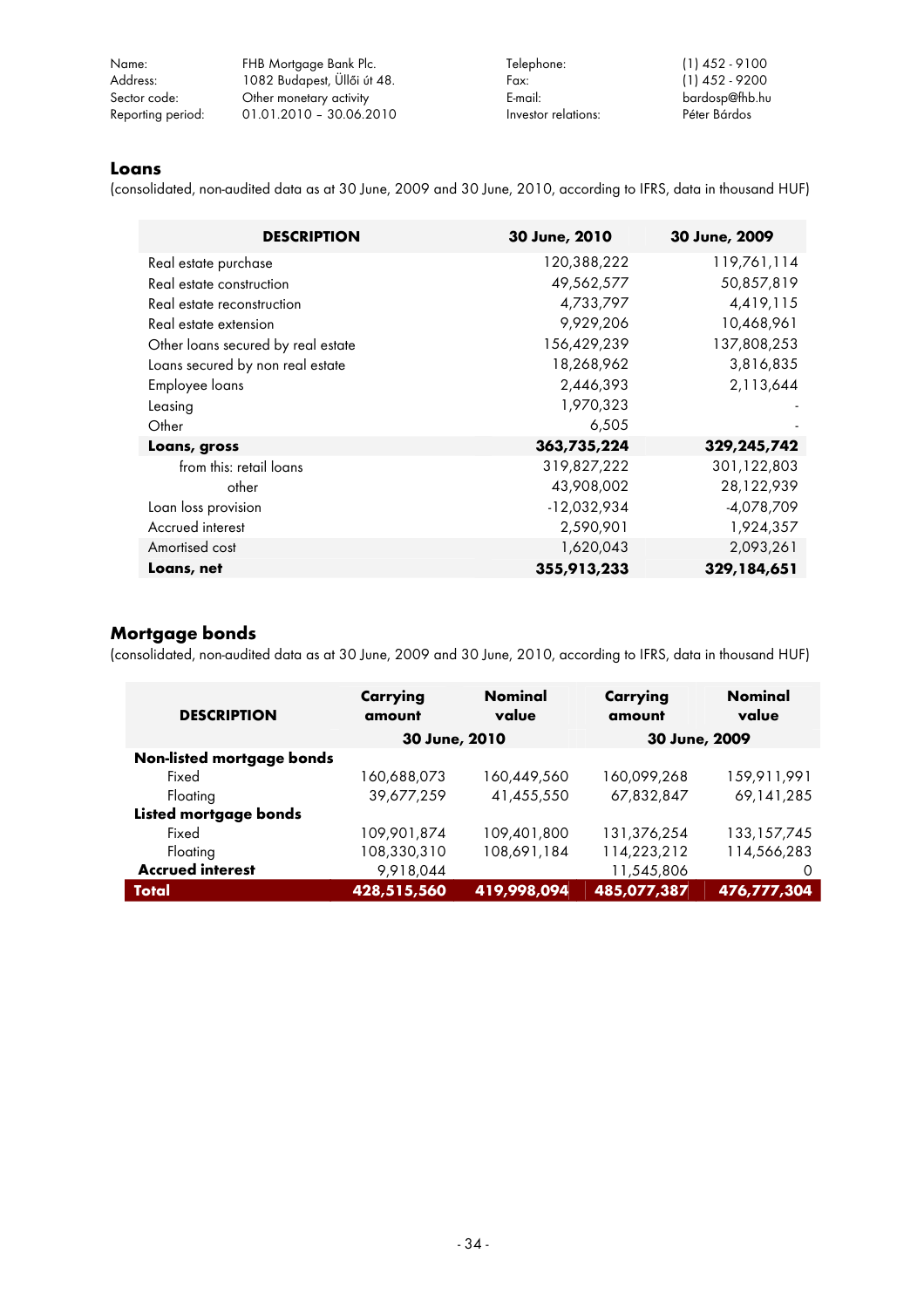Name: FHB Mortgage Bank Plc. Telephone: (1) 452 - 9100 1082 Budapest, Üllői út 48. Sector code: Cher monetary activity E-mail: bardosp@fhb.hu bardosp@fhb.hu<br>Reporting period: 01.01.2010 - 30.06.2010 1nvestor relations: Péter Bárdos Reporting period: 01.01.2010 - 30.06.2010

# **Data forms relating to the structure of shares and the group of owners**

RS1. Ownership structure, participation and voting rates

|                                                                                                 | Entire share capital |                            |                    |               |                            | Listed series <sup>1</sup> |                           |                            |                   |                         |                            |             |
|-------------------------------------------------------------------------------------------------|----------------------|----------------------------|--------------------|---------------|----------------------------|----------------------------|---------------------------|----------------------------|-------------------|-------------------------|----------------------------|-------------|
| Description of group of                                                                         |                      | Beginning of current year  |                    |               | End of reporting period    |                            | Beginning of current year |                            |                   | End of reporting period |                            |             |
| owners                                                                                          |                      | (01.01.2010.)              |                    |               | (30.06.2010.)              |                            |                           | (01.01.2010.)              |                   |                         | (30.06.2010.)              |             |
|                                                                                                 | $\frac{9}{2}$        | $\frac{9}{2}$ <sup>3</sup> | Pcs                | $\frac{9}{2}$ | $\frac{9}{2}$ <sup>3</sup> | Pcs                        | $\frac{9}{2}$             | $\frac{9}{2}$ <sup>3</sup> | Pcs               | $\frac{9}{2}$           | $\frac{9}{2}$ <sup>3</sup> | Pcs         |
| Domestic institutional /<br>company                                                             | 36.91                | 64.51                      | 41,394,763         | 68.43         | 70.45                      | 45,166,823                 | 62.72                     |                            | 64.51 41,394,763  | 68.43                   | 70.45                      | 45,166,823  |
| Foreign institutional /<br>company                                                              | 16.47                | 28.79                      | 18,473,958         | 20.74         | 21.35                      | 13,685,421                 | 27.99                     |                            | 28.79 18.473.958  | 20.74                   | 21.35                      | 13,685,421  |
| Domestic private individuals                                                                    | 1.32                 | 2.31                       | 1,484,433          | 3.69          | 3.80                       | 2,434,521                  | 2.25                      | 2.31                       | 1,484,433         | 3.69                    | 3.80                       | 2,434,521   |
| Foreign private individuals                                                                     | 0.02                 | 0.04                       | 24,255             | 0.04          | 0.04                       | 25,469                     | 0.04                      | 0.04                       | 24,255            | 0.04                    | 0.04                       | 25,469      |
| Employees, executives                                                                           | 0.07                 | 0,12                       | 78,437             | 0.12          | 0.13                       | 82,112                     | 0.12                      | 0.12                       | 78,437            | 0.12                    | 0.13                       | 82,112      |
| <b>Treasury shares</b>                                                                          | 1.63                 | 0.00                       | 1,829,864          | 2.87          | 0.00                       | 1.891.364                  | 2.77                      | 0.00                       | 1,829,864         | 2.87                    | 0.00                       | 1,891,364   |
| State <sup>4</sup>                                                                              | 2.42                 | 4.23                       | 2,714,300          | 4.11          | 4.23                       | 2,714,300                  | 4.11                      | 4.23                       | 2,714,300         | 4.11                    | 4.22                       | 2,714,300   |
| <b>International Development</b><br>Institutes <sup>5</sup>                                     | 0.00                 | 0.00                       | $\Omega$           | 0.00          | 0.00                       | $\Omega$                   | 0.00                      | 0.00                       | $\Omega$          | 0.00                    | 0.00                       | $\circ$     |
| Hungarian State - Ministry<br>of Finance "C" special<br>dividend preference shares <sup>6</sup> | 41.15                | 0.00                       | 46, 153., 99       | 0.00          | 0.00                       | $\Omega$                   | 0.00                      | 0.00                       | $\Omega$          | 0.00                    | 0.00                       | 0           |
| Other ("D" special voting<br>preference shares <sup>71</sup>                                    | 0.00                 | 0.00                       |                    | 0.00          | 0.00                       | $\Omega$                   | 0.00                      | 0.00                       | $\circ$           | 0.00                    | 0.00                       | $\mathbf 0$ |
| <b>TOTAL</b>                                                                                    | 100.00               |                            | 100.00 112,154,010 | 100.00        | 100.00                     | 66,000,010                 | 100.00                    |                            | 100.00 66,000,010 |                         | 100.00 100.00              | 66,000,010  |

1 If the listed series is the same as the entire share capital, this must be indicated and no completion is required. If there are several series on the Stock Market, the ownership structure must be given for every series. 2

Ownership share

3 The voting rights ensuring participation in decision making at the General Shareholder's Meeting of Issuer. If the ownership share and the voting rights are identical, only the ownership share column must be completed and submitted / disclosed, while the fact must be indicated. 4

E.g.: MNV Zrt., TB, local authorities, companies with 100% state ownership, etc.

E.g.: EBRD, EIB, etc.

The ownership share is equal to the voting rates for entire share capital.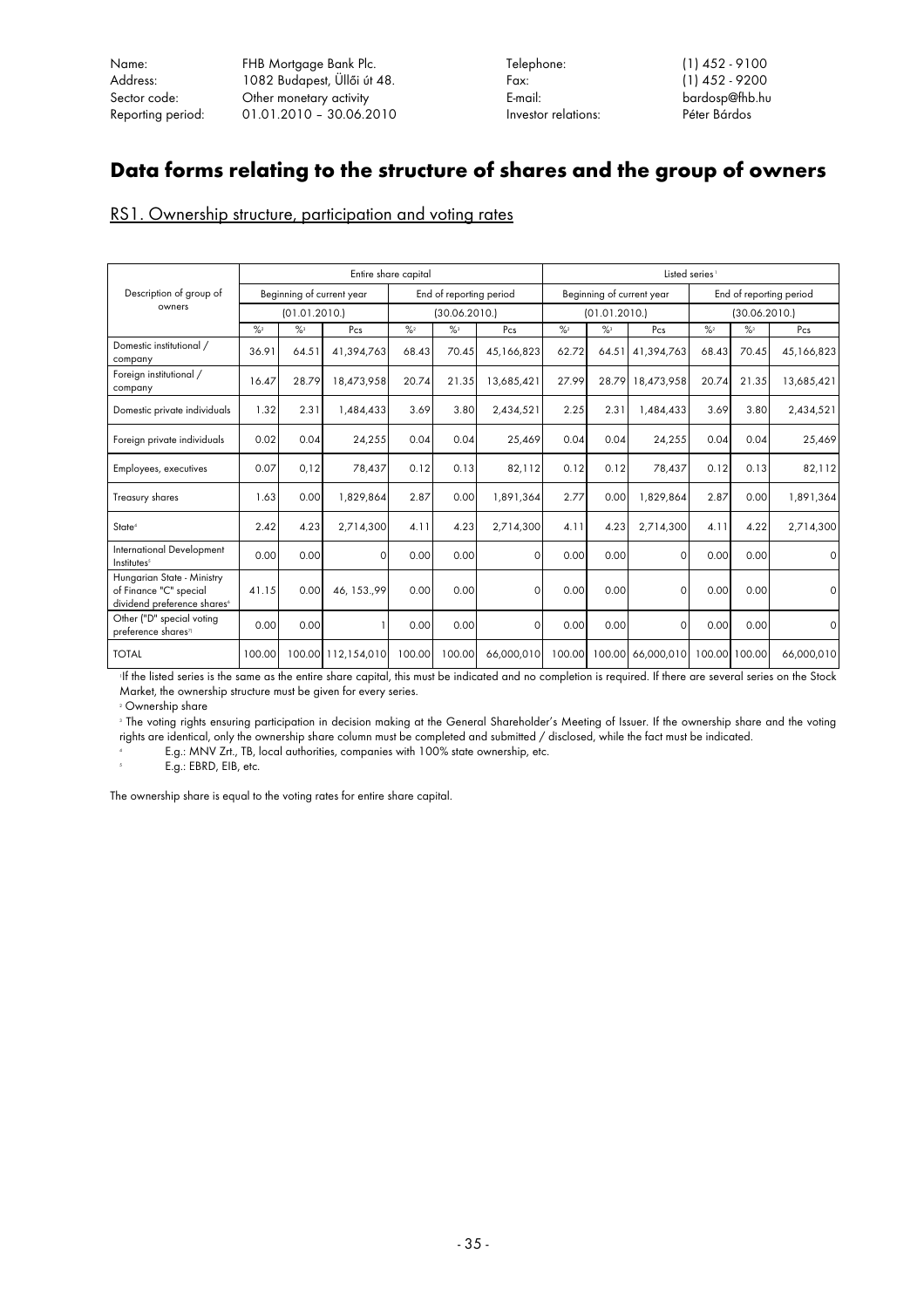Name: FHB Mortgage Bank Plc. Telephone: (1) 452 - 9100 Address: 1082 Budapest, Üllői út 48. Fax: (1) 452 - 9200 Sector code: Other monetary activity E-mail: bardosp@fhb.hu  $01.01.2010 - 30.06.2010$ 

# **Data forms related to the organisation and operation of the issuer**

#### TSZ2. Changes in the headcount of full-time staff (persons)

|                     | Beginning of current year<br>(1 January 2010) | End of reporting period<br>(30 June 2010) |  |  |
|---------------------|-----------------------------------------------|-------------------------------------------|--|--|
| Bank                | 69                                            |                                           |  |  |
| <b>Consolidated</b> |                                               |                                           |  |  |

# TSZ3. Persons in senior positions and (strategic) employees having an influence on the operations of the Issuer

| Type <sup>1</sup>        | Name                  | Position           | Beginning of<br>mandate | End /<br>termination of<br>mandate | Shares held<br>(pcs) |
|--------------------------|-----------------------|--------------------|-------------------------|------------------------------------|----------------------|
| $\mathsf{I}$             | Dr. Zoltán Spéder     | Chairman           | 29.04.2008.             | 29.04.2013.                        | 0                    |
| IT                       | István Somkúti        | Member             | 29.04.2008.             | 29.04.2013.                        | $\Omega$             |
| $\mathsf{I}$             | Dr. Gábor Borsányi    | Member             | 29.04.2008.             | 29.04.2013.                        | 14,000               |
| $\mathsf{I}$             | Dr. Károly Salamon    | Member             | 29.04.2008.             | 29.04.2013.                        | 6,000                |
| $\mathsf{I}$             | Dániel Gyuris         | Member, CEO        | 29.04.2008.             | 29.04.2013.                        | 16,000               |
| $\mathsf{I}$             | László Harmati        | Member, deputy CEO | 29.04.2008.             | 29.04.2013.                        | 16,192               |
| $\mathsf{I}$             | Dr. Márton Vági       | Member             | 29.04.2008.             | 29.04.2013.                        | 3.000                |
| $\mathsf{I}$             | Dr. Christian Rienert | Member             | 29.04.2008.             | 29.04.2013.                        | 0                    |
| IT                       | Gyula Köbli           | Member, CFO        | 21.04.2010.             | 29.04.2013.                        | 0                    |
| $\mathsf{I}$             | Tamás Foltányi        | Member, CIO        | 21.04.2010.             | 29.04.2013.                        | 12,000               |
| IT                       | <b>Tamás Vojnits</b>  | Member             | 21.04.2010.             | 29.04.2013.                        | 675                  |
| <b>FB</b>                | Csaba Lantos          | Chairman           | 29.04.2009.             | 29.04.2014.                        | 0                    |
| <b>FB</b>                | Róbert Somfai         | Member             | 29.04.2008.             | 29.04.2013.                        | 5,000                |
| <b>FB</b>                | Enikő Mártonné Uhrin  | Member             | 21.04.2010.             | 21.04.2015.                        | 0                    |
| <b>FB</b>                | Dr. Erik Landgraf     | Member             | 02.05.2006.             | 02.05.2011.                        | 4.000                |
| FB                       | Nguyen Hoang Viet     | Member             | 02.05.2006.             | 02.05.2011.                        | 5,245                |
| Shares held (pcs) TOTAL: |                       |                    |                         |                                    |                      |

1 Employee in a strategic position (SP), Member of the Board of Directors (IT), member of the Supervisory Board (FB)